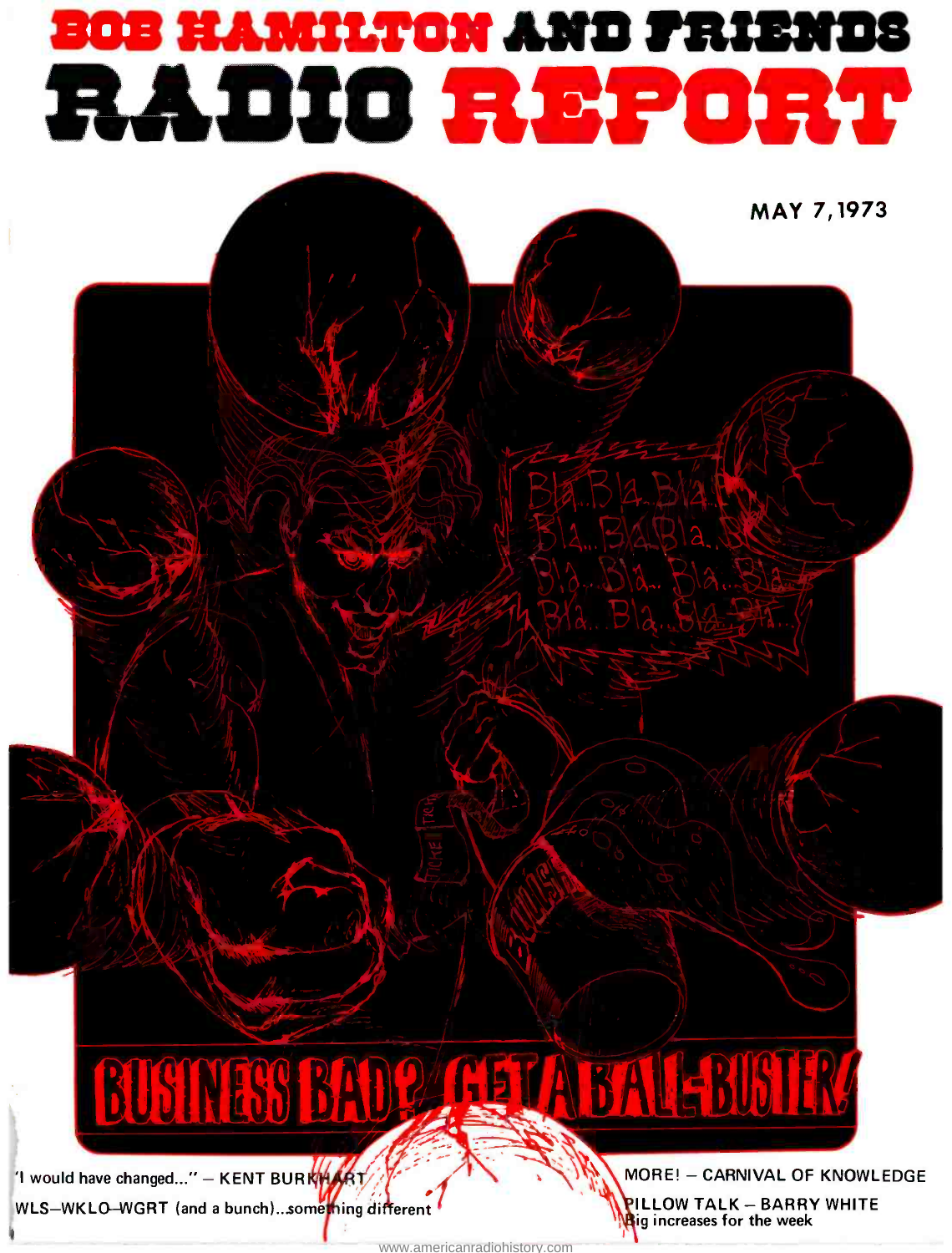# TOP OF THE HOUR

#### McCORMICK X-ITS WLS

CHICAGO--Mike McCormick, for several years program director of WLS in this city has resigned to accept a position as general manager of WFBM and its sister FM'er in Indianapolis. Production director Tommy Edwards has assumed the position as PD temporarily until a re placement for McCormick is named. Sevplacement for McCormick is named. Sev-<br>eral rumored names are running through exaceptions for coveral stations in the the streets, but at this point it's obvious no one is even close to the position. McCormick was not to be reached and no other comment was coming from ABC officials to the Report.

#### DITTO FOR HENNES AND WKLO

LOUISVILLE -- Bill Hennes for two years program director of WKLO here has resigned and will become program director of WGST in Atlanta. WGST has been formatting all gold and Hennes said that he was just currently beginning a study of the market... "I don't know what we'll do." The station is 920 with a 5,000 day and 1,000 night non-directional signal...Hennes said, "it's the sec ond best signal in Atlanta." No decision at all on Hennes' replacement is forthcoming. WKLO GM Ernie Gutteridge is currently in Europe and will not return until about the middle of the month. WGST PD John Bodner will reportedly return to jock work in Chicago...report on which station wasn't clear at press time.

#### BREEN AND GREATER MEDIA

NEW YORK--Former KYA program director Julian Breen announced last week that he is currently consulting several stations including Greater Media Broadcasting owner of WGAY -AM -FM in Washington and several other stations in the New York suburban area. The company also has purchased WQTE and WHFI (AM & FM) in Detroit, pending approval of the FCC. Breen said also that he was working with a station on the west coast but couldn't devulge the station. Greater Media also owns several newspapers in New York.

#### ADD 6 MORE CARNIVAL EXPERTS

ESTES PARK--Six more experts have been named for the May 25th Carnival of Knowledge...Eric Small, former chief engi-<br>sale at the right price, but certainly no consultant for several stations in the country will be available to discuss the "state of the art of audio chains." Small has developed some revolutionary new techniques in stereo separation and signal processing and is considered one of the nation's most adept engineers. Speaking of engineers, Richard Perry informed the Report that he would also be bringing Bill Shnea, the engineer for Perry's ses sions...Shnea also is a producer in his own right...having done albums for White Trash and BS&T. Russ Solomon, owner and operator of Tower Record Stores and considered by record people as the most adept retailer in the business, will be available to discuss retailing and record sales. Dr. Robert Singleton of Pepperdine University (and formerly of UCLA) will be available to discuss "business concepts." Singleton has worked in many different areas of business under the Reagan administration and will be putting some thoughts out on "How To Start Your Own Business." Well known programmer and one of the nation's  $\frac{w}{ie}$ leading producers of radio commercials, Chuck Blore, will also be available to demonstrate the techniques of writing radio copy and the production of commercials. Also, in the area of record marketing, Ira Heilicher of Heilicher Brothers in Minneapolis will be there to discuss rack jobbing, one stops and distribution. Ira is one of the most noted record sales men in the US. At the same time, Frank Raymond of Raymar Associates in LA will be there to talk about different aspects of traffic construction for radio stations. Raymond is well-respected among broadcasters for his knowledge in log construction and advisement in related areas. Two more areas will be ann ounced next week and final program will be printed. At this point, also, it looks as if the Stanley Hotel will be completely filled the first part of this week and booking in nearby hotels will begin. Transportation from these hotels to the Stanley will be provided throughout the  $2\frac{1}{2}$ days.

#### **WICE** NOT GOING COUNTRY

PROVIDENCE -- Susquehanna Broadcasting program director Dick Drury told the Report office that the idea that WICE in this city was moving to a country format was full of "country shit. WICE is not going country now, a month from now or as long as I have anything to do with the station." Continuing his response to the possible sale of the station, Drury said, "Any station is for deal has been made for the station at all." New England Advertising Week Magazine had printed a front page story that the station would be sold with the potential buyer as yet not identified. Susquehanna has owned the station for 20 years. The company also owns WSBA in Harrisburg, WARM in Wilkes-Barre-Scranton, WHLO in Akron, and WKIS in Orlando along with several other sister FM'ers.

#### SONDERLING Vs. FCC?

CHICAGO--The answer to whether or not WGLD is going to respond to the FCC fines (two counts at \$1,000 each) of obscenity still remains a mystery. Sonderlings execs said last week they would respond this week, but contacts on Thursday again produced no word. "Our attorneys are now drafting a letter" was the comment from their office...Our sources in New York indicated that the company would not meet the FCC in court (which is obviously what the FCC wants... test case time), but the letter would be a re quest that the fines be lowered or dropped. But, if such is not the case, it's pretty certain that the station will just 'rite a check and cool it...and it's probly a case of S2.000 fine or hundreds

A thousands of dollars in legal fees.

ON THE COVER--A friend called and said... "it didn't work...they want someone in here that can get the chart positions"...You mean even if the record is not a hit? And it means getting all those records back and in the long run losing money? The answer was..."yes." Hmmm...When things are a little tough... sell out. "Dear Lord, if you'll just save me this once ..... I'll be good"....Remember "Damn Yankees"? Sell your soul to the devil...ln other words, forget about all that purity shit...let's get it on. In the long run it doesn't fit...sell your soul to the ball busters...the guys who'll crack through...no matter what. The ball busters ...Really?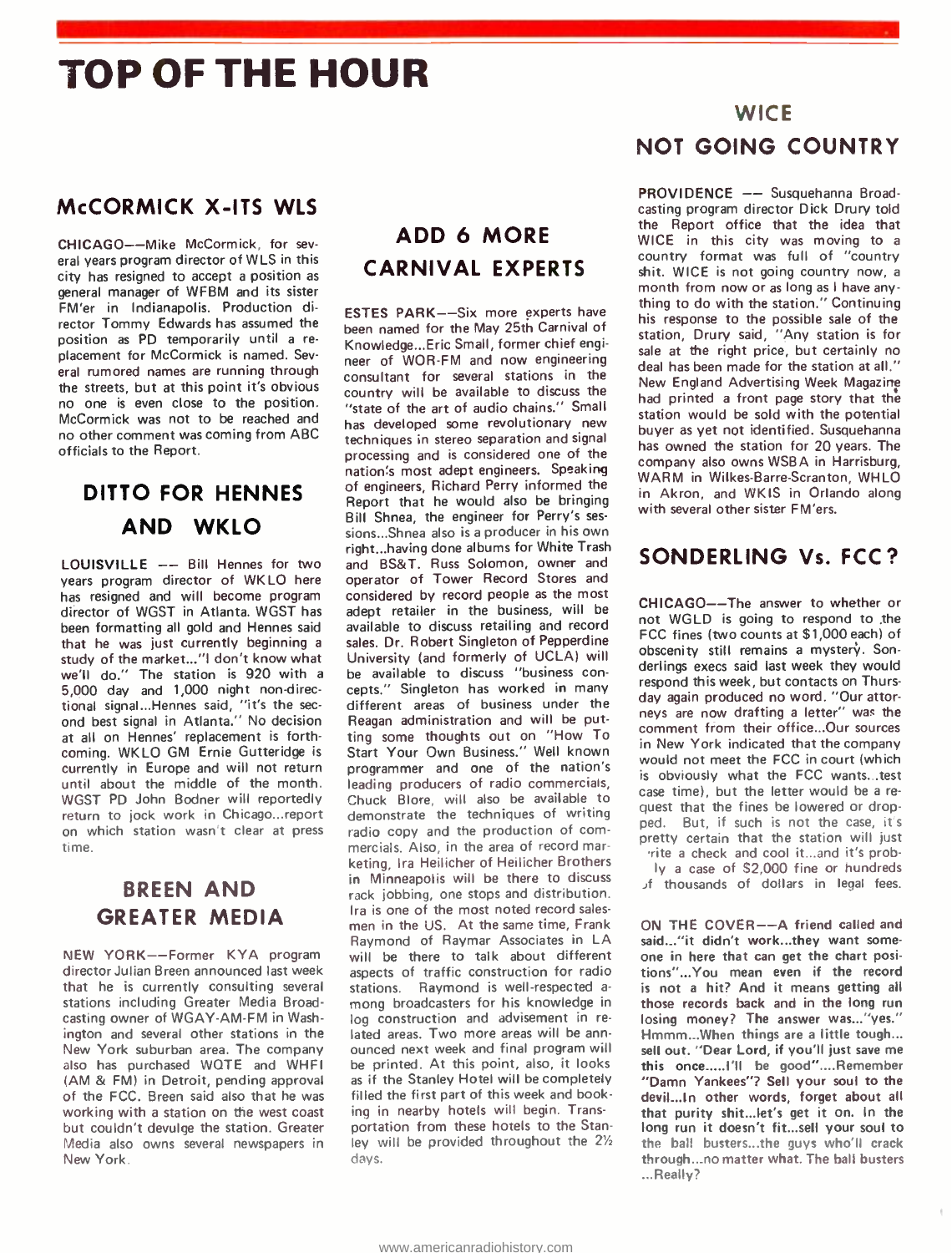# HIT SINGLES

### III = ALBUMS

| LW           | TW  |                                            |    |
|--------------|-----|--------------------------------------------|----|
| 1            | 1.  | <b>FRANKENSTEIN</b><br><b>Edgar Winter</b> | 1. |
| 3            | 2.  | <b>MY LOVE</b>                             |    |
|              |     | <b>Paul McCartney</b>                      | 2. |
|              | 3.  | <b>DANIEL</b>                              |    |
| 2            |     | Elton John                                 |    |
|              |     |                                            |    |
| 8            | 4.  | <b>PILLOW TALK</b>                         | 3. |
| 5            | 5.  | Sylvia<br><b>REELIN' IN THE YEARS</b>      |    |
|              |     |                                            | 4. |
| 10           | 6.  | <b>Steely Dan</b><br><b>HOCUS POCUS</b>    |    |
|              |     | <b>Focus</b>                               | 5. |
| 16           | 7.  | I'M GONNA LOVE YOU                         |    |
|              |     | <b>Barry White</b>                         |    |
| 4            | 8.  | <b>DRIFT AWAY</b>                          | 6. |
|              |     | <b>Dobie Gray</b>                          |    |
| 6            | 9.  | <b>STUCK IN THE MIDDLE</b>                 |    |
|              |     | <b>Stealers Wheel</b>                      |    |
| 7            | 10. | YOU ARE THE SUNSHINE                       |    |
|              |     | <b>Stevie Wonder</b>                       | 8. |
| 17           | 11. | <b>WILDFLOWER</b>                          |    |
|              |     | <b>Skylark</b>                             | 9. |
| 13           | 12. | PLAYGROUND OF MY MIND                      |    |
|              |     | <b>Clint Holmes</b>                        |    |
| 18           | 13. | <b>THINKING OF YOU.</b>                    | 10 |
|              |     | Loggins & Messina                          |    |
| 11           | 14. | <b>TIE A YELLOW RIBBON</b>                 | 11 |
|              |     | Dawn                                       |    |
| 9            | 15. | <b>CISCO KID</b>                           | 12 |
|              |     | War                                        |    |
| 20           | 16. | RIGHT PLACE, WRONG TIME                    | 13 |
|              |     | Dr. John                                   |    |
| 12           | 17. | LITTLE WILLIE                              | 14 |
|              |     | <b>The Sweet</b>                           |    |
| 19           | 18. | <b>RIGHT THING TO DO</b>                   |    |
|              |     | Carly Simon                                |    |
| 15           | 19. | <b>NIGHT THE LIGHTS</b>                    | 15 |
|              |     | Vicki Lawrence                             | 16 |
| <b>RTWBH</b> | 20. | <b>WILL IT GO ROUND</b>                    |    |
|              |     | <b>Billy Preston</b>                       | 17 |
|              | 21. | <b>OUT OF THE QUESTION</b>                 |    |
|              |     | Gilbert O'Sullivan                         | 18 |
|              |     |                                            |    |
|              |     |                                            |    |

- LED ZEPPLIN/House of the Holy (Atlantic)... 100% of reporters show hot! Heavy older teen and young adult...Super male...Most played cut...D'yer Mak'er...
- 2. PINK FLOYD/Dark Side of the Moon (Harvest) 95% show hot...teen and young adult...65% male... "Money" released as single...
- 3. BEATLES 1967 -70 (Apple)...95% of markets show hot... 15 -26 age group...even male female...
- 4. BEATLES 1962 -66 (Apple)...95% report hot...teen and young adult...leans toward male...
- 5. EDGAR WINTER /They Only Come Out At Night (Epic) Regionally strong...67% of markets show hot...heavy male...16 -25 age group...

BEST OF BREAD (Elektral...65% show hot...excellent demo spread...14 -35 ages...leans toward male slightly... ALICE COOPER /Million Dollar Babies (WB)...60% of

- reporters show hot...teen and early 20's are buying... 67% male... 8. ELTON JOHN /Piano Player (MCA)...60% show hot...teens
- and young adult...even male-female...

9. ELVIS PRESLEY/Aloha From Hawaii (RCA)...22-37 age group...82% female...53% of markets show hot... Single doing well...

- 10. FOCUS/Moving Waves (Sire)...50% of markets show hot... Focus 3 Lp also selling...15 -26 age group...70% male...
- 1. WAR/World Is A Ghetto (UA)...47% of markets show hot...
- 2. TEMPTATIONS/Masterpiece (Gordy)...47% report hot... Demos 18-29...even male-female...
- 3. DONOVAN/Cosmic Wheels (Epic)...35% of reporters show hot. "I Like You" is the single. Too early
- 4. DEEP PURPLE/Made in Japan (WB)... "Smoke On Water" coming as a single...26% of markets show hot...14-24 age... 78% male...
- 15. SPINNERS (Atlantic)...30% show hot.....single picking up...
- 16. BECK, BOGART AND APPICE (Epic)...35% of markets showing good sales...18-30 age group...even male-female...
- 17. J. GILES BAND (Atlantic).....20% of markets showing good sales.....Unable to pick up demos as yet...
- 18. SEALS & CROFT /Diamond Girl (WB)...40% of reporters show good sales...16 -25 age group...Even male -female...
- 19. DOOBIE BROTHERS /The Captain and Me (WB)...20% of markets show hot...Still early on demos...Single looks like a hit...
- 20. HUMBLE PIE/Eat It (A&M)....

#### COMMUNI@ATOR NETWORK

#### ADD:

#### **NONE**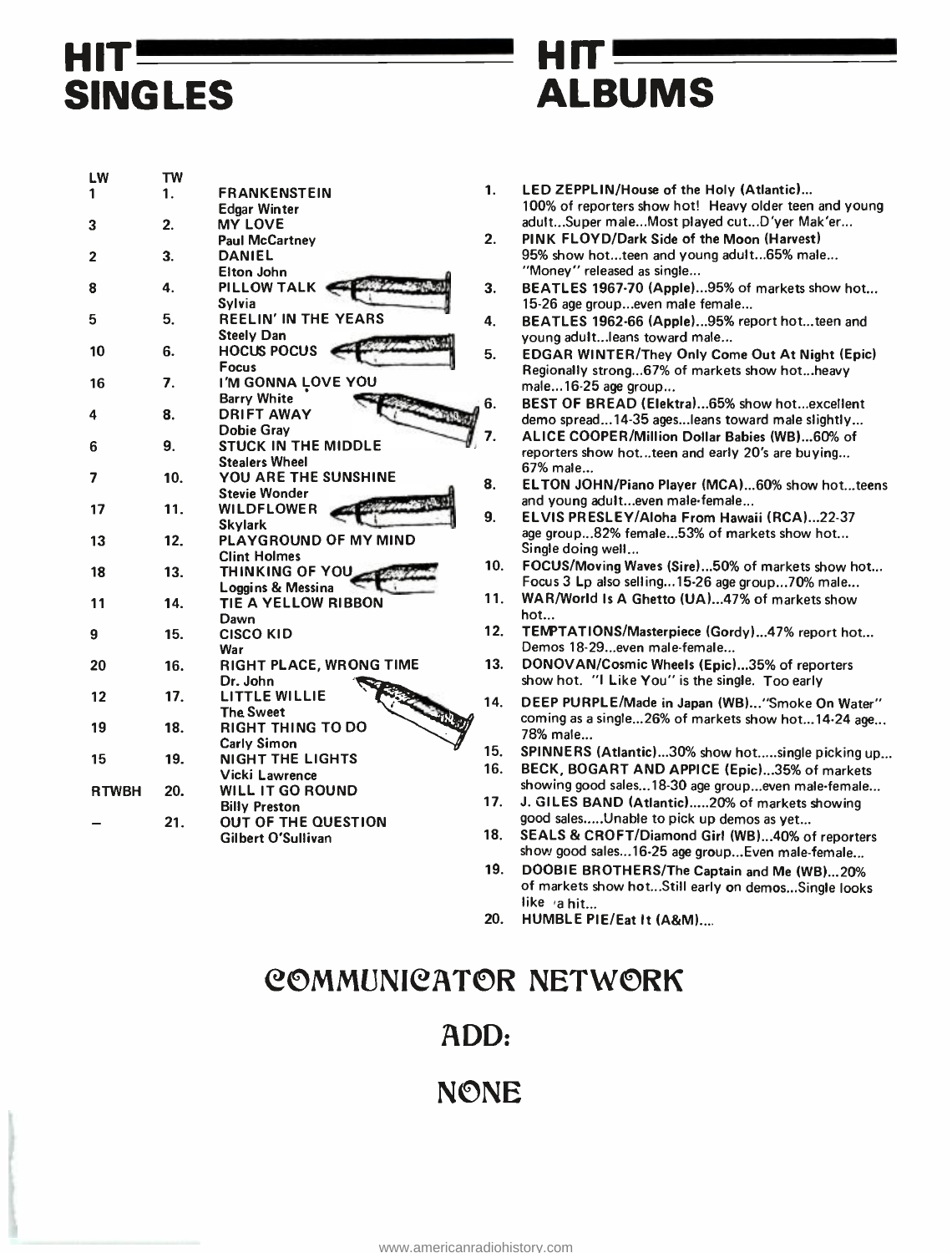## FRESH AIR EVENTS ... SERVICES ... TRENDS ... PROMOTION ... BEDTIME STORIES

ATLANTA -- An announcement was made last week that Combined Communications Corporation (owner of broadcast stations in Denver, Oklahoma City, Little Rock and Phoenix) and Pacific and Southern Broadcasting would be merging. The approval of the merger, of course, still has to come from lenders and stockholders of both companies along with an FCC okay. The interesting aspect of this is that if the merger should be approved it would necessitate the sales of pulling 5's. KABC leads at night with a the companies radio stations in Denver and Atlanta. P&S owns radio stations WQXI in Atlanta and KIMN in Denver and Communications Corporation owns KBTV-TV in Denver and WQXI-TV (recently purchased from P&S) in Atlanta. So the merger means no more radio for P&S in those cities.

NEW YORK--Marty Ross, general sales manager of WABC, has resigned to join sta McGovern Guild. No replacement has been announced to the Report as yet.

PITTSBURGH--Vibes along the way on the ARB. In this city  $K\overline{Q}V$ ,  $KDKA$  we use that who left the company ond  $WTAE$  have always been the leaders and WTAE have always been the leaders. Now it's the advent of WKPQ...sometimes<br>largest consulting the General Cinema chain – known as 13Q. While it might seem that we are once again pointing out our Finity, Cleveland, Houston, Atlanta –<br>friend Burg Bonnett's station we have along with WFAA in Dallas, KYXI in friend Buzz Bennett's station, we have heard too much to ignore some pretty far out changes, because not only of Bennett, but also the meticulousness of one Dave Daniels who is programming the station. Hoopers have shown gigantic increases for 13Q...pulling as much as a 46.2 in teens and a 28.9 in 18-24 in the April break (you aren't allowed to print Hoopers...and we's sorry and we don't do it again until next week) out. Certainly, Cash Call contests and other quarter maintenance trips are Hooper hypers and 13Q has done its bit in that line giving away \$64,000 in the last 60 days so the Hooper may mean nothing when it comes down to the real ARB now being taken. But, it's worth a look...Bennett, by the way, is moving down the coastline and will be working for the next months with sister station WJMR in Fort Lauderdale... reportedly covering the Miami market. RKO coming in...WFUN, WMYQ, WQAM and the Heftel station...something else to write about.

LOS ANGELES--Pulse for this city has been released...KABC leading the overalls with a 7 with KGFJ, KHJ, and KFWB tying for second with a 5. KABC leads tions told the Report this week that he<br>in both men and women with KHJ pulling was not interested in becoming program in both men and women with KHJ pulling an 18 in teens and KEZY second with a 12. KRLA was third along with XPRS with 9's. KFWB led mornings with a 10 with KABC and KHJ second with 7's, showing Robert W. Morgan as strong as ever. In middays it's KABC with a 9 followed by KGFJ with a 6. In afternoon drive The Real Don Steele is the leader with a 6 on KHJ with KABC, KGFJ both 10 with KABC, KLOS both pulling 7's. That's a thumbnail.

of Star Stations KISN, KIMN, KOIL, made a format change for all three. There will be no HBs, Extras or LP cuts and although they will list 30 hits, they'll only be playing 25. The new MD at KOIL replacing Scott Carpenter is Carl Mann who has been morning man at the Station for the last year.

DENVER--And where are they today? Former P&S group program director, st George Burns who left the company own very successful consultancy. Burns is Philly, Cleveland, Houston, Atlanta -Portland, and even KHON-TV in Honolulu. In addition George has a syndicated program sound that has been syndicated by TM and is currently running on WMAQ (FM) in Chicago, WGFM in Schnectady, New York and KXXY in Oklahoma City. Burns says he is having a great time "doing what I want to do" and is working first of all in the area of researching the market and deciding what "to do." After that the station takes various relationships with Burns depending on the need.

CHICAGO--John Rook announced this week that the one year contract as con sultant with WCFL had ended and there would be renewal, apparently by mutual agreement between Rook, WCFL, the Chicago weather and John's L.A. swimming pool. Rook is consulting several stations besides WCFL...apparently GM Lew Witz will continue programming the station.

SAN FRANCISCO--Former KFRC program director Sebastian Stone who has received offers from several radio stations told the Report this week that he director of a station again, but would be announcing "within the next few weeks an unusual concept for a complete broadcasting service organization." Exactly what and when was not discussed.

#### SERVICES

titled to cost-free treatment at Will Rogers<br>OMAHA——Gary Allyn, new National PD Hospital for any respiratory disease. For SARANAC, LAKE, N.Y.--In case you didn't know, any person employed in, or, retired from, radio and TV, and adult members of immediate family, are en-Hospital for any respiratory disease. For more info contact J. Edward Shugrue, exec director, Will Rogers Memorial Fund, 250 West 57th St., N.Y., N.Y. 10019,  $(212)$  757-0270...

#### **TRENDS**

TORONTO--CHUM is placing college graduates of radio -TV in six of their stations' newsrooms for a 32-week, onthe-job training program. Hopefully this will prove to be the bridge between the much needed practical experience and the academic knowledge needed to meet the actual requirements of broadcasting news rooms. The CCNS is administering the program in cooperation with the Canadian Manpower authorities.

CHICAGO--Advertising Age Magazine in last week's editorial criticized the CBS special presented two weeks ago on advertising. Ad Age called the show "one side, clearly unfair designation of all advertising...not just particular advertisement ...as misleading, deceptive, or worse." The magazine said "Not a single good commercial was shown  $-$  there was much verbal and visual discussion of the Colgate sandpaper test and the Campbell Soup commercial in which marbles made the vegetables come to the top of the soup, and even a couple of nostalgic views into yesterday, like a portion of a Speedy Alka Seltzer commercial that probably ran seven or eight years ago, and as far as we know was never involved in any controversy aside from its effectiveness in selling the product." Maybe there are two sides after all.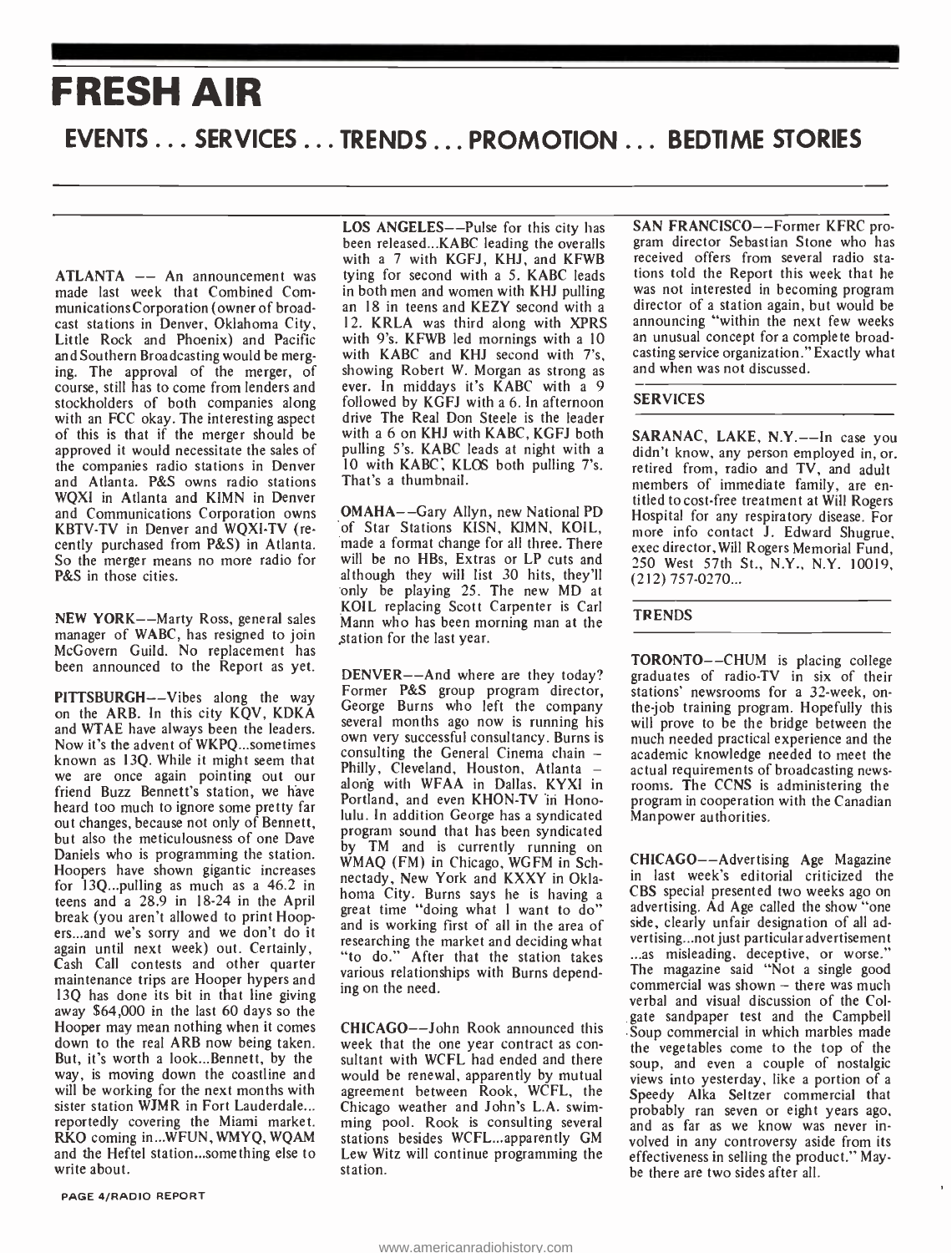WASHINGTON--The Federal Communications Commission reported a continued increase in listener complaints regarding broadcast programming last month. A total of 5,387 complaints were received which was an increase of 992 over February. Again 2,275 other comments and inquiries were received which also was an increase. In March, as in previous months, complaints in the "obscenity-indecencyprofanity" category continued to be the largest single kind of mail received. Complaints, comments and inquiries in this classification totalled 1,957 as compared to 1,678 in February.

CHICAGO--The ARB will be extra interesting in this market with gains for WCFL being shown. Their long time<br>battle with WLS plus advent of several new sounds in the city makes the CHIblue book of '73 a little more exciting.

HONOLULU--KPOI-FM is broadcasting<br>a regular weekly hour of quadrosonic music. The KPOI Quad Hour is heard every Tuesday evening at 7:00 and, is sponsored exclusively by Lafayette Radio Electronics. KPOI listeners without four channel systems are invited to listen at Lafayette's store in their two sound rooms. During the first broadcast, both sound rooms were packed with people, and the level of enthusiasm has been building ever since. In the future, they plan to expand to several hours a week of four channel music, eventually to 24 hours a day when they are geared up to broadcast all four channel matrixes.

PORTLAND---With the race on between several stations for demos in the ARB, KPAM is now running 2 to 3 hours of non -stop music at various times during the day. They, along with KISN and, KGW have been running pretty close in leadership for the contemporary type demographics.

#### PROMO

LOS ANGELES--Here's a different approach to the current "Don't say hello" going on in this city...KKDJ is running an "Appreciation Sweepstakes" where the listener calls the station, the station says hello, then if the caller says "KKDJ plays all the hits in stereo" they win the prize of the hour which could be a water bed, plant, album, etc.





Inlaid vase and table from President Park Chung Hee of South Korea and solid gold necklace set with tiger-eye stones from the Empress of Iran...donated for KKLS auction.

RAPID CITY--The results are back<br>are rotated throughout the day. The from the International Auction KKLS put together that we reported in last week's issue. About 1,500 people showed up and the total on 113 items came to \$5,764. The highest bid was \$1,000 for the gold necklace from the Princess of Iran and next was the Chinese inlaid vase at \$500. On impulse, the Mayor took off his shirt during the auction and they got \$60 for it. So, it looks like the kids' "Story Book Land" will be back together and operating as soon as they can get it finished.

SAN ANTONIO--Barf, Pow, Zip, Rip, etc. An interesting on they are last week Sock, etc. Sounds a little like a Batman series, but in truth it's a trend in a few of the markets right now. We got reports from KTSA in this city of Barf shirts and tie -in contests on the air a couple of weeks ago...now the station is reportedly promoing "the great zip off' which has been run elsewhere, but first we've heard of tying it with the levi-jean giveaway and saying "We're going to drop our pants...all over town." Across the street rather than "rip off" KONO is promoting

the "Great KONO Grab"...and awarding prizes when people ask "Can I grab it?" The topper however may be a little further northeast...in Chattanooga where WFLI is telling listeners of their contest they call... "The Big Snatch"... Two cars, boat motor and trailer, street bike, tv, trip to Vegas and home entertainment center...all to the same cat...for heaven's sake...what you caused...whew!

NORFOLK--WNOR has been running answer the phone "Ask Me About WNOR" with anything from \$100 to \$1,000 as the prize but the latest winner made it sound more like an "ESP Contest." Mrs. W.E. Peterson answered her phone correctly because her three daughters had dreamed (3 nights in a row) that she won the contest. Her youngest, 10 years old, even dreamed what day she should answer<br>the phone with the right phrase. Then they found out she is an instructor on dream interpretation at the Association for Research and Enlightenment (the Edgar Cayce Foundation) in Virginia Beach. Her comment on her daughters' dreams might be interesting to you... "Dreaming is merely an innercommunication with yourself. All people dream, and all people can interpret their own dreams without the aid of a psychiatrist, guru or yogi."

LOS ANGELES--"The Best of KIIS" is running this week and consists of re airing one feature each day chosen by the station staff as the most popular seven to date. The features are usually five segments  $-$  about 2½ minutes each which features are unusual info bits on various subjects. Sunday's was "Things That Go Bump In The Night"...a listening trip into spirits, ghosts and other things supernatural. An interesting segment from the upcoming Wed. feature entitled "The Unexplainable." is the tale of dead fish falling from the sky somewhere in India which turned to blood when fried...also info on UFO's, the Loch Ness monster and so on. All the series are written and produced by the station staff with the motivation being to "inform, intrigue and initiate thought" among their listen-<br>ers. An interesting bit they did last week<br>was a feature on "Great Con Artists" using true stories of some of the slickest con men in history plus experts discussing the various rackets.

CANADA--CHAM is running a semidocumentary about the Maple Music Junket held last June and the documentary is called "Seven Days in June" featuring such Canadian music artists as Kelly Jay of Crowbar and Larry Evoy of Edward Bear, as well as Richie Yorke.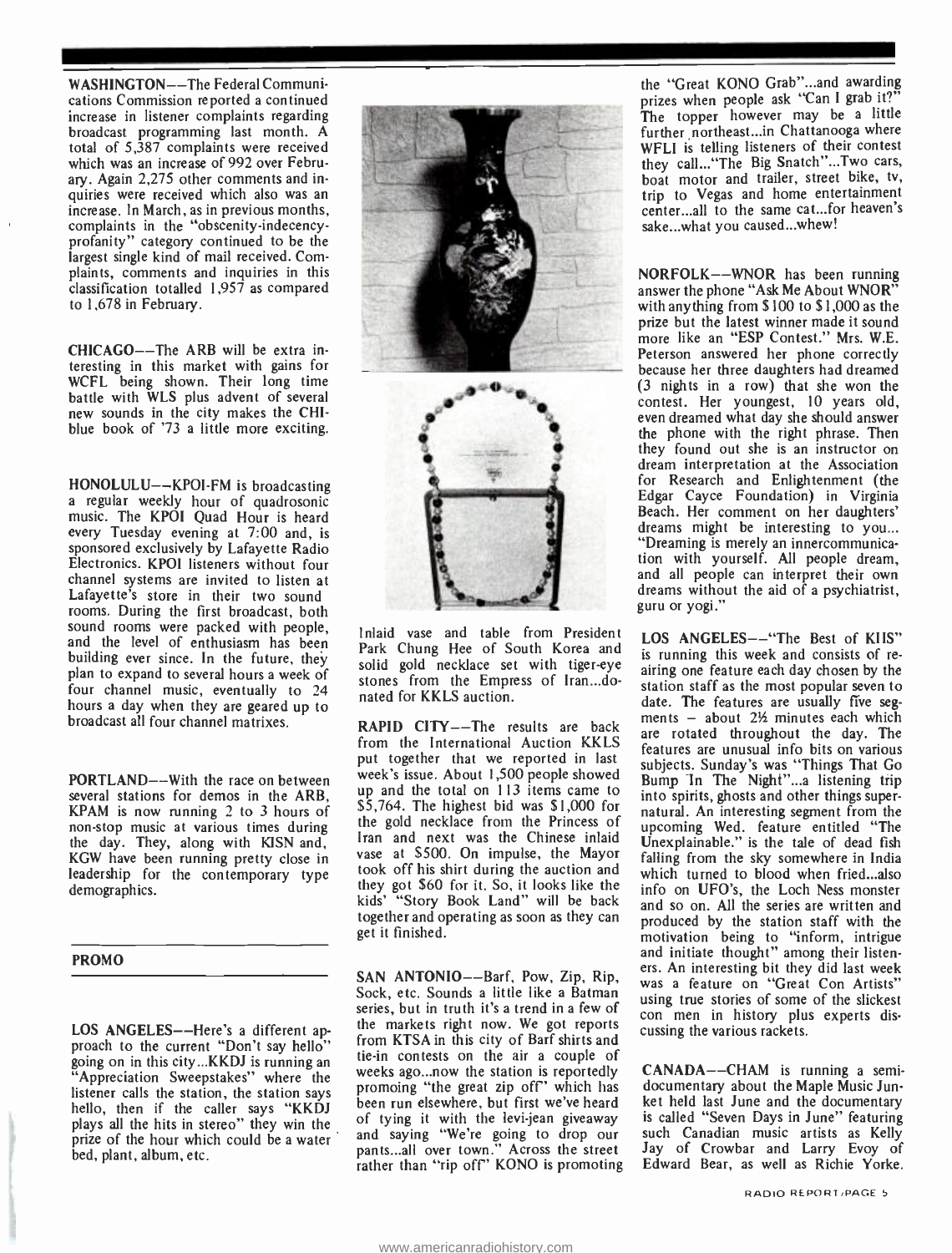#### PROMO continued

KANSAS CITY--Larry Miller, PD at KUDL has put together an "Oldie Quiz" booklet they're using in their "Live & Drive for a Year FREE" promo. They give clues during the week for each question which are necessary because of the nature of the questions. Such as... "The 5 Satins sang about the Daughter, the Bee Gees about the Mother and Bob<br>Dylan about the Father. What family are they all referring to?" Or... "Mick Abrams left Jethro Tull to form what group?" and "What record company pioneered the 45 RPM record?" and so on...It's been running since April 15th and so far the closest entry to winning has gotten 158 out of 160 questions right. They'll run it until May 15th.

NEW YORK--Re-explaining the mechanics on the WXLO "tennis contest" re-<br>ported last week. Rather than the reported post card trip listeners after hearing their name have one hour to call the station for their prize. New York, of course, cannot run telephone call con tests on a mass call in level because of phone company rules.

MINNEAPOLIS— $-As$  a tie in to "The  $\frac{PD}{cal}$ Last Tango in Paris" flick, KDWB gave away an all-expense paid, one week vacaaway an an-expense paid, one week vaca.<br>The result is that they were sued by one<br>tion to Paris for 2 so someone could really tango in Paris. The station made up a 5 digit "Tango Ticket Number" and they announced one digit a day (in order) Monday thru Friday. At the end of the week the listeners mailed in the number and they had a drawing to choose the winner.

EL PASO--KELP got a listener to stand with his hand on a new car for 73 hours, in order to win it. They started over a week ago and that's the longest anyone kept it together.

LOS ANGELES--KFI is auctioning off the hostess spot on the Robert Q. Lewis Show during the KCET -TV (Channel 28) auction through the 12th. The highest bidder will be on stage and on the air with Lewis who does his show from the KFI Radio Star Theater at Universal Studios from 10 to noon. Prize also includes gifts and a week on the town stations ignored the order...phone comwith all the trimmings...so to speak...

#### BEDTIME

NEW YORK -- Metromedia reported 1972 income of \$12,543,429 which is up 63% over the previous year. Profit reached \$181,880,025...up 18%.

CHICAGO -- Madeline, our Greyhound Bus lady, managed to lose her luggage, get hung-up in Louisville because of a Mechanics Union Strike and still hit the stations even without any records to give them. So bus -less and record -less she got to Chicago to get more stock and will go on from there. This week it's Houston, Dallas, Fort Worth, Oklahoma City, Albuquerque, Phoenix "AND THEN HOME!!!

DALLAS-Dr. Herbert Greenberg, a psychologist...professional pollster and head of the Marketing Survey & Research Corp. of Princeton did a survey on how Americans (in general) feel about their jobs right now. The results? Eighty (80) percent are dissatisfied, feel frustrated in what they're doing and don't even know what it is they want to do. (Earth News)

WASHINGTON--It gets a little hairy sometime in those contest rules and regs. WMOD running their Great Golden Getaway was to decide on who got the grand prize of a trip for two to Frankfurt, Germany from the eight losers of the contest..."In our friendliness" reported } <sub>K</sub> PD Dave McNamee, "we started taking callers hourly to give more people a chance to win the final Golden Getaway." of the eight losers for "diluting his chances"...so the station decided to remedy the situation. They gave away two trips to Frankfurt rather than one.

WASHINGTON--The Washington Star News ran its own survey in their teen section of the mag asking their readers to pick the favorite stations. In first place (of the 734 replies) was WEAM with WINX second......followed by WMOD, WOOK, WWDC, WMAL, WPGC, WEEL, WPGC -FM and WRC. Hmmm...

CHARLOTTE--Speaking of telephone problems another market has bitten the quarter hour maintenance dust. WIST running a phoner was told by the phone company to forget their contest immediately and reportedly issued an order to all city stations to forget those kind of contests...report is that some of the pany seems to be clamping down. Likewise in Portland, a phone company executive gave KISN "two minutes to get their contest off the air." Station dropped the bit and explained why giving the name of the phone company exec on the air and inviting listeners who were up tight about dropping the contest to call the guy and register their complaint...word is he got a few calls.



o

Los Angeles, California, KFI, was authorized for sale to Cox Broadcasting Corporation, a multiple broadcast owner, for \$14,927,000. KFI is a 50 kw, clear channel radio station.

WGRT, Chicago gained approval to transfer control to Johnson Publishing from Atlass Communications, Inc. WGRT, formerly WAAF, began operation in 1921. Ralph Atlass and his brother Leslie had also began Chicago's first commercial station now WBBM in Chicago.

The FCC granted renewal of licenses for the following stations.

Call Letters and Location

| <b>KOKX</b>    | Keokuk, Iowa             |
|----------------|--------------------------|
| <b>WAJF</b>    | Decatur, Alabama         |
| <b>WDOL</b>    | Athens, Georgia          |
| <b>WDOL-FM</b> |                          |
| WEAF(FM)       | Eden, North Carolina     |
| WEYY           | Talledega, Alabama       |
| <b>WFPM</b>    | Fort Valley, Georgia     |
| <b>WGNC</b>    | Gastonia, North Carolina |
| WGNC-FM        |                          |
| WGSR           | Millen, Georgia          |
| <b>WJAZ</b>    | Albany, Georgia          |
| <b>WMSL</b>    | Decatur, Alabama         |
| <b>WNEG</b>    | Toccoa, Georgia          |
| WNMT           | Garden City, Georgia     |
| WTBF           | Troy, Alabama            |
| <b>WTHB</b>    | Augusta, Georgia         |
| wvov           | Huntsville, Alabama      |
|                |                          |

Applicant

KOKX, Inc. Falt Broadcasting Company, Inc. University City, Inc.

SOCOM, Inc. Tallabama Broadcasting Co., Inc. Rocket Radio, Inc. Catherine T. McSwain

Jenkins Broadcasting System, Inc. James S. Rivers, Inc. New Decatur Radio, Inc. Stephens County Broadcasting Co. Woods & Watkins Troy Broadcasting Corporation North Augusta Broadcasting Co. Tennessee Valley Broadcasting Co., Inc.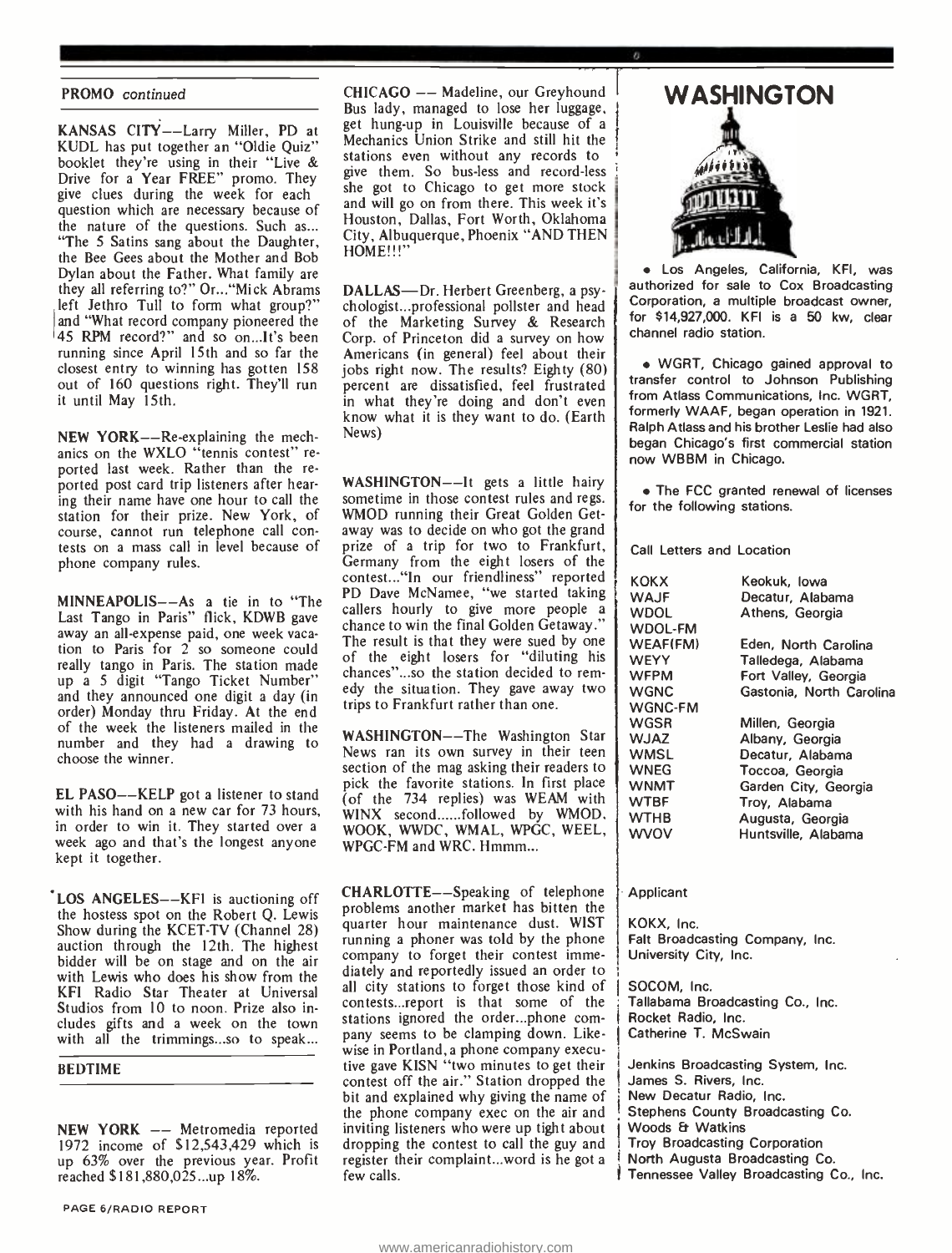



test for National Secretaries Week -<br>thought you might get a kick out of one

FORUM

of the entries. It came from a girl who works at a false breast manufacturing company. Along with her 25 words or less came  $-$  you guessed it  $-$  a false breast...complete with adhesive attachment. I'm using it for a paper weight.

Dear Bob:<br>I appreciate the mention of my con-

Also  $-$  thought you might dig this bit of real public service. Story in the paper about Harold Bate of England who<br>for almost 17 years has been running his car on pig manure. He's got a device that converts the pig manure into methane gas - runs cars with reduced pollution. Used the item on the farm show and got a call from a guy in Gary, Indiana who was supposedly advertised in the Whole Earth Catalog. We're springing for the money for him to buy the deal in trade for progress reports on how it looks, works, smells, etc. It's versatile too. You can use manure from pigs, cattle, chickens,  $dogs - almost any kind.$ 

Good projections all around the Chicago air recently. It's a nice space to be in right now. Sincerely,

#### Charlie Van Dyke

#### SECTION D

#### , ROW 19

#### SEAT 3

Barry White recently did his first con cert and first appearance on stage in San Diego backed up by Love Unlimited, and  $\|\cdot\|$ the Symphony Orchestra. He appeared  $\int_{-\infty}^{\infty}$ last on the bill after several other artists  $\mid$  <sup>me</sup> honoring the "Magnificent Montague" of XPRS for his contributions to San Diego youth. By the time he was through the audience was standing holding hands along with the whole cast for the show...a positive reaction, no doubt.

Bill Pfordresher

 $\overline{\phantom{a}}$ 

Dear Bob:

<sup>I</sup>found it in Cleveland. As you know, WICV in Chicago has been held up again by the "Citizens'

Committee to Save WEFM." In the interim, Lee Abrams (WICV PD) and I were asked to help out at WGCL, the General Cinema station in Cleveland. We arrived there last Thursday the 19th, and late on Friday I was sitting in my hotel room a couple of blocks from the station when I heard that old "knock on the door" we've all heard of. <sup>I</sup>got up and answered, and one of the brown faces that confronted me asked if I'd seen "Susan Somebody-Or-Other," whom I hadn't and as I was shutting the door, the other of the young men reached into his windbreaker, whipped out a re volver and stuck it in my face.

Once inside, the gunmen had me lie down on my face, between the bed and the wall. They had Sandra, my friend who was visiting from the south, lie down on top of me as they ransacked the room.

They tore a sheet into strips, bound and gagged us, and finished going through our things. All they got was a couple hundred dollars, some shoes and shirts and coats and some other valuable substances; they left Sandra and me our lives. For which we are most joyous, and now contemplating/celebrating/realizing down here in the south, where spring has come, thus life being affirmed.

Having experienced urban insanity as treacherous as that which befell me in Cleveland, I now take profound pleasure in spending evenings on an open porch in the spring breeze. And nobody buys peace of mind. So to radio people in mellow secondaries, remember: when the call to the big-time comes, the vibes where you live might be worth another hundred dollars a week over what your salary is, alone. The grass is not always greener, and things are not always as they seem.

Finding the cost of Freedom, Robert Walker

Happy Birthday this week to music people....

- May 7 ....Tchaikovsky Teresa Brewer Janis Ian Thelma Houston
- May 8 ....Rick Nelson Red Nichols Paul Samwell Smith (Yardbirds)
- May 9 ....Billy Joel Bruce Milner (Every Mother's Son) Pete Birell (Freddie & the Dreamers) Tommy Roe Colin Allen (Bluesbreakers) Richie Furay (Poco)
- May 10....Jay Ferguson (Jo Jo Gunne) Pee Wee Hunt
- May 11....Eric Burdon Irving Berlin John Shadwick (Gerry & Pacemakers) Butch Trucks (Allman Bros.)
- May 12....Norman Whitfield Steve Winwood Burt Bacharach Jayotis Washington (Persuasions) Ian McLaughan (Faces)

RADIO REPORT /PAGE <sup>7</sup>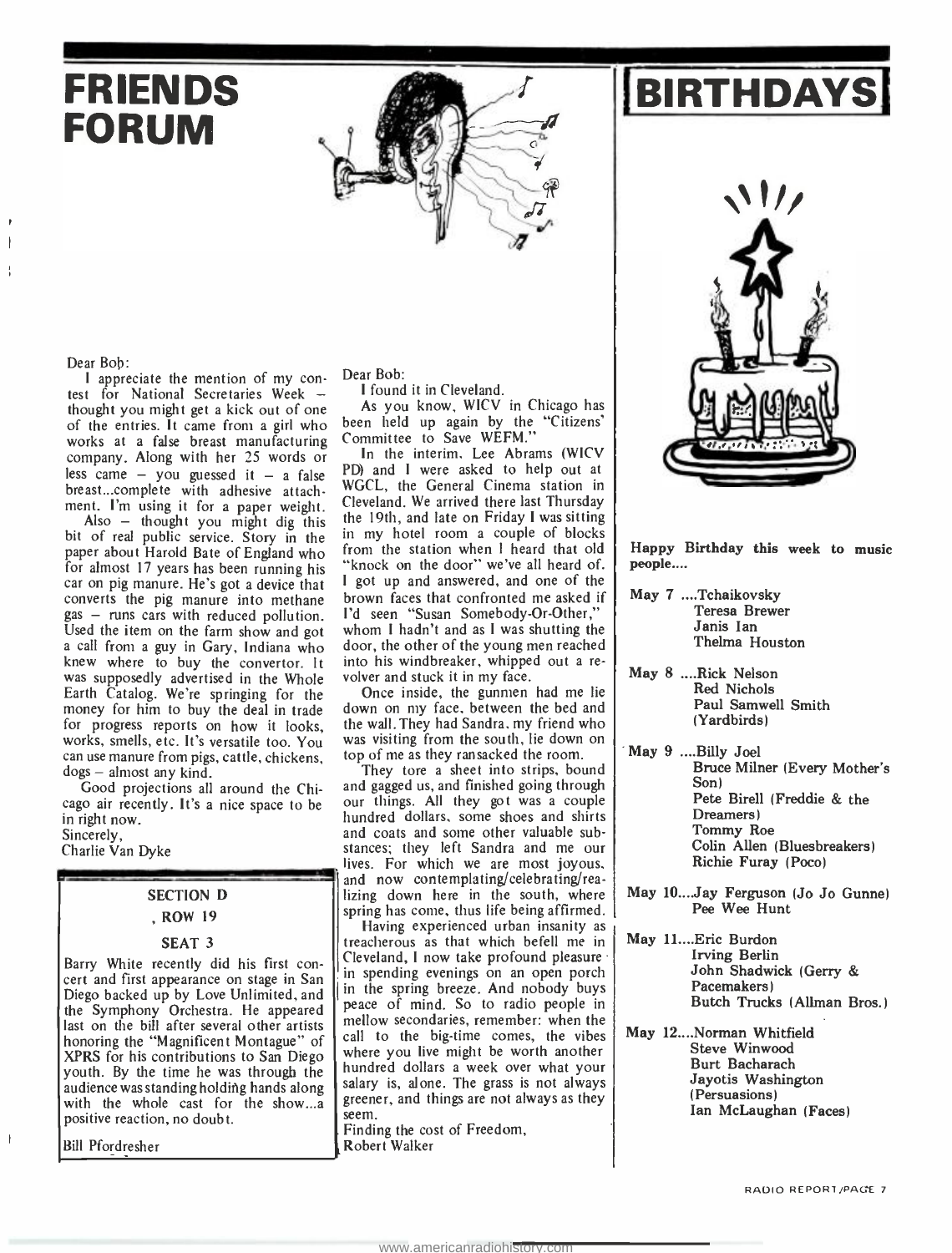#### MORALITY

# **HONESTY** MATURITY

**FLEXIBILITY** 

BOB: There was a period of time in there Kent when P&S had some problems of possible animosity with the record business. There were some feelings and also some policies that came down with P&S. Were you involved in that, do you want to talk about that at all?

KENT: Yeah, I'd be very happy to talk about it. First of all, let me just say this. I read last night your article by Henry Stone. I thought it was very good. I've known Henry for 15 years and I like him very much as a man. He is a Don Quixote in his own right, you know. He is an adventurer without any question. And Henry has called things very honestly and I respect honesty and so I'll try to do the same thing right now if I might. I guess that there are a number of<br>us who are terribly naive in that since we us who are terribly naive in that since we his<br>really don't dislike people, we think Th people don't dislike us. And I know I've always heard of them that way, and when a record distributor in this town in Atlanta sat me down three years ago and told me that I was disliked by a lot of the record promoters and this, that and the other, I was really floored. I just couldn't believe it. Because these fellows would leave the office smiling. If they'd hit me in the mouth or hit me over the head with a banjo or something, it would have been different because I would have understood these guys don't like me and at least they're telling the truth. I appreciate the truth, I really do. If they should hit me over the head with a banjo, that doesn't mean that they can't come back

in the front door incidentally because they would still be welcome to sell their wares, because that's their business. And we're here to accept their business. At any rate, I know the animosity that you're talking about and I think what happened was that it was a two-fold situation. No. 1, we cut down on our music list very get my new record on the air" and somesharply, something in the area of 20 records; that was generally all of our stations. And nobody likes that from the record side and I can understand that fully. No. 2, we started dragging our list, I've been in the consulting bag, which has and No. 3 I understand that I was accused been since March 1st. I have never reand No. 3 I understand that I was accused of not returning some phone calls to some record folks, and some of our people were accused of that and maybe the record people. They have been fabulit's true. I would like to think that I did lous. I'm sitting here looking right now it's true. I would like to think that I did



return all my calls and I really can't think of one I didn't return, but if there were some, I'm sorry for that because I always used to like to make that a policy. The general policy we had was to be very specific and be very direct with a yes or no as quickly as we possibly could and say to all of the record people, "look we're running a very short list, it's a delayed list and I'm sorry we can't play your record, but I'm sure we're gonna<br>get around to it sooner or later, if it's a hit." Generally, I think that was true. a small town near Houston. And then I There were some exceptions, for example, we were in this agreement in several markets based on some research we've done and we did not play several No. 1 records. And that turned out to be terribly disastrous in my opinion. The experiment was terribly worth while, because it gave us a very good insight as to what we were doing right or what we were doing wrong. But we should have played the No. 1 records in the country and we are playing them now as golden oldies, of course, or P&S is playing them now I should say. But when you have an Atlanta which sells a lot of records and you have a Cincinnati which sells an even amount, and a Denver which sells an even amount of records and you have an alter-

nate in the New York Metro Area of Hackensack that is hopefully gonna sell some records and a Los Angeles station that, to a record man's eyes, looks like a place to have a record heard, then you can understand the frustration when these fellows call up and say "hey I'd like to body would say I'm sorry we can't do that because we have a policy of blank blank blank. Then I think I can understand hostility. I must tell you this, since I've been in the consulting bag, which has ceived such marvelous and fantastic and wonderful involvement as I have from the record people. They have been fabuat what must be 75 or 100 new albums<br>which I've received in the past three or four weeks and a hundred new singles. I<br>asked for service and I got service. And<br>these fellows call me and we chat and I enjoy it and it keeps me in daily contact.

BOB: Do you think there's too much of a relationship between radio and the record business today?

KENT: I don't think there's enough of <sup>a</sup>relationship. Music is a key. One of the things that I like to do is to do professional research and then I like to do sort of my own home-spun research on a record itself to see where it all is. I think<br>that even though we're in separate businesses and we really are, we really have to depend upon each other a great deal so far as pacifying the public is con cerned. After all, those fellows are trying to sell records, and I'm trying to play records that will appeal to the public, and I don't think the relationship is close enough. If you ask me how we could get the radio and record business closer together...I wish I had an answer for you...I just don't have one.

BOB: How long have you been in radio now, Kent?

KENT: I started when I was about 10 or 11, God, I've really forgotten - started as a kiddie announcer years ago down in did some high school disc jockey tricks... joined up with the McClendon Group when they were WNOE down in New Orleans. And then I went to the Storz Group up in Nebraska in 1955 or 56. Since then I've just been sort of flittering around trying to get my wings in motion. BOB: How would you have changed all those years? How would you have done them differently?

KENT: I think basically I would have taken a better and longer look at myself. Most of us are in, I think, the ego stage when we begin. I think that I would have been a little more honest with other people and myself, been a little more moral with myself and with the people who were working directly with me. <sup>I</sup>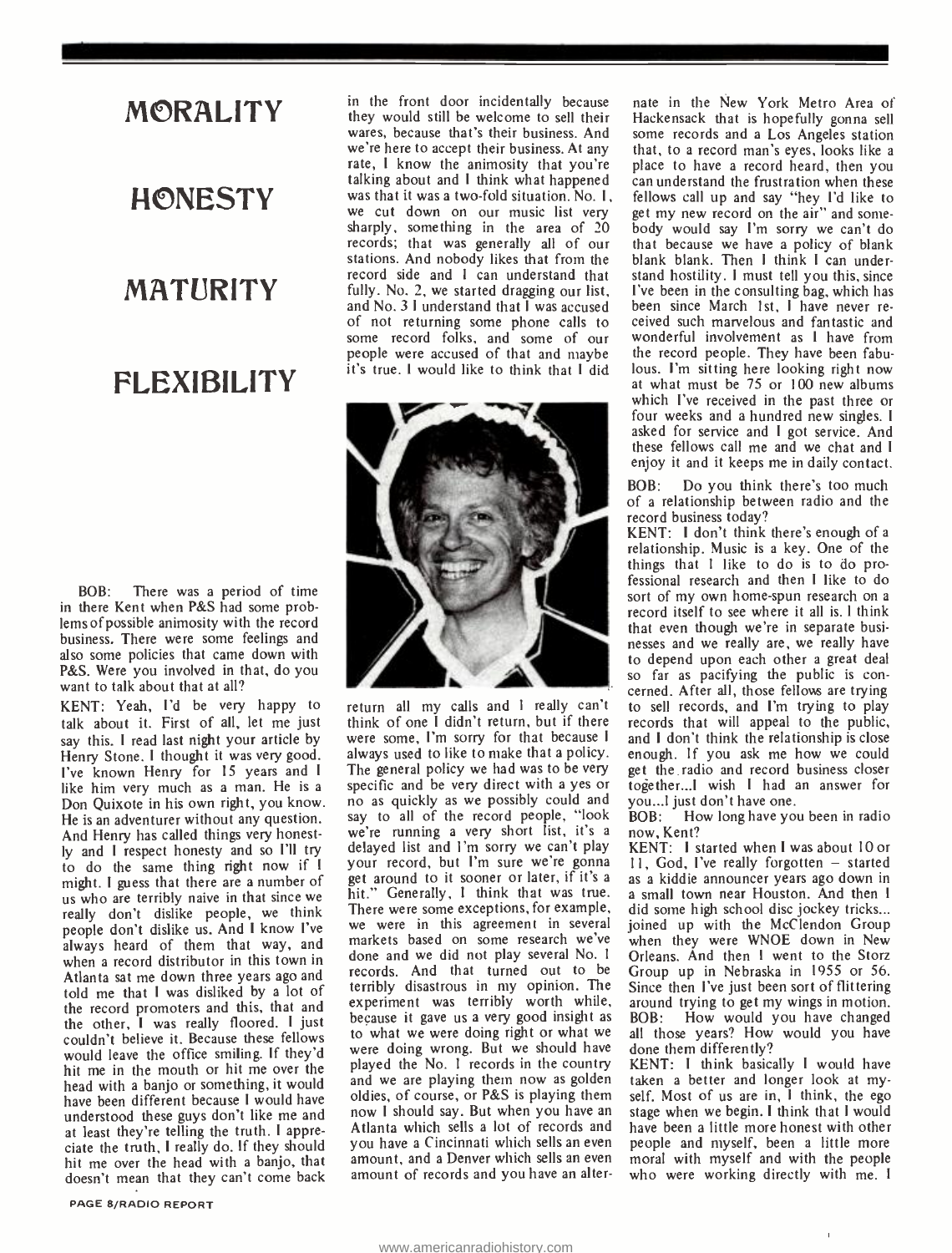#### RADIO REPORT INTERVIEW: PART 2---DISCUSSION WITH KENT BURKHART

would have been, I hope, a little more mature, and I certainly would have been more flexible. I think those are the four basic ingredients that you've gotta have to be successful, and fortunately, the great man upstairs patted me on the head and said, "Hey boy, you've got good ears, use them." And I've been fortunate enough and have had enough people to much more. So I would suggest that we take an interest in me throughout my radio career to let my ears work some where. But if I had to do it all over again, I'd start with those four basic elements and probably go sit on a mountain for a month and think about those are four elements and how I would apply

those things to the rest of my life.<br>BOB: A human being has a r A human being has a radio in his automobile, in the kitchen, or in the bedroom, or wherever it is  $-$  and there's a process that comes down that motivates that person to reach over and to turn on that radio. When he does that, what is happening there? What is he looking for? KENT: It depends a great deal on the time of day. Let's take morning drive for as a specific example. We know absolutely that a morning drive listener is interested in communication. He is really interested in anything that you have to tell him... not only time and temperature, he's terribly interested in commercials...be cause he's now back in the world and he's trying to be alert and fresh for the day. He's very interested in what's been happening while he was asleep. That same individual driving home that afternoon has a different response. He's into another bag...he has finished today, he wants to forget about what he's been through...and at that particular point, he's not so much interested in verbal communication as he is in music communication. I think that would explain the heavy dominance of news stations in the morning drive doing well and communicators generally doing well in morning drive...and the music stations doing better in the afternoon drive.<br>BOB:

What about radio five years, ten years from now.

KENT: It's getting better and better and better, and I think in ten years from now, we'll be so surprised how sophistiit will amaze us. Probably the worst stations ten years from now will sound like the best stations today. We have all sorts

of new electronic gears coming down the line, that will help to a great degree. I don't mean just automation...I mean all sorts of tape insert ideas that are upcoming...we have research upcoming...and we have all the goodies which will help us get into a car or into a home with an individual and make them like us that are on our way to having probably a second radio revolution in the next ten years. I can't tell you if it's gonna be a rock revolution or whatever...I don't think anybody can...rock revolution has been around for twenty years, so I suspect that's gonna continue for at least ten more...it looks like a forever at this point, which is great with me because I love it. But I think that we're gonna see so many good radio stations that it's

example, okay? I'd just like to use that  $Two program directions...$ maybe even three

cated even the worst station's sound that jock and tell the jock what to do and gonna be very difficult for the programmer to do as effective a job as he wishes to do. I don't think he's gonna be able to recruit the audience that he wants to recruit, simply because some body else across the street will be as good as he is. It's gonna leave a wonderfully wide variety for the listeners, but it's | gonna be somewhat of a handicap on a radio fellow 'cause he's going to have to really dig in there. I think that we'll see the day very soon where we will have two program directors at a radio station instead of one...maybe even three program directors...and these program directors may, in effect, be producers. And they really may sit in the studio with a how to do it and what to say in his next break. I mean I think it may get that pecialized.

After a concert in Dayton, the three of us were sitting in Howard Johnson House For Wayward Record People and were inspired by his 28 flavors. Thought we would share our trip with you all.

#### ODE TO A PROMOTION MAN

Woke up this morning, Got on the phone, Long distance please, No time for a busy tone.

Called the office, Looked at the mail, Are you ready for the rest of this tale?

Checked the trades, Checked the charts, I've lost my bullets, Have a heart.

Message from here Message from there, Sometimes I wonder Who really cares?

On the road for lunch and jive, Dig your job or punch out at five.

It's on the charts, breaking out fast. A hit in England crossing over to Belfast!

DYNAMITE, INCREDIBLE, FANTASTIC, UNREAL. Words used daily in our continued appeal.

<sup>I</sup>buy my time and get my play. But do I have my gig at the end of the day.

I'll plug my product old and new. When you stick to what you're good at, good things come to you.

This is how it's done they say, If we keep on trying maybe we'll find a better way.

Mike Rizk United Artists Records, Cincinnati

Bill Scull Polydor Records, Cincinnati

Linda Eman Pro Disca, Ltd., Minneapolis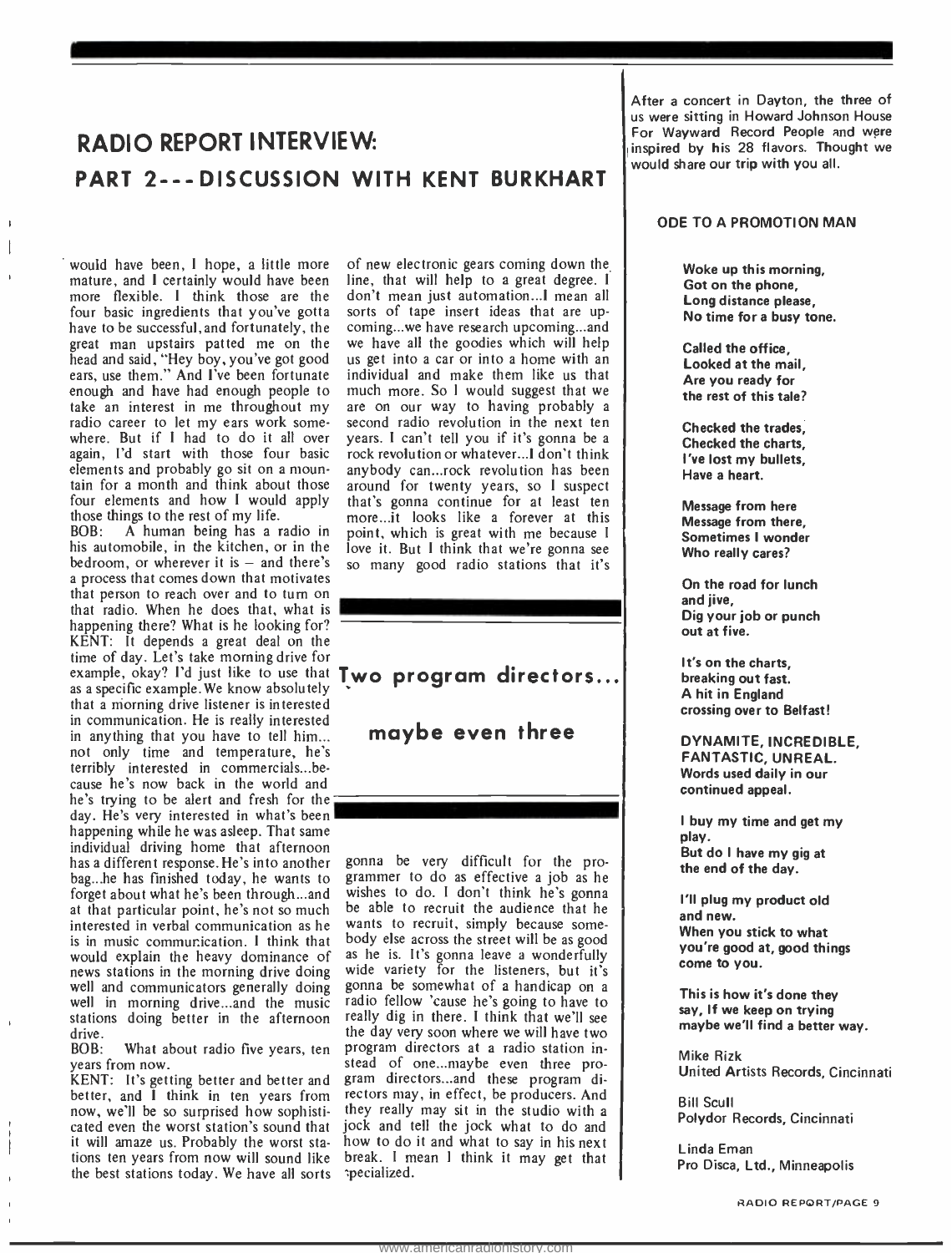#### WHO'S WHO IN

#### T®filfilliN 3EAZION



San Francisco for 11 years.

Pete Marino, practically a legend in his own time, is known for his "unforgettable and bizarre promotions and parties" He's covered just about every phase of the business including TV Shows but started in Promotion in 1952 working for King Records for \$65 a week. Pete is the kind of guy that has feathers flown in from Italy for a custom jacket he'll wear once. He had a full life-size ice sculpture done of Liberace as a surprise... has a Rolls equipped with phones and is a gourmet cook. He was raised in San Francisco and hasn't strayed very far for any length of time and never fit getting married into his itinerary. Promotion? "Now days you really have to struggle. You're almost like a delivery boy to some degree, and, if you can't come up with new ideas and fun things to do, it can really become a bore...for everyone. Most promo men just don't know how to go about it. There are no creative ideas. "I think concentrated good in -store promotion is what pushes a lot of records on." Someone just gave a description to sum things up... "Anybody who serves shrimp cocktail over live goldfish.....well, what more can you say".....

DR. HAROLD MENDELSOHN...Chairman, Mass Communications Department, University of Denver.

and the Federal Trade Commission. He<br>PETE MARINO – WB/Reprise Promo in was instrumental in developing CBS Na-Dr. Mendelsohn is a Social Psychologist receiving his PhD from the Graduate Faculty of the New School for Socia! Research where he majored in sociology and psychology. Dr. Mendelsohn's extensive research experience has been mainly in the fields of social relations, attitudes and public opinion, communications, and the sociology of politics. Before the University of Denver he was an Associate Director of thé Psychological Corporation and previous to that was Associate Manager of Marketing Communications Research for McCann -Erickson Advertising. He also served as a Senior Survey Analyst with the International Broadcasting Service of the U.S. Department of<br>State. He has contributed to multi-scores of books and has authored three himself...Mass Entertainment, Minorities and the Police, and Polls, Television and the New Politics. He conducted the largest survey ever put together on radio listening...done in 1968 and backed by the TV study at Ithica College and then<br>NAB and several other foundations. He is joined the Air Force. Most of that time NAB and several other foundations. He is considered by scientists in the area of one<br>on one cable communications to be one of the most knowledgeable men in the chief announcer, then news director for country on the subject. He has consulted the television station. After service he country on the subject. He has consulted such companies as the Ford Foundation, CBS, U.S. Department of Transportation, air experience at WBLS in Liberty, New<br>and the Federal Trade Commission, He York where he pulled 40 hours a week on was instrumental in developing CBS National Drivers Test in 1965; and his ex- perimental work in reaching disadvantaged subpopulations via televised drama-<br>tizations..."Operation Gap-Stop" was accorded a regional "Emmy." His research and contributions in various areas are so numerous that it in itself is a book. He will be one of the experts at the Carnival of Knowledge.





TOM CRONK - Vice President and General Manager, WKBW - Buffalo, New York.

Like a good many broadcasters, Tom's first shot at "being on the air" started somewhere in early years of school...being the one who emceed the dances, gave the announcements of the PA system, etc. Upon graduation he spent a year in radio-TV study at Ithica College and then was spent in the Philippines with Armed Forces radio where he was first radio chief announcer, then news director for came back to his first commercial on the air experience at WBLS in Liberty, New the air at a gigantic salary of \$65 per week. After 4 months he pulled an air gig at WLNA in Peekskill, New York where he met his wife...ironically the daughter of the station owner. This was his last jock gig...he spent time as a salesman with both WTRX in Flint, Michigan and WIND in Chicago, interspersing those positions with a short stint as sales account executive at the Eastman Rep office in Chicago. In 1967 he became Special Projects Manager for Westinghouse (RAR) in New York, then in 1969 be came National Sales Manager for KXOK in St. Louis. His first GM job was at WHB in Kansas City and then in January of last year he moved to WKBW as VP-GM. Philosophy of the GM job? "With the kind of styled operation that we have here the thing I spend the most time on is people relations. I don't mean that in a political sense, but you're really just trying to provide direction, stimulation, challenge and guidance to a team of very capable department heads. The extent to which I'm able to pull it all together is<br>the extent to which the station can move forward." Tom is unique in the GM position in the fact he st solidly into music . He lives in the Buffalo suburbs with his wife Dorothy and their three children. He digs golf and most re cently has gotten into tennis. Con't.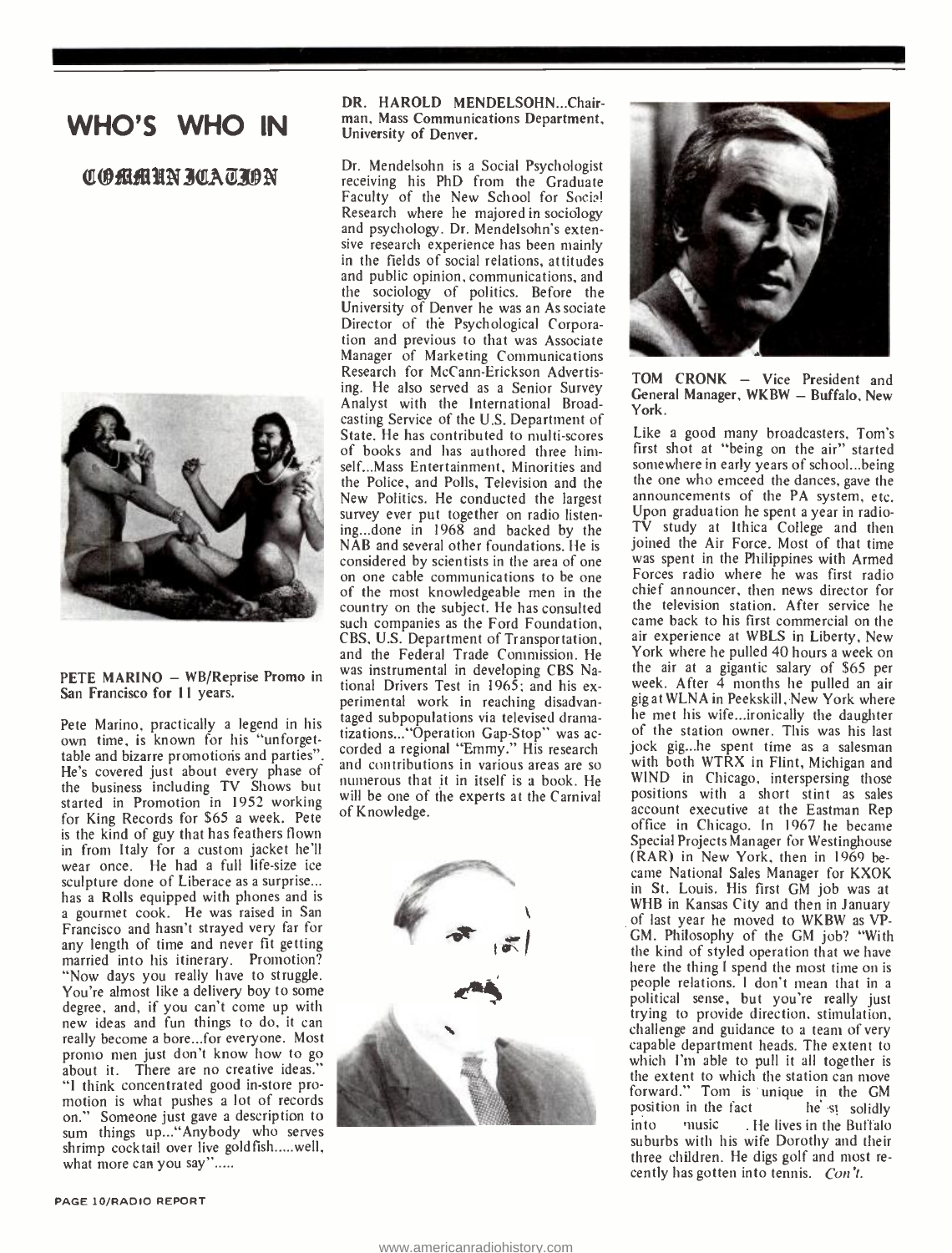#### MY OWN THING



**COMMUN JOA TJON** Continued



You say business is bad...so the competition is super incredible...so thoughts of not surviving begin to enter your head.

Like the businessman in the movie Save The Tiger, you padded the books. If you declare bankruptcy the IRS will find out and you face a prison sentence. Your choice now boils down to two...let the hoods back you...sell your soul to the devil...or...let the man start the fire and collect on the insurance.

Whatever you do blame your trouble on somebody else...if you're a record company it was the short play list that got you. If you're a disc jockey or PD it was the GM. If you're a station owner it was the minority groups after your license.

So now do it. Start the fire.

Call out the ball busters!

Business over past weeks for the record industry has been bad. Warnings of too much product have gone unheeded.

Pleads to reach jobbers for more understanding have been met by deaf ears. A need for professional A&R people has been filled by the man who was clever and cold enough to stab enough backs that he's now picking the music. He likes money...he hates music...your product is embarrassing ...and he personally owns a piece of each of

them. Call out the ball busters. responsibility has been answered by people who send records into shops to "get the reports." They've got their Billboard bullets and a warehouse stacked to the brim with returns. But his pockets are full of the money he cheated you out of and he has destroyed a relationship that could have existed. The bullets are becoming empty balloons.

We could go on....

But, we'll stop with this.

The need of the people is communication. While there are still promotion men, record company owners, artists, disc jockeys, programmers, station owners, etc. money this Report will publish each week.

The Ball Busters now being called in will fill the pockets with no regard for the industry.

We're tired of the game. We're sick of the destruction. We can't stand to watch the pain the hypers, the shuckers, the smart guys, the crooks have caused to those who sphere is the weak records? "Only a little bit...we are general behind the life. believe in the music and the life.

This Report announces to the ball busters...We have begun our investigations and will report. It's time you went back to the armed robbery business where you belong.

Padding the books, calling the hoods, starting a fire will not save our business, it will destroy it.

Ball busters are out of tune with any kind of music.

#### E. ALVIN DAVIS - Program Director, WFLI - Chattanooga, Tennessee.

who believe in the music more than the  $\parallel$  child. His general feeling of radio today...<br>money this Report will publish each week.  $\parallel$  very stagnant, few people who are crea-E. Alvin Davis was born and raised in Columbus, Ohio. After high school he started in radio at WIOS in Tawas City, Michigan. He also worked at WAAM in Arbor, WOHO in Toledo, then after a break for armed forces for six months, returned to KLEO in Wichita where he gained national fame for his ability to break new records...he moved then to WRNO in New Orleans and rounding out his ten years of radio has spent 14 months at WFLI. He is married and has one child. His general feeling of radio today... very stagnant, few people who are crea- tive, enormous amounts of bullshit thruout the industry." The future? "Same thing that's happening right now...there are about 3 or 4 people who will think and do things, everybody else will follow. Singles are not the barometer they should be." Does E. Alvin continue to aggressive on music, but we have three top forty records here. It helps for really good press, but it's bullshit and I decided <sup>I</sup>wanted to lay away from it." What would he do if he could change the last ten years? "I don't know. I think almost everything unfolds as it should." Ambition for the future? "Be a fine program director and eventually be a consultant... I'd like to be acknowledged by my peers as a talented radio person."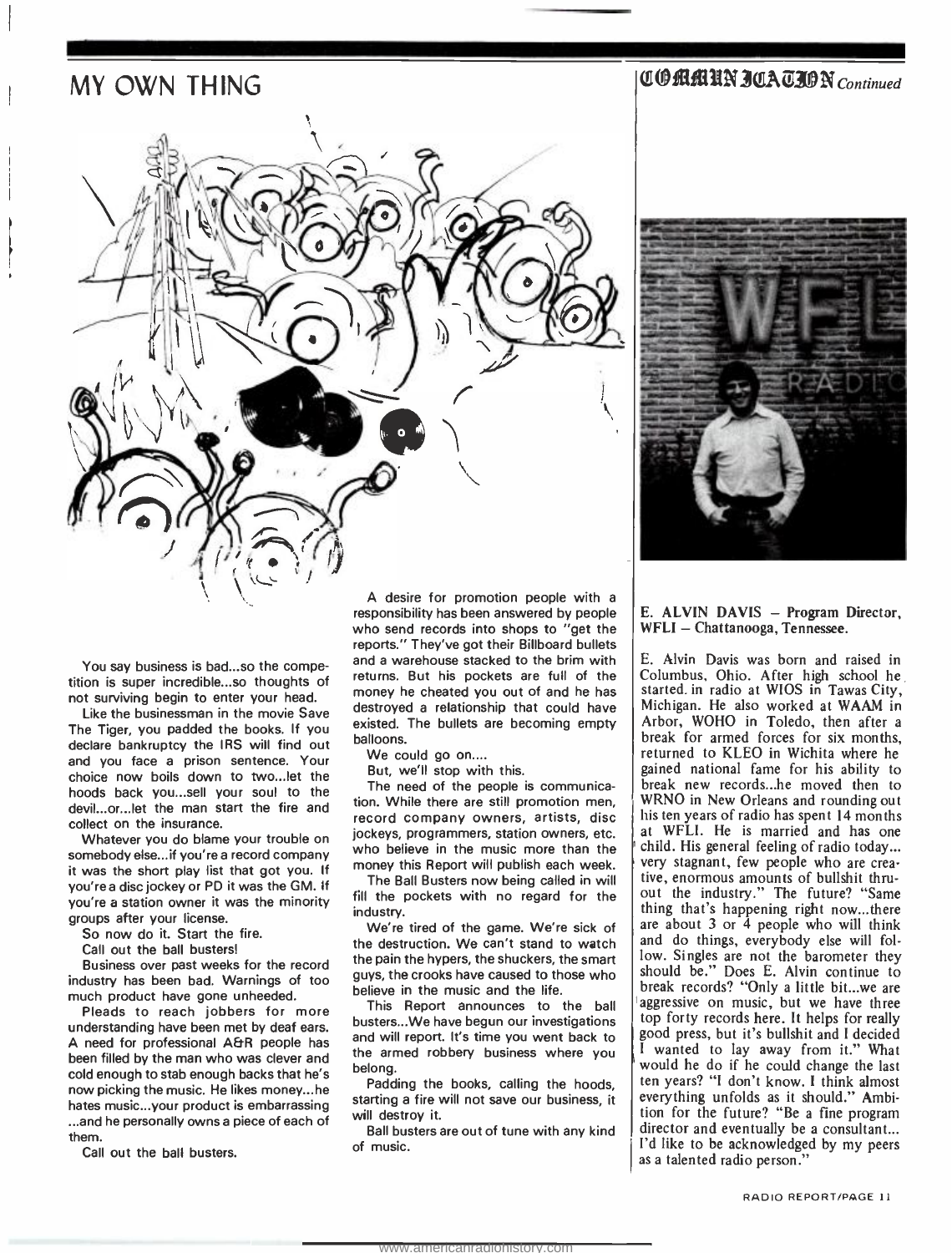# $JFRNIVAL$  Estes Park, Colorado May 25-27

When you arrive at the Denver Airport, you'll be met and escorted to the Stanley Hotel in Estes Park. You'll be re ceiving your room number within the next week or two, so there'll be no hassel of check in.

There will be but one meeting..... Friday night General Assembly at 8 PM.

Upon arriving at the Stanley Hotel, you'll receive a book that will have all information needed for the weekend..... maps, explanation of concept, description of various exhibits, meals, etc. The book will also contain a page on each of the 30 or so experts...their biography, a picture of them, what they're there to talk about, and where they will be every moment they're at Estes Park. They'll be expecting you, so you'll be met by welcome faces. They were chosen, not only for their mastery of the subject matter, but for their ability to communicate it simply, as well.

This is the basic line-up of experts.  $\dots$ .

Advertising -Rance Crain (President & Editorial Director of Advertising Age Magazine Art of Selling-(to be announced) Astrology & Other Reflectors- (to be announced) Audio Chains - Eric Small (private engineering consultant and inventor) Basics of Computers - Cliff Venerable (President of Computer -Craft) Basics of Social Research - Dr. Sanford Labovitz (Sociology Dept. University of Calgary) Concerts & Communication - (to be announced) Ear to Brain - Dr. Robert K. Warford (bio-chemist...LA) ESP - Dr. J. B. Rhine (Director, Para-psychology Department, Duke University) FCC - Tracy Weston (Stern Community Law Firm - Washington DC) FTC - Jerry Thain (Asst. Director of Advertising - FTC) History & Social Influences of Music - Dr. Ben Sidhran (University of Wisconsin) How To Start Your Own Business - Dr. Robert Singleton (Pepperdine University) How to Put a Station on the Air - Lorenzo Milam (Author of "Sex And Broadcasting ") How to Write Copy & Produce Commercials - Chuck Blore (Chuck Blore & Associates) Mass Communication - Dr. Harold Mendelsohn (Director of Mass Communication, University of Denver) Progressive Radio and Other Terms - Tom Donohue (KSAN & father of progressive radio) Psychographics - Dr. Emmanuel Demby (Motivational Programmer) Psychology of Humor - (to be announced) Producing Sound - Richard Perry (Producer of Carly Simon, Barbra Streisand, Harry Nillson and others) Racks & Record Marketing - Ira Heilicher ( Heilicher Brothers) Ratings - Bill McLenaghan (ARB), Ken Gross (Pulse), Bob Kniffen & Tom Cox (Hooper)<br>Retail Record Marketing - Russ Solomon (owner Tower Records Inc.) Songs - Mickey Newberry and Shel Silverstein Society and Change - Dr. Hipp-ocrates (syndicated columnist on social changes) Technical Sound Improvement - Winton Teal (Technical Director of KHJ-TV) Time Buying on Radio - (to be announced) Tomorrow's Sound Hardware - Representatives & Exhibits from JVC Traffic In A Radio Station - Frank Raymond (Raymar Associates)

In addition, there will be various exhibits through the hotel...including continuous showing of various motion<br>pictures...and a "home movie tour room", where you can not only hear an air check of a station, but see it and home city as well.....that's part of it .....but not all of it.

Introducing at the Carnival of Knowledge - Saturday, May 26th...8 PM.....Something Different Ian Matthews (Elektra) BOB HAMILTON RADIO REPORT Garland Frady (Countryside) CLINIC Michael White (Impulse) Providence (Threshold) Begins Friday, May 25th, at 6:00 PM George Brewer Information Bobby Womack (United Artists) and continues thru Sunday afternoon, Scholarships and featuring Monty Python's Something Different. May 27th ten (10) registration free scholarships will be awarded to appli-S 125 registration fee per person cants from the radio industry. Awards will be based on economic<br>need 65 for wives and other mates I please send me a scholarship registration fee includes meals and 4Yt.e,1/1111w L%74ÿ <sup>71</sup>';I t C ' 1 'l ih I;Ar 11 <sup>i</sup>r 1 n application lodging for group rates<br>call Denny Carhart (213) 278-2570  $C_1$  . The  $\mathcal{C}_1$  retails  $\mathcal{C}_2$ name address phone Buses<br>
organization - phone Park, Buses will be provided to take you phone- from the Denver Airport to Estes  $\begin{picture}(20,20) \put(0,0){\vector(0,1){30}} \put(15,0){\vector(0,1){30}} \put(15,0){\vector(0,1){30}} \put(15,0){\vector(0,1){30}} \put(15,0){\vector(0,1){30}} \put(15,0){\vector(0,1){30}} \put(15,0){\vector(0,1){30}} \put(15,0){\vector(0,1){30}} \put(15,0){\vector(0,1){30}} \put(15,0){\vector(0,1){30}} \put(15,0){\vector(0,1){30}} \put(15,0){\vector(0$ millen <sup>ar y</sup> Hofma, ... **August CONSCRIPTION** 

PAGE 12/RADIO REPORT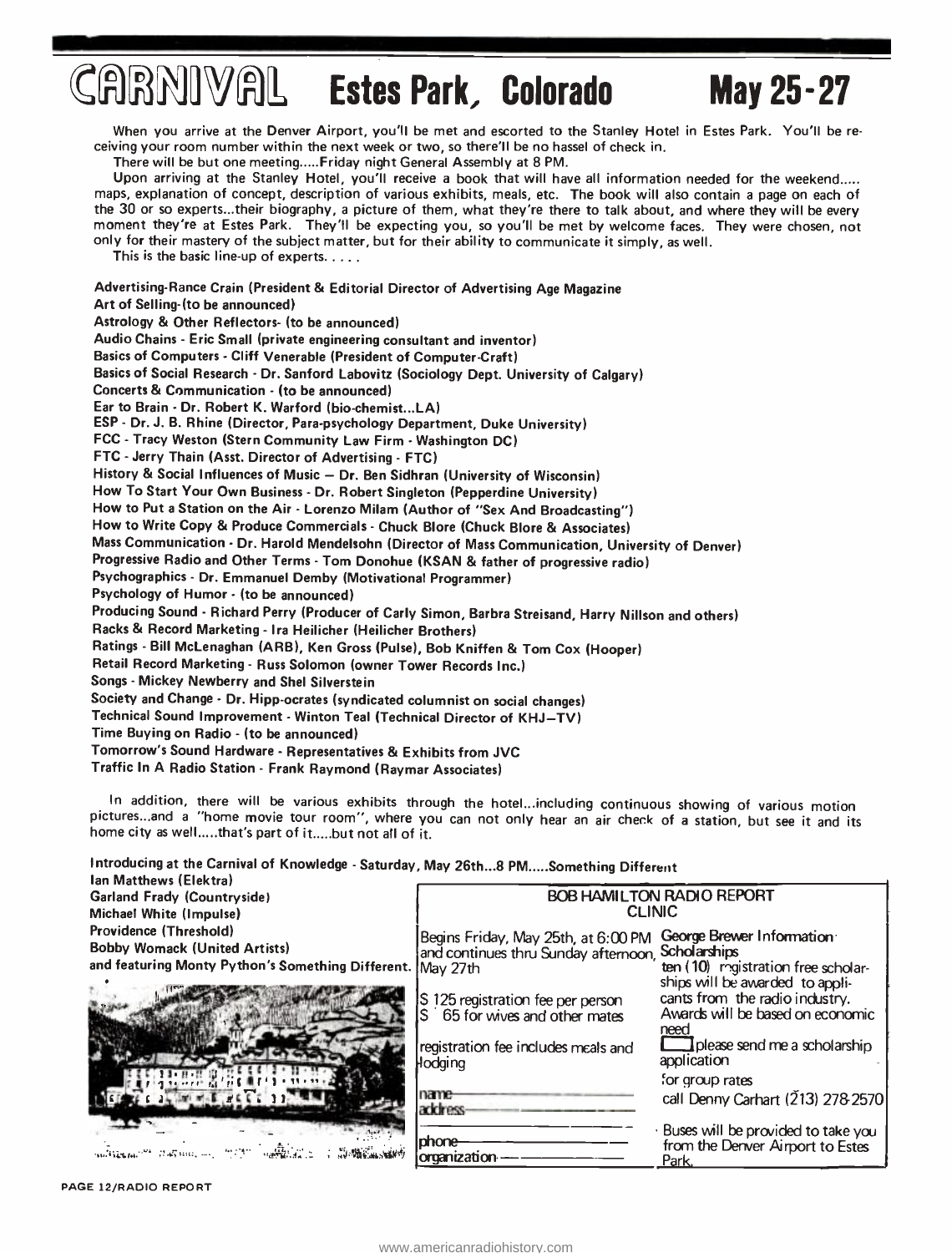BILL MEYER last 41/2 yrs. Mgr. of Metro Radio Sales & KFRC local sales moves to KOL as Sales Mgr... BILL LOWELL is transferring to WRNL AM -FM to PD and leaving WKLX...GABRIEL (also chief engineer) replaces him as PD

at WKLX..

CHINA SMITH doing weekends on KDAY...

KLWW has moved into new studios at 1110 26th Ave., S.W., Cedar Rapids, Iowa...

New line-up at WAYE, Baltimore...JOHN ANTHONY - mornings, FRANK ATAIR - middays...GABRIEL ATHEREY - after-<br>noons...

CLAY MICHAELS formerly MD at KRCB Omaha is looking for News gig...(402) 346- 1521...

CHRISTOPHER ROBBIN is now middays at KSEE, Santa Maria...formerly WCLS, Columbus, Ga....

CONGRATULATIONS to BUDDY SCOTT and wife with a new baby boy...Buddy is PD of KMEN in San Bernardino...

RON HAMILTON is leaving KELP in El Paso and is looking (618) 382-8779...

BILL HENNES resigned as PD at WKLO effective May 31st. He's going to WGST in Atlanta...his replacement hasn't been named yet...

STEVE HATLEY from KNUS in Dallas is looking (214) 341 -3766...

LARRY SHERMAN from KLOK, San Jose (6<sup>1/2</sup> yrs.) is looking...(408) 238-2481 or (408) 244-0746...

JEFF DIAMOND formerly of KRCB in Omaha is looking for Top 40 Prog. gig...(402) 332 -3441...

HERB CARSON currently MD at WNOK in Columbia, S.C. is looking...(803) 766 -1230...

JIM FOX 8-midnight at KOIL is looking for production or jock gig (402) 399-5127...

BILL WINTERS formerly PD at WIBG, Philly is looking for PD or air shift in Major Mkt...(215) 828 -7198

KFI recently awarded for the "outstanding contribution in the area of in-store merchandising during the Nucoa Margarine's "Good As Gold Campaign"...only station west of Chicago to receive it...also the only station in the country to have a booth at the SMI Convention...

RUSS WOOD now at KLAK Denver is looking for Top 40 as well as Country...(303) 986 -9104...

CORRECTION: DON ALSNORTH was listed last week as doing weekends at CHAM in Hamilton...He's PD folks...

New line -up at KFXD Boise, Idaho...Tues: Fri...6 -loam JACK SUNDAY, 10 -2 FRED NOVAK, 2-6pm JIM SAINT JOHN, 6 -10pm GARY BRYAN, 10 -2am CHUCK LOVE, 2-6 DAVE MILLER...other days switched around...

New line -up at WHVW...CHUCK MORGAN 6 -l0am (from WGIR), TOM SHOVAN (PD) middays, NEAL STEELE afternoons, Ji. PHILLIPS evenings...weekends TOM KEDDEDY from WAKR and PETE MOSS...News line -up - MIKE BENNETT (Director), SANDY MICHAELS, KRIS DEL CAMPO and LINDA KALLMAN...

CHET SMITH leaves WBSR and is looking (904) 432- 6172...He has been replaced by JIM BATTAN (MD)

KUDE...TED TAYLOR moves from midday to news...DAVE FRANSEN from KMBH to AM drive...J. DAVID MOELLER from KXIL to middays...

LARRY MAYER, formerly PD & MD of KLAN, Hanford, Calif. is looking for jock gig in medium market...(209) 582 -6162 or  $(213)$  344-8725...

DON BISHOP has left his afternoon drive slot at KEYY for KFXM San Bernardino...

LYNN BRYSON formerly with KNAK takes his place...

NATALIE HALEM joins SAS, Inc. (Pasco Division) N.Y. and CHERIE MEYER joins SAS (MASCO Division) N.Y....

New Line -up at WRSC...6 -11 DENNY DUBIN, 11 -3 JON McCLINTOCK, 3 -7 KEVIN NELSON, 7 -sign off JOHN LINDBERG... KEYS will air a live Concert LP every Tuesday night and no interruptions...Any record reps willing to send their live LPs to us would be appreciated...the address is Box 1460, Corpus Christi, Texas 78403...

New line-up at WISE - TOM BERRENDS 6-10am, MICHAEL COLLINS 10-3pm, MARK WHEELER (PD) 3-7pm BOB KAYLAN (MD) 7-midnight, PHIL DONOHEW Mid-6am, TERRY NEAL weekends and LETZ ALSPAUGH is News Director... RICHARD WARTELL has been reassigned to code subscription manager Midwest region...from Region Mgr. and STEVEN FARABI takes his place...

EDWARD L. SCANLON has been appointed Division VP, Industrial Relations for RCA Records N.Y. office...and ETHEL GABRIEL is new A&R producer for the Camden label of RCA...East Coast...<br>Stations KSLY and KUNA have moved to a new address...2895 So. Higuera, San Luis Obispo, Calif...both station personnel

worked for 24 hrs. straight to complete the move as soon as possible... Congrats to you and have a good time in your new home... THOM SHERWOOD, jock & prod. mgr. at KLEC, Oklahoma City, has left and is looking...(405) 787 -5506... BOB POND, formerly PD of KRDS, Phoenix is looking for MD/PD or announcing...(213) 462-7855....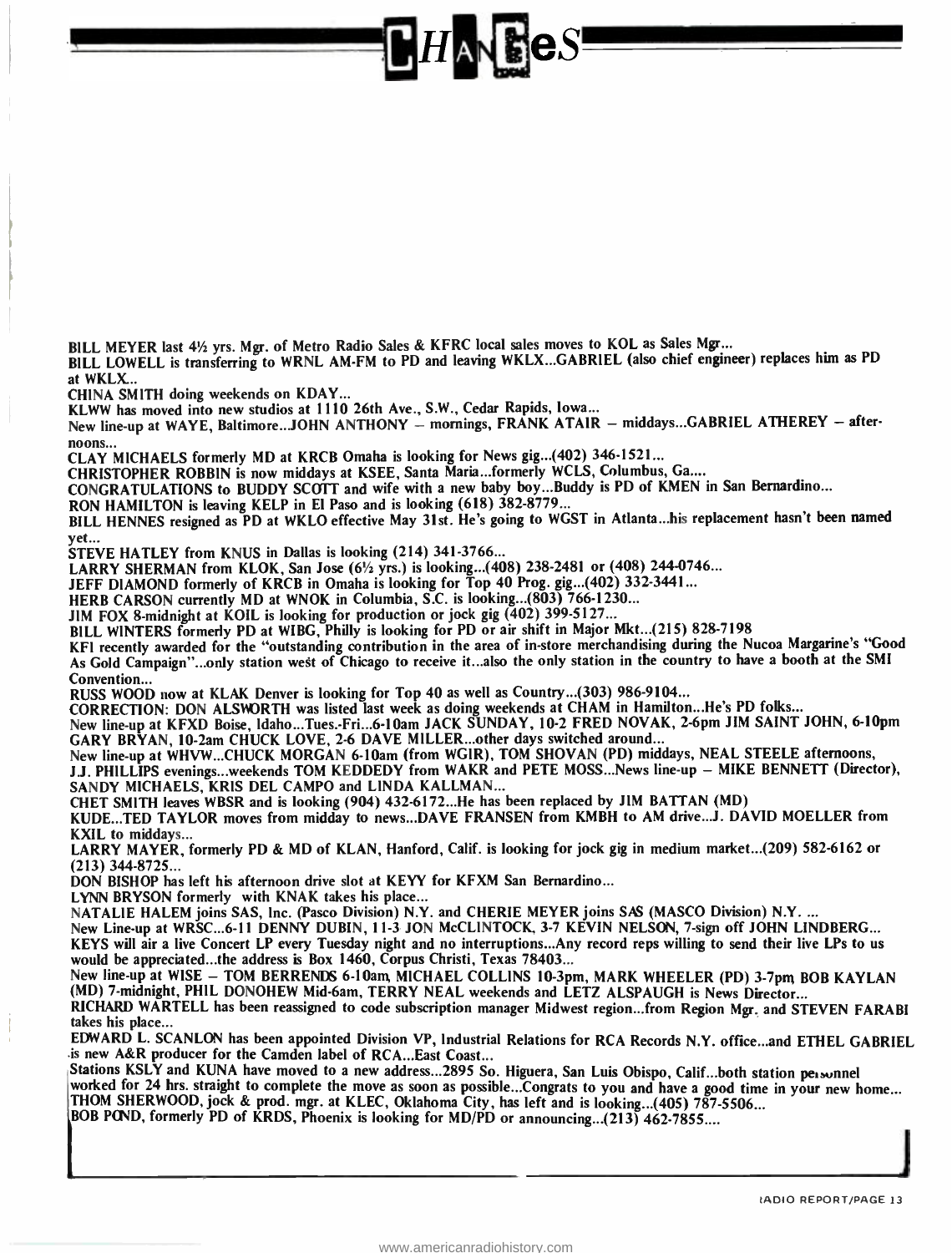

by Mrs AM

In the past three years I've been invited<br>to three ceremonial rites - also known as having dinner with the boss. One was fun - two were modern forms of torture.

For those of you who haven't yet been summoned, it's an event to start preparing<br>yourself for. You can't refuse to go, because then they wonder if you're so bad that your husband is ashamed to be seen with you. Remember two things  $-$  bosses are actually people who happen to hold a title and that being people they are curious about you.

Fortunately my first dinner was the fun one. The manager was a delightful person with a friendly wife. There were about eight of us, we had chili, and a hysterical game of billiards afterwards. We all got to be great friends and got together frequently for parties.

The second dinner was with a pompous owner and his wife. Steaks thicker than I knew existed and enough booze pushed at us to float a ship. With our defenses down, it was time for the questioning. All about our families, hometowns, economic stability. This done to the accompaniement of sympathetic looks and big hunks of compassion. They had done some drinking too to loosen their own tongues.

It seemed hysterical at the time when the owner did imitations of the morning man's simple ways, it was funny when they mocked the traffic girl. It evolved to viciousness. Then before we realized it, we were telling about the horrible places and swapping war stories. Never realizing until many months later that these confessions were heard again by the next set of dinner guests who were treated to the juicy details of our lives.

<sup>I</sup>made two vows after that. Never bad-mouth a former employer to the current one, and never drink that much in iront of a boss.

Boss dinner number three was another group affair designed to impress naive young things. I'm sure he thought it did. But this time I was prepared. I was observing them  $-$  studying, just the way a social scientist does. Drinking less than they realized - listening rather than<br>talking. It's amazing how quickly they  $\mathbb{R}^m$ talking. It's amazing how quickly they wanted to believe I didn't know a hoot about radio.

If you have spent a lot of hours hearing what a SOB the boss is, you will probably  $\frac{1}{10}$  GREAT SAND be surprised to find him likeable. You will probably be delighted to discover he can converse about something other than the station.

You're at an advantage in this situation, believe it or not. You've got a lot of prior information about him  $-$  he has practically none about you. You can divulge as little as you wish, and spend the evening hearing all about him. This is a decided advantage at home.

You've now acquired a point of reference. Instead of guessing how he'll react to a fast curve  $-$  you know. If he badmouths his people, you know he'll do it to you. It's important that both of you know how he thinks, to find out if you can play under his rules on his court. And if the dinner with him leaves you with a strong feeling of dislike or uneasiness  $-$  don't be too surprised if your husband doesn't work for him too long. Working for a man you can't respect or like a little is hopeless. Never lasts. But when there's an instant College – outstanding radio and mass good feeling between you, you may be there a long long time. All comes down to communication. If you feel you can communicate with and trust him  $-$  he probably feels that way about you too. And it's beautiful.

Engineers  $-$  something else.

|                                                                                                                                    | <b>BOB HAMILTON &amp; FRIENDS</b><br><b>RADIO REPORT</b><br>MAY 7, 1973 Vol. 56                           |                                                                                                                                                                                                 | m<br>Ir<br>$\mathbf C$<br>ag<br>m              |
|------------------------------------------------------------------------------------------------------------------------------------|-----------------------------------------------------------------------------------------------------------|-------------------------------------------------------------------------------------------------------------------------------------------------------------------------------------------------|------------------------------------------------|
| <b>Bob Hamilton</b><br><b>Chris Hamilton</b><br>Denny Carhart<br>Kaye Tipton<br>Debbie Wallace<br><b>Steve Kuntz</b><br>Carl Dazzo | <b>BLACK MARKET</b><br><b>Yvonne Taylor</b><br>P.O. Box 5674<br>Philadelphia, Pa. 19129<br>(215) 849-0736 | PROGRESSIVE MOR<br><b>Steve Cheney</b><br>P.O. Box 10,000<br>St. Petersburg, Fla.<br>$(813)$ 525-111<br>CANADA<br>Chuck Azzarello<br>133 Curtis Street<br>St. Thomas, Ontario<br>(519) 631-5682 | s<br>D<br>p<br>A<br>K<br>K<br>K<br>K<br>K<br>K |
| Graphics by:<br>Highdeas BOB GLEASON                                                                                               |                                                                                                           |                                                                                                                                                                                                 | F<br>K                                         |



PUEBLO, COLORADO - Metro population: 118,000, Total City Population: 100,000. Ethnic Breakdown: Black -2,145, Spanish - 37,088.

HISTORY: Pueblo was originally formed as a trading center for early gold seekers. Fort Pueblo was founded in 1840 at the junction of the Arkansas and Fountain Rivers. The City of Pueblo was incorporated in 1870. Colorado State Fair held in Pueblo each year.

ECONOMY: Mostly industrial  $-$  quite a number of residents employed by the Colorado Fuel and Iron Corp. - a steel mill founded in 1872. Also Pueblo Army Depot. A lot of land developing happening. Pueblo West is one development. The Colorado Mental Institution is located in Pueblo -- Colorado State Hospital.

COLLEGES: Southern Colorado State communications department. (No other colleges, universities or military installations.)

THE PEOPLE: The people are conserva tive, mostly blue collar workers. They are very interested in developing the land surrounding Pueblo.

TWO RECOMMENDED HOTELS: Ramada Inn (by the airport), new Holiday Inn (outskirts of town).

COST OF LIVING: A little below aver age. Food and gas below that of most metro areas. One bedroom furnished, \$140.00. State sales tax  $5\%$ .

DISC JOCKEYS MAKE: Average <sup>S</sup>1 20.00 per week  $-$  tops \$200.00 a week.

| Top <sub>40</sub>      | 1230                              |
|------------------------|-----------------------------------|
|                        | 1350                              |
| <b>MOR</b>             | 590                               |
| C&W                    | 1480                              |
|                        | 690                               |
| <b>Religious</b>       | 970                               |
|                        |                                   |
| <b>Beautiful Music</b> | 98.9                              |
| Coll. Education Sta.   | 89.5                              |
|                        | <b>Top 40</b><br>Spanish Language |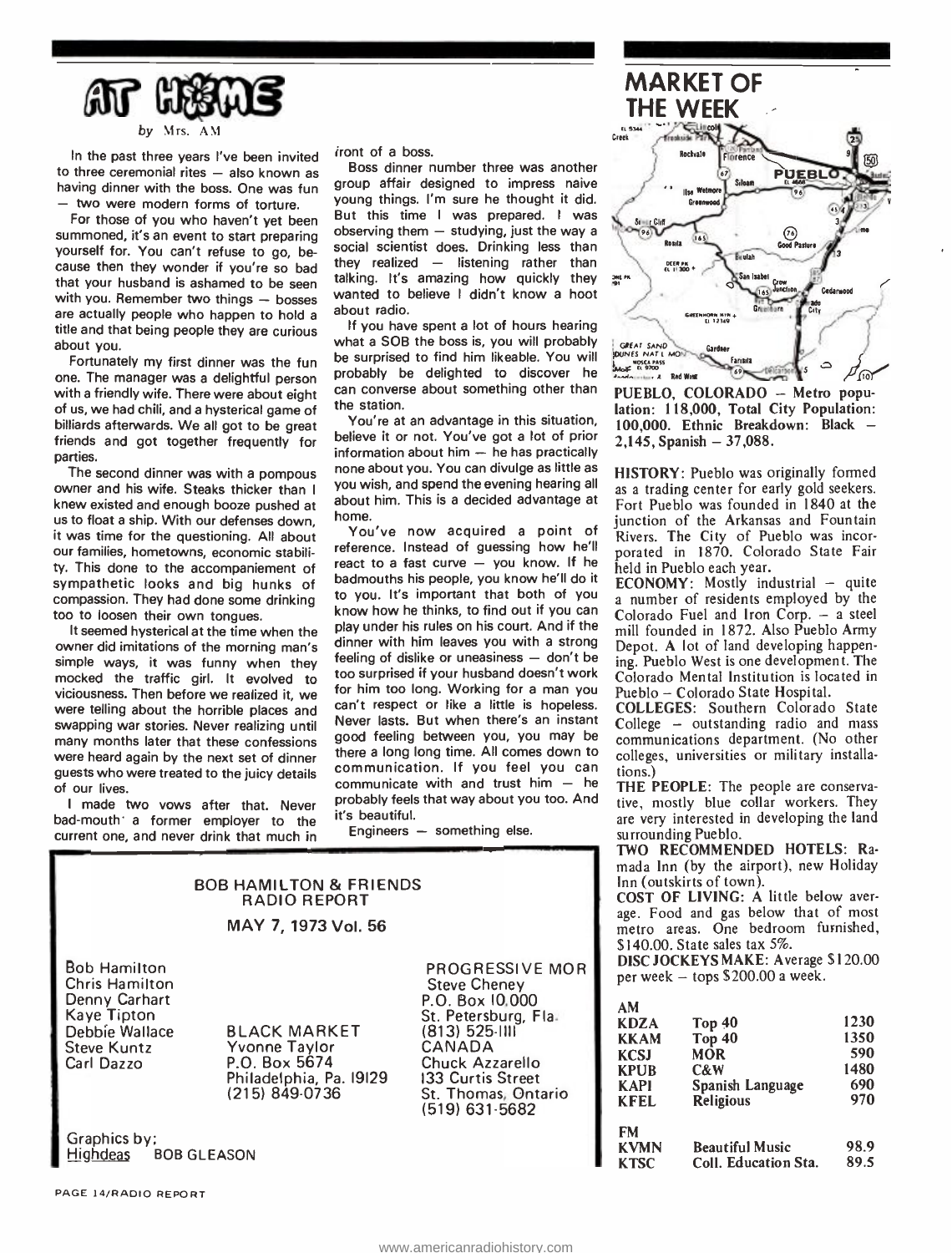# YESTERDAY

TWO YEARS AGO

# OPENINGS

Dick Starr resigns at KYA... Victor Armstrong, President of Val-Jon (KDWB, KMEN & KPO (Honolulu) resigns... A limit of 200 registrants set for San Clemente Report Clinic...

#### **TOP 10**

- 1. BROWN SUGAR/Stones<br>2. IT DON'T COME EASY/
- 2. IT DON'T COME EASY/Ringo Starr<br>3. SWEET & INNOCENT/D. Osmond
- SWEET & INNOCENT/D. Osmond
- 4. WANT ADS/The Honey Cone
- 5. BRIDGE OVER TROUBLED/A. Franklin
- 6. LOVE HER MADLY /Doors
- 7. ME & YOU & A DOG /Lobo
- 8. JOY TO THE WORLD/3 Dog
- 9. NEVER CAN SAY/Jackson 5
- 10 I LOVE YOU FOR ALL/Fuzz



ONE YEAR AGO

George Burns resigns from P&S as does President Arthur McCoy... Barry Gross splits ABC -Dunhill... NAPRA formed from L.A....

#### TOP 10

- 1. OH GIRL/Chi-Lites 2. I'LL TAKE YOU THERE/Staple Singers | \*WSAR/Fall Ri ver 3. SONG SUNG BLUE /Neil Diamond 4. HOT ROD LINCOLN/Commander Cody<br>5. TUMBLING DICE/Stones 5. TUMBLING DICE/Stones 6. SYLVIA'S MOTHER/Dr. Hook<br>7. MORNING HAS BROKEN/Cat **MORNING HAS BROKEN/Cat Stevens** 8. DIARY /Bread 9. LAST NIGHT/5th Dimension
- 10. IT'S GOING TO TAKE /Carpenters

# KORNERED

First must correct last week's first line...that wasn't George Hamilton on Hopkins' LP...it was George Harrison playing guitar using O'Hara as a last...

Teresa Brewer has "Put Another Nickel In" out again...last time was 15 years ago...this time it was recorded in<br>London and back up group is Heads Hand & Feet...<br>J. Winter's single "Silver Train" should be coming in today o

LFRW /Winnipeg KGAL/Oregon WLOX/Bi loxi WHBW/Hyde Park WRBC/Jackson, Mi ss. WSAR/Fall River WKTJ /Baltimore KLAK/Denver KADI/St. Louis WTRY/Albany WHEB/Portsmouth KNUS/Dallas WDRQ/Detroit KWWL/Waterloo WMEX/Boston KTRN/Wichita Falls WTCR/Oxford, N.C. KMBY/Monterey, Calif.

**KGEM/Boise** WCVS/Springfield \*WQDR /Raleigh \*KATZ/St. Louis \*WKLO /Louisville \*WHVW /Hyde Park

\*WAYE/Baltimore \*WSAM-FM/Saginaw \*WSAM -AM /Saginaw \*WPGC /Washington \*KSEE /Santa Maria \*WYRE /Anapolis (404) 252 -3037 \*NEW OPENINGS

J. Winter's single "Silver Train" should be coming in today or tomorrow...it was written for him by Jagger and  $\Big\{$ 

Looks like the Allman Bros. and Grateful Dead will share a concert soon...also Greg Allman and Jagger have been<br>jamming together in Macon, Ga. (last week) ...could dig listening to that one...couldn't you?.....<br>KIIS consul

Todd Rundgren cancelled his tour mainly because his booking agency folded but should have one together Barry White heading out on National Tour immediately' Mickey Newberry's new single is "Sunshine" and you'll be getting it in a few days also he is one of the <sup>3</sup>American winners in the Japanese Music Fest...

Dave Mason in the midst of next LP, including new arrangement of "Headkeeper" and friends in on it like Graham Nash, Greg Reeves, Etc.....<br>Graham Nash, Greg Reeves, Etc.....<br>New Mott the Hoople LP ready along with interest

Dr. Hook and the Medicine Show are reportedly planning to pose with the lovely residents of a home for elderly women for next LP.....new single soon.....<br>Garland Frady on Countryside Records will have first LP out May 14th

jock<br>aft. drive newsman-director/AM man<br>newsman & news director middays prog. rock jock C&W jock 1st phone Top 40 all nite/1st phone<br>newsman news person newsman midday newsman midday AM communicator newsman -research newsman night jock newsman jock .<br>AM drive<br>PT/utility man newsman/journalist jock country jock relief jock 10-2 (no calls) jock<br>combo man weekend swing 18-34 type jock

newsman

Ron Hill Shannon Ron Hurst Tom Shovan Harry Nelson PD Barry Richards Everett Wren Peter Parisi John Krammer Andy Carey Dave Cook Dan Abenathy Dave Stein Arthur Simmers Jim Bond L. Steven Davis Frank Colburn Jim Palmer John Lund Frank Laseter Keith Adams Bill Hennes Tom Shovan Al Carter Frank Adair Tim McDonald, Jr. Tim McDonald, Jr. Hary Moore Tom Edwards Dennis Constantine Kent Burkhart

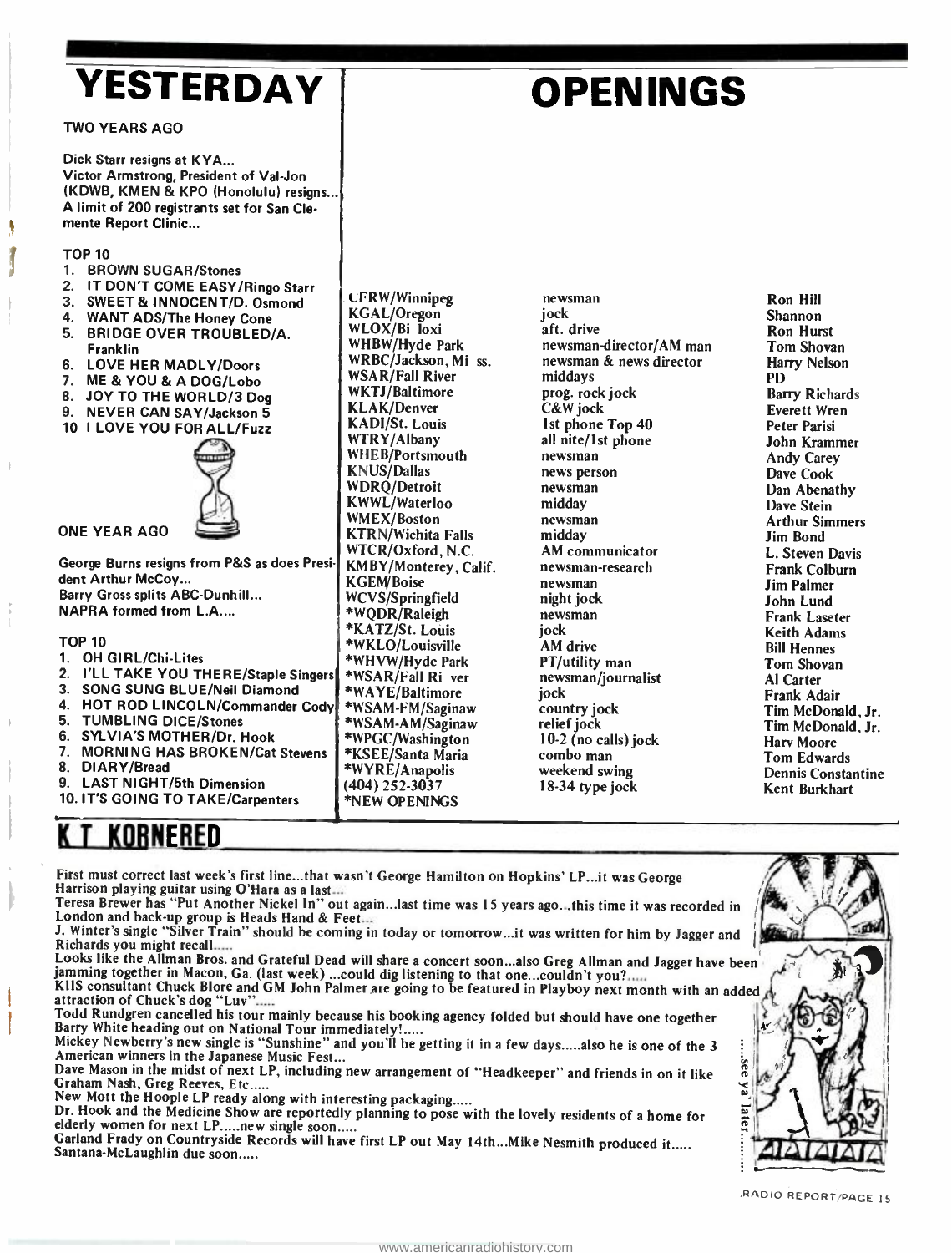

So you're looking for a jock gig eh? Far out! First, you run up a hundred dollar phone bill, (that's alright, you'll use a new name in the next town) calling around the country about new openings.

If you're lucky enough to get the P.D. on the phone he'll ask you a few questions like: "Do you take drugs?" You of course, mumble "no." (It's very hard to talk while holding a toke.) These conversations always end with the "tape and resume" line so, you send the tape, knowing that the minute it arrives, some salesman is going to erase it and use it for an audition spot.

Some jocks actually get to visit the potential station in person. After waiting in the lobby for two hours reading old Broadcasting magazines, a secretary usually comes out and hands you an employment form to fill out. These can be interesting. Check one:

1. Have you ever been arrested? yes no <sup>I</sup>was framed 2. What is your marital status? married divorced cheating 3. Do you take drugs? marijuana **Geritol** other

4. Position desired? announcer salesman engineer yes man stranger. 1. Do you shoot up? not on the air during commercials only other 2. Do you think radio should be used to: communicate make money destroy the system 3. Phrases you use most often: "far out" "dynamite" "man" all original 4. The person you idolize most: Timothy Leary Bill Drake Popeye Jesus Christ The serious part of this game is that some P.D.'s actually hire jocks without ever seeing them in person even though the "in person" part is the only part your audience

will be concerned with. Ah, the life of a jock. Best of luck on your next gig.

**COMMUNICATOR** 

WEATHER **A** REPORT

Some of the FM stations get even | Three records are now being tested by the ranger. Three records are now being tested by the on Warner Brothers, "Outlaw Man" by David Blue on Asylum, and "If That's The Way You Want It" by Diamond Head on ABC -Dunhill. Final week of test on the David Blue record resolved pretty much of nothing...some of the Communicators said they felt the record could make it...play was averaging about 5 times per 24 hour period...there was stock in a few markets, but it wasn't totally cov ered...generally the record was left up in the air. The Network members reported almost a unanimous "no" with one week to go on the Mystic Moods record... plenty of play, but only one or two stations reported any stock in the market at all and showed about the same amount of request action...doesn't look good for that one...at the same time, first week of play on the Diamond Head has ended and a report on that record will be forthcoming soon.....Lack of support of stock from companies has hurt chances for records in more than one case in past weeks...whether or not that's the total problem here is doubtful.

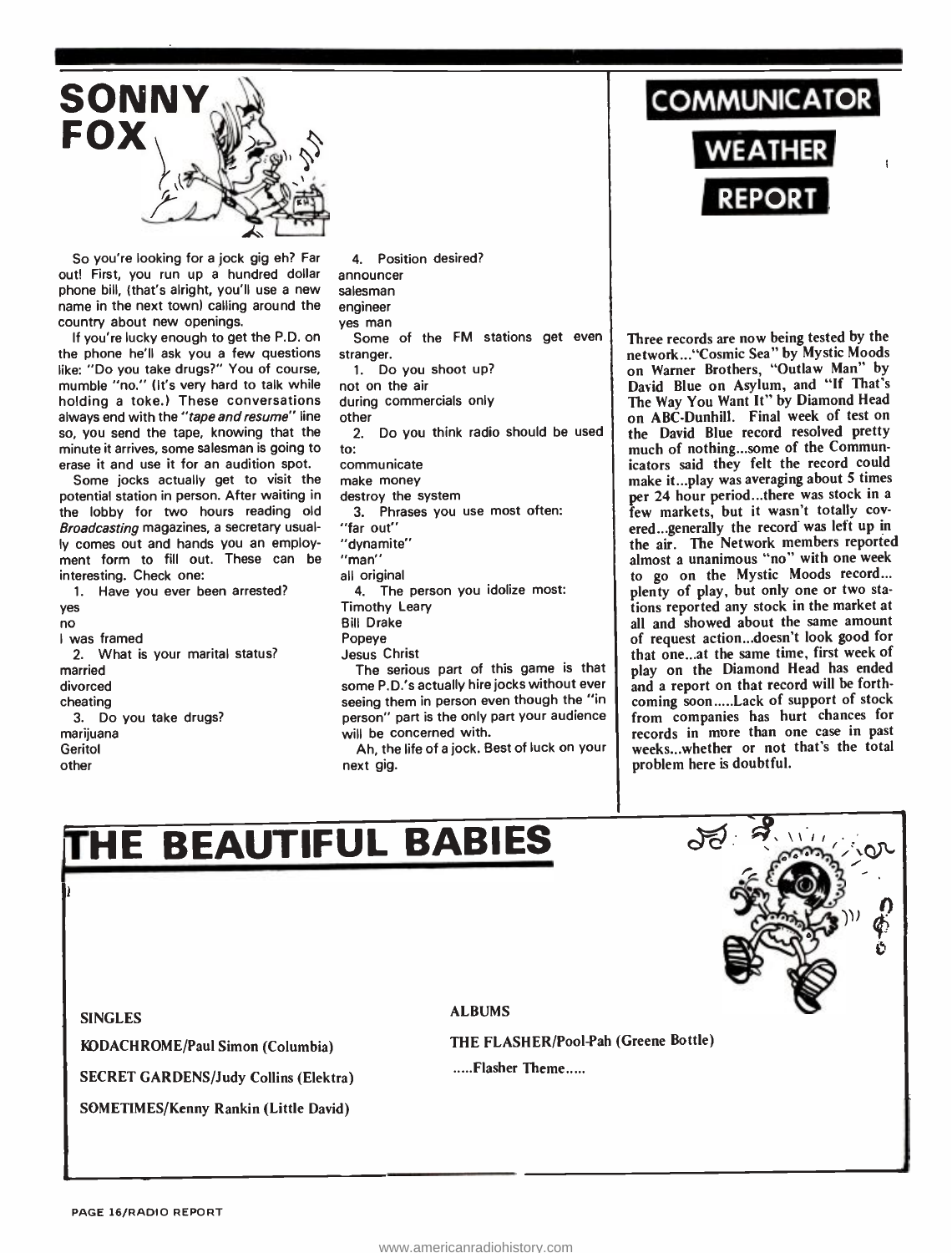All contents of this Report are based on the belief and help of its Friends. Each week these people, along with the Com-<br>municator Network listed elsewhere in the Report, feed the L.A. office information on their music res new concepts of radio. We are indebted and appreciative of the following...

| <b>TOP 40</b>                                       |                                                                                                                                                                                                                                                                                                                                       |                                                                                                                                                                                                                                                                                                                                                           |                                                                                                                                                                                                                                                                                                                                                                                                     | <b>REPORTERS</b>                         |                                                                                                                                                                                                                                                                                                      |                                                                                                                                                                                                                                                                                                         |                                           |                                                                                                                                                                                                                                                                                                                                                                                                                                      |                                           |
|-----------------------------------------------------|---------------------------------------------------------------------------------------------------------------------------------------------------------------------------------------------------------------------------------------------------------------------------------------------------------------------------------------|-----------------------------------------------------------------------------------------------------------------------------------------------------------------------------------------------------------------------------------------------------------------------------------------------------------------------------------------------------------|-----------------------------------------------------------------------------------------------------------------------------------------------------------------------------------------------------------------------------------------------------------------------------------------------------------------------------------------------------------------------------------------------------|------------------------------------------|------------------------------------------------------------------------------------------------------------------------------------------------------------------------------------------------------------------------------------------------------------------------------------------------------|---------------------------------------------------------------------------------------------------------------------------------------------------------------------------------------------------------------------------------------------------------------------------------------------------------|-------------------------------------------|--------------------------------------------------------------------------------------------------------------------------------------------------------------------------------------------------------------------------------------------------------------------------------------------------------------------------------------------------------------------------------------------------------------------------------------|-------------------------------------------|
| <b>NORTHEAST</b><br><b>Boston</b><br><b>Buffalo</b> | WRKO<br>WGRQ<br>WKBW                                                                                                                                                                                                                                                                                                                  | <b>SOUTH</b><br>Atlanta<br>Charlotte                                                                                                                                                                                                                                                                                                                      | <b>WQXI</b><br>WAYS<br><b>WIST</b>                                                                                                                                                                                                                                                                                                                                                                  | <b>MIDWEST</b><br>Chicago                | <b>WBBM-FM</b><br><b>WLS</b><br><b>WCFL</b>                                                                                                                                                                                                                                                          | <b>SOUTHWEST</b><br><b>Dallas</b><br>El Paso                                                                                                                                                                                                                                                            | <b>KLIF</b><br><b>KNUS</b><br><b>KELP</b> | <b>WEST</b><br><b>Denver</b><br>Los Angeles                                                                                                                                                                                                                                                                                                                                                                                          | <b>KIMN</b><br><b>KTLK</b><br><b>KHJ</b>  |
| New York                                            | <b>WABC</b><br><b>WWDJ</b><br><b>WXLO</b>                                                                                                                                                                                                                                                                                             | Louisville                                                                                                                                                                                                                                                                                                                                                | WAKY<br>WKLO<br><b>WHBQ</b>                                                                                                                                                                                                                                                                                                                                                                         | Cincinnati                               | <b>WCIV</b><br>WKRQ                                                                                                                                                                                                                                                                                  | Fort Worth<br>Houston                                                                                                                                                                                                                                                                                   | <b>KXOL</b><br><b>KILT</b>                |                                                                                                                                                                                                                                                                                                                                                                                                                                      | <b>KROQ</b><br><b>KKDJ</b>                |
| Philadelphia                                        | WFIL<br><b>WIBG</b>                                                                                                                                                                                                                                                                                                                   | <b>Memphis</b><br>Miami                                                                                                                                                                                                                                                                                                                                   | WMC-FM<br><b>WMYQ</b>                                                                                                                                                                                                                                                                                                                                                                               | Cleveland                                | <b>WSA1</b><br><b>WGAR</b><br>WIXY                                                                                                                                                                                                                                                                   | San Antonio                                                                                                                                                                                                                                                                                             | KNUZ<br><b>KTSA</b>                       | Phoenix                                                                                                                                                                                                                                                                                                                                                                                                                              | <b>KRUX</b><br><b>KRIZ</b>                |
| Pittsburgh                                          | WIXZ<br>KQV                                                                                                                                                                                                                                                                                                                           | Nashville                                                                                                                                                                                                                                                                                                                                                 | <b>WFUN</b><br><b>WMAK</b>                                                                                                                                                                                                                                                                                                                                                                          | Detroit                                  | <b>CKLW</b><br><b>WCAR</b>                                                                                                                                                                                                                                                                           |                                                                                                                                                                                                                                                                                                         | KONO                                      | Portland                                                                                                                                                                                                                                                                                                                                                                                                                             | <b>KGW</b><br><b>KISN</b>                 |
| Toronto                                             | 13Q<br><b>CHUM</b>                                                                                                                                                                                                                                                                                                                    |                                                                                                                                                                                                                                                                                                                                                           |                                                                                                                                                                                                                                                                                                                                                                                                     | Indianapolis                             | <b>WDRO</b><br>WIFE                                                                                                                                                                                                                                                                                  |                                                                                                                                                                                                                                                                                                         |                                           | San Diego<br>San Francisco                                                                                                                                                                                                                                                                                                                                                                                                           | <b>KPAM</b><br><b>KCBQ</b><br><b>KFRC</b> |
| Washington                                          | <b>WPGC</b><br><b>WRC</b>                                                                                                                                                                                                                                                                                                             |                                                                                                                                                                                                                                                                                                                                                           |                                                                                                                                                                                                                                                                                                                                                                                                     | Milwaukee                                | <b>WXLW</b><br>WRIT                                                                                                                                                                                                                                                                                  |                                                                                                                                                                                                                                                                                                         |                                           | <b>Seattle</b>                                                                                                                                                                                                                                                                                                                                                                                                                       | <b>KYA</b><br><b>KING</b>                 |
|                                                     |                                                                                                                                                                                                                                                                                                                                       |                                                                                                                                                                                                                                                                                                                                                           |                                                                                                                                                                                                                                                                                                                                                                                                     | Minneapolis<br>Omaha<br><b>St. Louis</b> | <b>WOKY</b><br><b>KDWB</b><br>KOIL<br><b>KSLQ</b>                                                                                                                                                                                                                                                    |                                                                                                                                                                                                                                                                                                         |                                           |                                                                                                                                                                                                                                                                                                                                                                                                                                      | <b>KJR</b><br>KOL                         |
| <b>CANADA</b>                                       |                                                                                                                                                                                                                                                                                                                                       |                                                                                                                                                                                                                                                                                                                                                           |                                                                                                                                                                                                                                                                                                                                                                                                     |                                          |                                                                                                                                                                                                                                                                                                      |                                                                                                                                                                                                                                                                                                         |                                           |                                                                                                                                                                                                                                                                                                                                                                                                                                      |                                           |
|                                                     | <b>CFGO</b><br><b>CFRW</b><br>CHAM<br><b>CHED</b><br><b>CHLO</b><br><b>CHNO</b><br><b>CHSJ</b><br><b>CHUM</b><br><b>CJCH</b><br><b>CJME</b>                                                                                                                                                                                           | Ottawa<br>Winnipeg<br>Hamilton<br>Edmonton<br><b>St. Thomas</b><br>Sudbury<br>St. John<br>Toronto<br>Halifax<br>Regina                                                                                                                                                                                                                                    | Rick Allan<br>Gary Christian<br>Don West<br>Wayne Beyant<br><b>Rick Janssen</b><br><b>Chuck Babcock</b><br><b>Jay Jeffrey</b><br>Jimmy Waters<br>Randy Dewell<br>Dave Mitchell                                                                                                                                                                                                                      |                                          | <b>CKFH</b><br><b>CKGM</b><br><b>CKLG</b><br><b>CKLW</b><br><b>CKOC</b><br><b>CKPT</b><br><b>CKRA</b><br><b>CKWS</b><br><b>CKXL</b><br><b>CKY</b>                                                                                                                                                    | <b>Toronto</b><br>Montreal<br>Vancouver<br>Windsor<br><b>Hamilton</b><br>Peterborough<br>Ottawa<br>Kingston<br>Calgary<br>Winnipeg                                                                                                                                                                      |                                           | Mike Byford<br>John Mackey<br><b>Roy Hennessy</b><br>Alden Diehl<br>Nevin Grant<br>Ken Cassovoy<br>Paul Ski<br><b>Greg Stewart</b><br><b>Greg Haraldson</b><br>Dave Harrison                                                                                                                                                                                                                                                         |                                           |
| <b>BLACK</b>                                        |                                                                                                                                                                                                                                                                                                                                       |                                                                                                                                                                                                                                                                                                                                                           |                                                                                                                                                                                                                                                                                                                                                                                                     |                                          |                                                                                                                                                                                                                                                                                                      |                                                                                                                                                                                                                                                                                                         |                                           |                                                                                                                                                                                                                                                                                                                                                                                                                                      |                                           |
|                                                     | <b>WDAS</b><br><b>KYAC</b><br><b>WWIN</b><br><b>WDIA</b><br><b>WOL</b><br>WWRL<br><b>KALO</b><br>KATZ<br><b>WMBM</b>                                                                                                                                                                                                                  | Philadelphia<br><b>Seattle</b><br><b>Baltimore</b><br><b>Memphis</b><br>Washington<br>New York<br>Little Rock<br>St. Louis<br>Miami                                                                                                                                                                                                                       | <b>Jimmy Bishop</b><br>Frank Barrow<br>Al Jerreson<br>Robert<br>Dave McNamee<br>Norma Pinella<br><b>Bill Mack</b><br><b>Donnie Brooks</b><br>Fred Hanna                                                                                                                                                                                                                                             |                                          | <b>WABQ</b><br>KDIA<br><b>KGFJ</b><br><b>WAOK</b><br><b>WBOK</b><br><b>WVON</b><br><b>KKDA</b><br><b>WTLC</b><br><b>WDAS-FM</b>                                                                                                                                                                      | Cleveland<br>San Francisco<br>Los Angeles<br>Atlanta<br>New Orleans<br>Chicago<br><b>Dallas</b><br>Indianapolis<br>Philadephia                                                                                                                                                                          |                                           | <b>Ernest James</b><br><b>Bob Jones</b><br><b>Music Director</b><br><b>Burke Johnson</b><br>Ed Burke<br>E. Rodney Jones<br><b>Chuck Smith</b><br>Spider Harrison<br>arvey Holiday                                                                                                                                                                                                                                                    |                                           |
| <b>MOR</b>                                          |                                                                                                                                                                                                                                                                                                                                       |                                                                                                                                                                                                                                                                                                                                                           |                                                                                                                                                                                                                                                                                                                                                                                                     |                                          |                                                                                                                                                                                                                                                                                                      |                                                                                                                                                                                                                                                                                                         |                                           |                                                                                                                                                                                                                                                                                                                                                                                                                                      |                                           |
|                                                     | <b>KCRA</b><br><b>KDEF</b><br><b>KFBK</b><br><b>KFH</b><br><b>KFMB</b><br><b>KGMY</b><br><b>KHOW</b><br><b>KHYT</b><br>KIRO<br><b>KITE</b><br><b>KMBZ</b><br><b>KMPC</b><br><b>KNAK</b><br><b>KPRC</b><br><b>KREL</b><br><b>KULF</b><br><b>KWKH</b><br><b>KMJ</b><br><b>WBEN</b><br><b>WBNS</b><br><b>WERC</b><br><b>WFAA</b><br>WFBM | <b>Sacramento</b><br>Albuquerque<br>Sacramento<br>Wichita<br>San Diego<br>Missoula<br>Denver<br><b>Tucson</b><br>Seattle<br>San Antonio<br><b>Kansas City</b><br>Los Angeles<br><b>Salt Lake City</b><br><b>Houston</b><br>Corona<br>Houston<br>Shreveport<br>Fresno<br><b>Buffalo</b><br>Columbus<br><b>Birmingham</b><br><b>Dall</b> as<br>Indianapolis | <b>Hal Murray</b><br>Dan Evans<br>Carl Andrews<br>Carpenter MacNeill<br>Johnny Michaels<br><b>Jack Bell</b><br>Lynn Woods<br><b>Ron Ross</b><br>Ross McGowan<br>Dave Hixon<br><b>Bill Morse</b><br><b>Eric Norberg</b><br>Mel Remy<br>Ms. Lynn Sauer<br>Fred Manfra<br>Ron Sherwood<br>Sam Beck<br>Jim Wilson<br>Ms. Kay Lapping<br><b>Jack Evans</b><br><b>Frank Lewis</b><br><b>Tony Lawrence</b> |                                          | <b>WGPA</b><br><b>WGR</b><br><b>WCHV</b><br><b>WINZ</b><br><b>WJDX</b><br><b>WJIM</b><br>WKIP<br>WKLX<br>WKRC<br><b>WLCY-FM</b><br><b>WSAV</b><br><b>WSM</b><br><b>WSPR</b><br><b>WTVN</b><br><b>WWL</b><br><b>WWTC</b><br><b>WWWE</b><br><b>WNBC</b><br>WOAL.<br>WRNL<br><b>WROA</b><br><b>WLOS</b> | <b>Bethlehem</b><br><b>Buffalo</b><br>Charlottesville<br>Miami<br>Jackson<br>Lansing<br>Poughkeepsie<br><b>Norfolk</b><br>Cincinnati<br>Tampa<br>Savannah<br>Nashville<br>Springfield<br>Columbus<br>New Orleans<br>Minneapolis<br><b>Cleveland</b><br>New York<br>San Antonio<br>Richmond<br>Asheville | Gulfport, Mississippi                     | <b>Sob Wolken</b><br>Jerry Reo<br>Rich Moniusyko<br>Johnny Knox<br><b>Bill Crews</b><br>John Sebastian<br>Fred Schaefer<br><b>Bill Lowell</b><br>Gene Warman<br><b>Steve Cheney</b><br>Dick Richards<br>Don Smith<br><b>Budd Clain</b><br>John Potter<br><b>Larry Conti</b><br><b>Jim Teeson</b><br><b>Fred Sanders</b><br>Ms. Carolyn Kott<br>Michael O'Connor<br><b>Gus Travers</b><br><b>Raymond Zoller</b><br><b>Frank Wyatt</b> |                                           |
|                                                     | WFDF                                                                                                                                                                                                                                                                                                                                  | <b>Flint</b>                                                                                                                                                                                                                                                                                                                                              | Dave Murray<br>Dan Hunter                                                                                                                                                                                                                                                                                                                                                                           |                                          | <b>WLW</b><br><b>CKFM</b>                                                                                                                                                                                                                                                                            | Cincinnati<br><b>Toronto</b>                                                                                                                                                                                                                                                                            |                                           | Dan Clayton<br>Dan Chevrette                                                                                                                                                                                                                                                                                                                                                                                                         |                                           |

 $\|$ 

 $\, \, \bigr\}$ 

 $\bar{1}$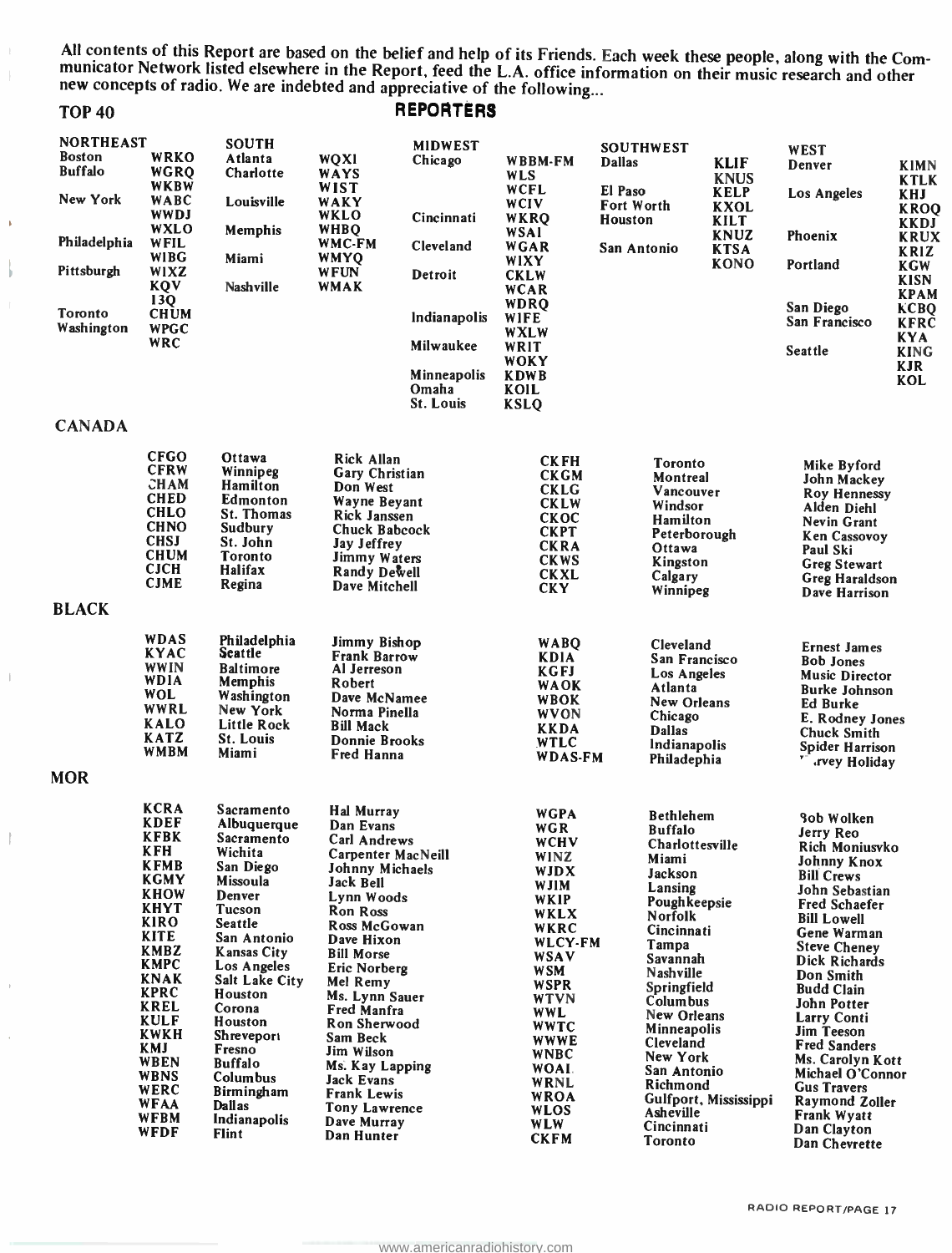# **COMMUNICATOR NETWORK**

| <b>MORTHI</b><br>eeer traxtergrg                                                                                                                                                                                                                                                                                                                                                                                                                                                                                                   | ٠<br>٠<br>۰<br>sann<br>S<br>ಟ್ಟ್ ಇಂ<br>œ<br>٠<br>$\frac{55}{67}$<br>٠<br>m<br>٠<br>ゆめがめたま<br>аó                                                                                                                                                                                                                                                                                                                                                                                                                                                                                                                                                                                                                                                                                                                                                                 |
|------------------------------------------------------------------------------------------------------------------------------------------------------------------------------------------------------------------------------------------------------------------------------------------------------------------------------------------------------------------------------------------------------------------------------------------------------------------------------------------------------------------------------------|-----------------------------------------------------------------------------------------------------------------------------------------------------------------------------------------------------------------------------------------------------------------------------------------------------------------------------------------------------------------------------------------------------------------------------------------------------------------------------------------------------------------------------------------------------------------------------------------------------------------------------------------------------------------------------------------------------------------------------------------------------------------------------------------------------------------------------------------------------------------|
| ో త్<br><b>SOADA</b><br><b>@M3CP</b><br>٠<br>٠<br>at m<br>۰<br>m m<br>s.<br>呻<br>۰                                                                                                                                                                                                                                                                                                                                                                                                                                                 | ٠<br>$w_1 \gg w_2$<br>てきゅうので<br>$5^{\circ}$<br>۰<br>٠<br>모드 후후보호 중                                                                                                                                                                                                                                                                                                                                                                                                                                                                                                                                                                                                                                                                                                                                                                                              |
| 105.5<br>۴<br><b>LYHDOS</b><br>00 <sup>o</sup><br>٠<br>トトトトトスタ                                                                                                                                                                                                                                                                                                                                                                                                                                                                     | $\frac{6}{10}$<br><b>GEGOCHLMMGLED</b><br>$\frac{5}{5}$<br>0.00000<br>寻                                                                                                                                                                                                                                                                                                                                                                                                                                                                                                                                                                                                                                                                                                                                                                                         |
| $\begin{array}{c}\n\bullet & \bullet & \bullet \\ \bullet & \bullet & \bullet \\ \bullet & \bullet & \bullet\n\end{array}$<br>$\frac{5}{6}$                                                                                                                                                                                                                                                                                                                                                                                        |                                                                                                                                                                                                                                                                                                                                                                                                                                                                                                                                                                                                                                                                                                                                                                                                                                                                 |
| Robert T. Velline<br>Stevie Wonder<br><b>Gunhill Road</b><br><b>Billy Preston</b><br>Edgar Winter<br>Edgar Winter<br>Dobie Gray<br>Dobie Gray<br>Dobie Gray<br>Steely Dan<br>The Sweet<br><b>TOTAL</b><br>Wings<br>Wing<br>Vings.<br>Wings                                                                                                                                                                                                                                                                                         | White Elephant<br>John & Ernest<br>Stevie Wonder<br>Clint Holmes<br>Edgar Winter<br>Dobie Gray<br>Stevie Wonder<br>Edgar Winter<br>Doobie Bros.<br>Don Fardon<br>Wings<br>Sylvia<br>Edgar Winter<br>TOTAL<br>Elton John<br>Lovewind<br><b>Skylark</b><br><b>TOTAL</b><br>Dawn<br>Wings<br>Focus<br>Wings<br>War<br>War<br>is.<br>M                                                                                                                                                                                                                                                                                                                                                                                                                                                                                                                              |
| Electric Light Orch<br>lufano-Giameresse<br>ulano-Giameresse<br>Diamond Head<br><b>Gladys Knight</b><br><b>Independents</b><br>Jobbie Bros.<br>Edward Bear<br>im Stafford<br>Perry Como<br>lud Strunk<br>im Croce<br>America<br>J. Geils<br>Š                                                                                                                                                                                                                                                                                      | Electric Li ght Orch.<br>Loggins & Messina<br>VII chael Jackson<br>Michael Jackson<br>George Harrivon<br><b>Michael Jackson</b><br>Three Dog Night<br>Barry White<br>Seals & Crofts<br>Ohio Players<br>King Harvest<br>Van Morrison<br>Elton John<br><b>lim</b> Croce<br>Donovan<br>Donovan<br>Spinners<br>Cells<br>Callery<br><b>Stones</b><br>Stones<br>Sylvia<br>Wings                                                                                                                                                                                                                                                                                                                                                                                                                                                                                       |
| WMEE/Fort Wayne, Ind./Rick Hughes<br>KWWL/Wa terloo, lowa/Paul Edwards<br>KVRO/Stillwater/Steve Goddard<br>WAZY/Lafayette, Ind./Dave Allison<br>KISD/Sioux Falls/Robert W. Walker<br><b>WDBO/Dubuque/Mike Kenneally</b><br>WYNE/Appleton/Ronnie Knight<br>WYXE/Madison/Bill Tuck<br>WROK/Rockford, III./Eric Tracy<br>WISM/Madison/Jonathan Li ttle<br>KQWB/Fargo/Wayne Hiller<br>KRCB/Omaha/Mark Andrews<br>Bob Roberts (316) 685-0261<br>KLEO/Wichita/Bob Roberts<br>KLMS/Lincoln/Fred James<br>KEWI/Topeka/Bob Finot<br>NIDWEST | KDZA/Pueblo, Colo ,/Jack Carter<br>KKAM/Pueblo, Colo ,/Paul Vann Ehlis<br>KAFY/Bakersfield, Ca./Chris Connory<br>KGAL/Albany, Ore/Super Shannon<br>KIRBISpokane, Wash, Skeee West<br>KREL/Aewston/da.re.servents<br>KREL/Aewston/da.re.serventsings<br>KRSP/Saft Lake City/Aban Hague<br>KOBO/Yuba City, Ca./Steve Jackson<br>KRAE/Cheyenne, Wyo./Chris Carey<br>KQEO/Albuquerque/Gary Diamond<br>KUDE/Oceanside, Ca./Ted Brown<br>KUDI/Great Falls/Back Stevens<br>KIMMK/Tyler, Tex./Nick Alexander<br>KSLY/San Luis Obispo/Guy Paul<br>KEYS/Corpus Christi/Ron Ames<br>KSEE/Santa Maria/John Tobin<br>KEYY/Provo, Ut./Steve Hope<br>KASH/Eugene/David Beecher<br>Gary Diamond (505) 243-6791<br>KYLT/Mi ssoula/Vern Argo<br>Alan Hague (801) 262-5541<br>KPUR/Amarillo/Ron Jones<br>KWHP/Edmond/Jim Wood<br>KLAR/Laredo/Tom Piper<br><b>SOUTHWEST</b><br>WEST |
| <b>ANOWARI</b><br>ବଟ ବରି<br><b>NOWNERWOOD</b>                                                                                                                                                                                                                                                                                                                                                                                                                                                                                      | <b>NMNWOWGGGGMEN</b><br>V.<br>w.<br>٠<br>v.r-                                                                                                                                                                                                                                                                                                                                                                                                                                                                                                                                                                                                                                                                                                                                                                                                                   |
| <b>SOADA</b><br>œ<br>$\mathbf{R}$ $\mathbf{R}$ $\mathbf{R}$ $\mathbf{R}$ $\mathbf{R}$ $\mathbf{R}$ $\mathbf{R}$                                                                                                                                                                                                                                                                                                                                                                                                                    | $\begin{array}{c}\n6 \\ \hline\n119.5\n\end{array}$<br>130.5<br><b>GRUPORLAR</b> COMPA<br>OC MS                                                                                                                                                                                                                                                                                                                                                                                                                                                                                                                                                                                                                                                                                                                                                                 |
| و په په<br>1035<br><b>LYHDOS</b><br><b>SPEPSONSPACED</b>                                                                                                                                                                                                                                                                                                                                                                                                                                                                           | <b>TOOLOGIA</b><br>÷<br>140.5<br>0.90997                                                                                                                                                                                                                                                                                                                                                                                                                                                                                                                                                                                                                                                                                                                                                                                                                        |
| Vicki Lawrence<br>Wainwright III<br>Edgar Winter<br>TOTAL<br><b>Edward Bear</b><br>Susan Jacks<br>Elvis Presley<br>Elton John<br>Dobie Gray<br>Jud Strunk<br>Steely Dan<br><b>ISSLLOH</b><br>Dawn<br>Dawn<br>Dawn<br>š                                                                                                                                                                                                                                                                                                             | Maureen McGovern<br>Stevie Wonder<br>Stevie Wonder<br>Edgar Winter<br>Edgar Winter<br>Edgar Winter<br>Edgar Winter<br>Edgar Winter<br>Edgar Winter<br>Edgar Winter<br>Edgar Winter<br>Raspberries<br>Steely Dan<br>The Sweet<br><b>THE MOVE</b><br>Spinners<br><b>TOTAL</b><br>Sylvia<br>Wings<br>Sylvia<br><b>Wings</b><br>462.5<br>3                                                                                                                                                                                                                                                                                                                                                                                                                                                                                                                          |
| <b>Keith Hampshire</b><br>Three Dog Night<br>Donny Osmond<br>Dana Cooper<br>Bette Midler<br>Andy Pratt<br>BEST NEW<br>Spinners<br>Spinners<br>Foghat<br>Gravel<br>Sylvia<br>Wings<br>Wings<br>Wings                                                                                                                                                                                                                                                                                                                                | <b>RUFUS</b><br>6.7<br>$rac{1}{2}$<br>Electric Li ght Orch.<br>Loggins & Mexina<br>Doobie Bros.<br>Mahavishnu Orch.<br>Seals & Crofts<br>Seals & Crofts<br>Doobie Bros.<br>Doobie Bros.<br>Spinners<br>Doobie Bros.<br>Doobie Bros.<br>Bette Midler<br>Barry White<br>im Stafford<br><b>Fim</b> Croce<br>Dr. John<br>FOGHAT<br>6.8<br>5'66F<br>Wings<br>Wings<br>Sailcat                                                                                                                                                                                                                                                                                                                                                                                                                                                                                        |
| WLYC/Williamsport/Harry Gahagan<br>WRSC/State College, Pa./Kevin Nelson<br>WCHP/M1. Pleasant. Mich./Doug Jones<br>WHEM/Rochester, N.Y./Mick St. John<br>WHVW/Hyde Park, N.Y./Tom Shovan<br>WSVP/West Warwick/Mark Anthony<br>WMOH/Hamilton/Joe London<br>WEIM/Fitchburg/Don Russell<br>WKMI/Kalamazoo/Jim Higgs<br>WLLH/Lowell/Joel Polansky<br>WCUE/Akron/Bobby Knight<br>WSAR/Fall River/Al Carter<br>WCCC/Hartford/Rusty Potz<br>Doug Jones (517) 774-3502<br>WHYL/Carlisle/Ben Barber<br>NORTHEAST                             | WFLB/Fayetteville, N.C./Charlie Walker<br>WRKT/Cocoa Beach, Fla./Glenn Hill<br>WMVA/Martinsville, Va./Mike Evans<br>WJRD/Tuscaloosa/Courtney Haden<br>WKAC/Athens. Ala./Kidd Stevens<br>WROV/Roanoke, Va./Terry Young<br>WSGA/Savannah, Ga./Jerry Rogers<br>AVERAGE<br>WGSV/Guntersville/Kerry Jackson<br>WDUN/Gainsville. Ga./Tom Harris<br>WNEX/Macon. Ga./Terry Taylor<br>TOTALS<br>WIBR/Baton Rouge/Joe London<br>WKVO/Havelock/Pete Wenk<br>Courtney Haden (205) 758-4464<br>WGAF/Valdosta/Scott Griffith<br>WTBC/Tuscaloosa/Russ Davis<br>WDIG/Dothan/Rick Brown<br>WBSR/Pensacola/Jim Battan<br>WISE/Ashville/Bob Kaghan<br>WYRE/Annapolis/Jim Tice<br>WLOX/Biloxi/Ron Hurst<br><b>KLIDOS</b>                                                                                                                                                            |

PAGE 18/RADIO REPORT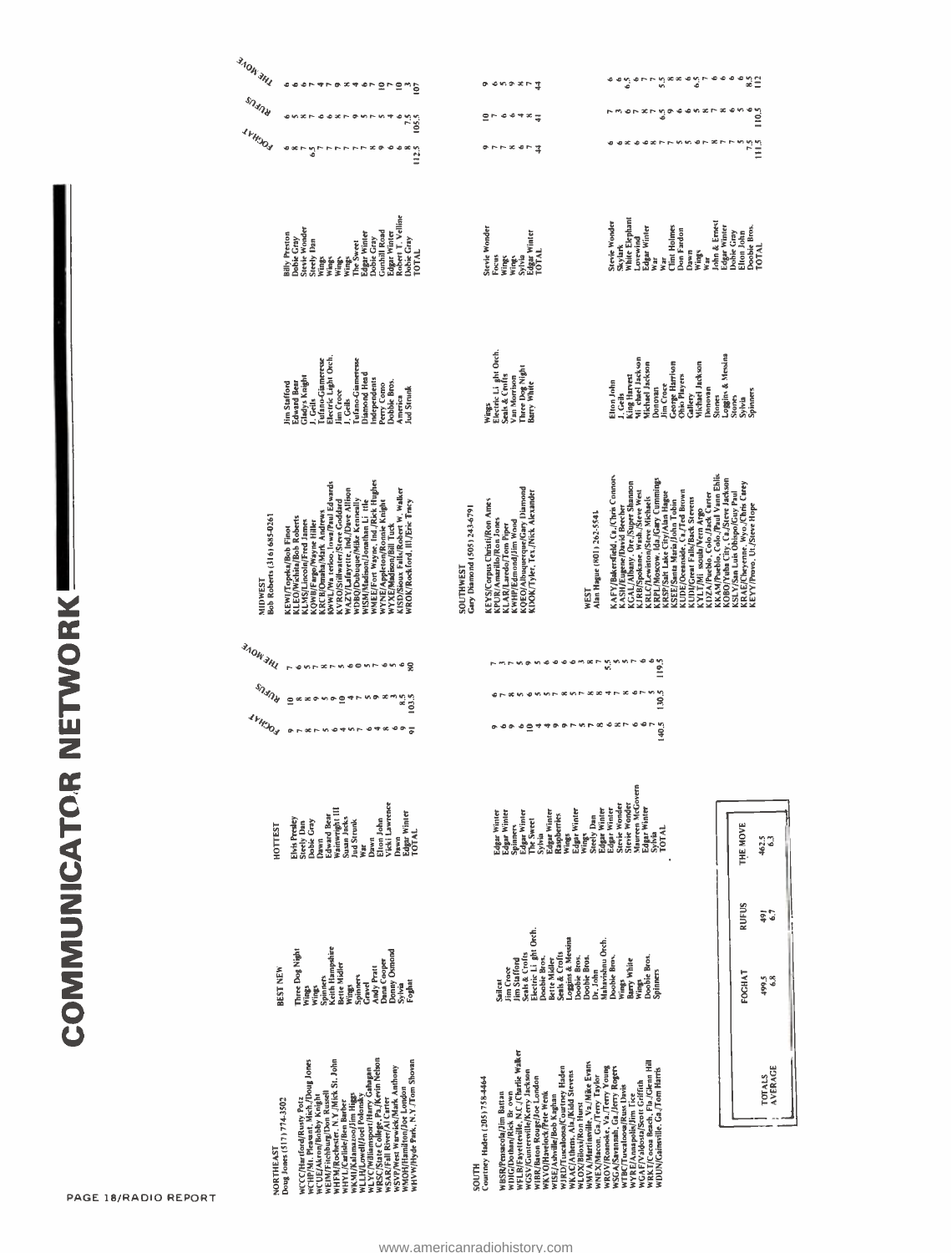# CANADA by Chuck Azzarello

#### THE HITS

| LW | ΤW      |                                                                                                                                                                            |   |
|----|---------|----------------------------------------------------------------------------------------------------------------------------------------------------------------------------|---|
| 5. | $1_{-}$ | CISCO KID/War (UA)<br>CHLO, CFRW 24-18, CKWS 17-8, CJME 6-3, CKXL<br>8-7, CHED 30-23, CJCH, CKPT 19-13, CFGO 7-4,<br>CHAM 12-4, CHUM 3-2, CKOC 5-3, CKLG 8-5               |   |
|    | 2.      | <b>STUCK IN THE MIDDLE/Stealers Wheel (A&amp;M)</b><br>CHLO, CFRW 6-4, CKWS 9-5, CJME 7-4, CKXL 18-<br>12, CHED 32-26, CJCH, CKPT 29-26, CHAM 4-2,<br>CHUM 18-13, CKOC 2-2 | Զ |
|    | 3.      | TIE A YELLOW RIBBON/Dawn (Bell)<br>CHSJ 2, CKXL 1-1, CHED 1-1, CJCH, CKPT 3-3,<br>CHAM 1-1, CKOC 1-1                                                                       |   |
|    | 4.      | TWELFTH OF NEVER/Donny Osmond (Polydor)<br>CHUM 1-1, CFGO 2-1, CKPT 2-2, CJCH, CHED 22-<br>16, CHSJ 14, CKXL 4-2, CJME 3-1, CFRW 4-3                                       |   |

- 3 5. \*\* FIRST CUT/Keith Hampshire (A&M) CHLO, CKDC 7 -5, CJCH, CKPT 8 -5, CKXL 23 -20, CJME 29 -25, CKWS 1 -1
- \* \*Canadian Content

#### OTHER RECORDS YOU MAY BE CONSIDERING

AIN'T NO WOMAN/Four Tops (ABC-Dunhill) CJCH, CHED 17 -10, CKWS 18 -9 AND I LOVE HER SO/Perry Como (RCA) CHSJ, CfG0 added \* \*BONDI JUNCTION /Peter Foldy CJCH add, CHUM BOOGIE WOOGIE /Bette Midler (Atlantic)

CHLO add, CKOC CHERRY CHERRY /Neil Diamond (MCA) CKWS 24 -21, CKPT 24 -23, CFRW add

\*\* CAN'T DEPEND ON LOVE/Gordon Lightfoot (Reprise) CJCH, CHED 27 -25

DAISY A DAY /Jud Strunk (Polydor) CKLG 29 -24, CKOC 21 -12, CKPT 23 -20, CHED 40, CHSJ, CKWS 14

DRIFT AWAY/Dobie Gray (Decca) CFRW 7 -5, CHLO, CKXL 9 -6, CJME 18 -15, CHED 31 -27, CJCH, CKPT 16-10

DRINKING WINE /Jerry Lee Lewis (Mercury) CKWS 30 -24, CHSJ 28, CKLG 30

FRANKENSTEIN /Edgar Winter (Epic) CHLO, CKOC 24 -15, CHUM 19 -16, CHAM 28 -16, CKPT 24 -16, CJCH, CHED, CJME 16 -10, CFRW 14 -6

HEARTS OF STONE/Blue Ridge Rangers (Fantasy) CKWS 15 -11, CKOC 16 -13.

HOCUS POCUS /Focus (Sire) CHLO, CKXL 22 -22, CHED 41, CFRW 29

\*\*HE WAS ME, HE WAS YOU/The Bells (Polydor) CJCH, CHSJ 18, CKWS 27 -25

\* \*I'M A STRANGER HERE /5 Man Electrical Band (Lion) CHLO, CKXL 25 -21, CHED 20 -12, CJCH, CKPT 10 -7, CFGO 6 -3, CHUM 15 -10

IT SURE TOOK A LONG TIME/Lobo (Big Tree) CHAM 25-22, CHSJ 37, CKWS 25-15

- <sup>7</sup>6. YOU ARE THE SUNSHINE /Stevie Wonder (Motown) CKOC 9 -7, CHUM 4 -4, CHLO, CHAM 18 -12, CJCH, CHED 19-9, CKXL 14-11, CKWS 10-10, CFRW 18-10, CHSJ 25, CJME 17 -13
	- 7. \*\* CLOSE YOUR EYES/Edward Bear (Capitol) CKWS 26 -22, CH LO, CKXL 29, CHSJ 22, CHED 4-4, CJCH, CKPT 14-11, CHLO 12-5, CHAM 9-7, CKOC 15 -14, CKLG 11 -8, CFRW 19 -14
- 8 8. LITTLE WILLIE/The Sweet (Bell) CHUM 6 -5, CKPT 1 -1, CJCH, CHED 38 -23, CKWS 13 -6, CFRW 2 -1
	- 9. \*\* WILDFLOWER/Skylark (Capitol) CKLG 16 -12, CKOC 11 -10, CHAM 29 -20, CHUM <sup>11</sup>-7, CKPT 5 -4, CJCH, CHED, CKXL 6-4, CFRW 12 -9
	- 10. DANIEL /Elton John (MCA) CKLG 15 -9, CKOC 37 -17, CHUM 14 -12, CHLO, CKWS 5 -2, CHAM 27 -17, CFGO 22 -13, CKPT 28, CHED 5-5, CHSJ 7, CJME 27-19, CKXL 20-9, CFRW 25, Add CJCH

\*\* LADY RUN, LADY HIDE/April Wine (Aquarius) CHLO, CHED 28-22, CJCH, CKXL 28-24 LONG TRAIN RUNNIN'/Doobie Bros. (WB)

CKLG 29, CFGO add

MY LOVE/Paul McCartney (Apple) CFRW 23, CHLO, CJME 27, CHSJ, CHED 37, CHAM 27, CHUM 30, CKLG 24 -19, CKOC 32 -16, CKWS and CKPT add

**NEITHER ONE OF US/Gladys Knight (Soul)** CHLO, CKPT 30, CJCH, CHED 21-18, CHSJ 15, CKXL 10-8, **CKWS 20-20** 

NIGHT THE LIGHTS WENT OUT /Vicki Lawrence (Quality) CHLO, CHED 2-2, CJCH, CHAM 3-3

NO MORE MR. NICE GUY /Alice Cooper (WB) CHLO, CFGO 28-20, CKWS 28-17

\* \*OLD ENOUGH /Flying Circus (Capitol) CFRW 30, CHLO, CJCH, CHUM 22 -19, CKOC 30 -30

"ONCE LOVED WOMAN /Marty Butler (Columbia) CHED 37 -32, CJCH, CFGO 26

\* \*ORLY /Guess Who (RCA) CHLO, CKOC 38, CHUM 30 -25, CJCH, CHED 24 -25, CKXL 24 -19, CKWS 19, CFRW 27

OUT OF THE QUESTION /Gilbert O'Sullivan (MAM) CKLG 27-22, CKPT 30-29, CJCH, CHED 36-30, CHSJ 1, CKXL 29 -25, CJME 30

PEACEFUL /Helen Reddy (Capitol) CFRW 23 -19, CHLO, CKXL 16 -10, CHED 23 -19, CKPT 28 -27, CKLG 9 -7, add CJCH

PILLOW TALK/Sylvia (Vibration) CKOC 37, CFGO 29 -23, CHED 36, add CHAM, CJME

PLAYGROUND OF MY MIND/Clint Holmes (Columbia) CHSJ 21, CFGO 30, CHUM 29 -24, CHAM 26, CKOC 22 -20, CKLG 22 -15, add CKXL, CJME

REEL IN' IN THE YEARS/Steely Dan (ABC-Dunhill)<br>CFRW 21-11, CKWS 22-16, CHLO, CKXL 27-23, CJME 21-16,<br>CHED 34-29, CJCH, CHUM 21-17, CHAM 23-18, CKOC 28-18

RADIO REPORT /PAGE 19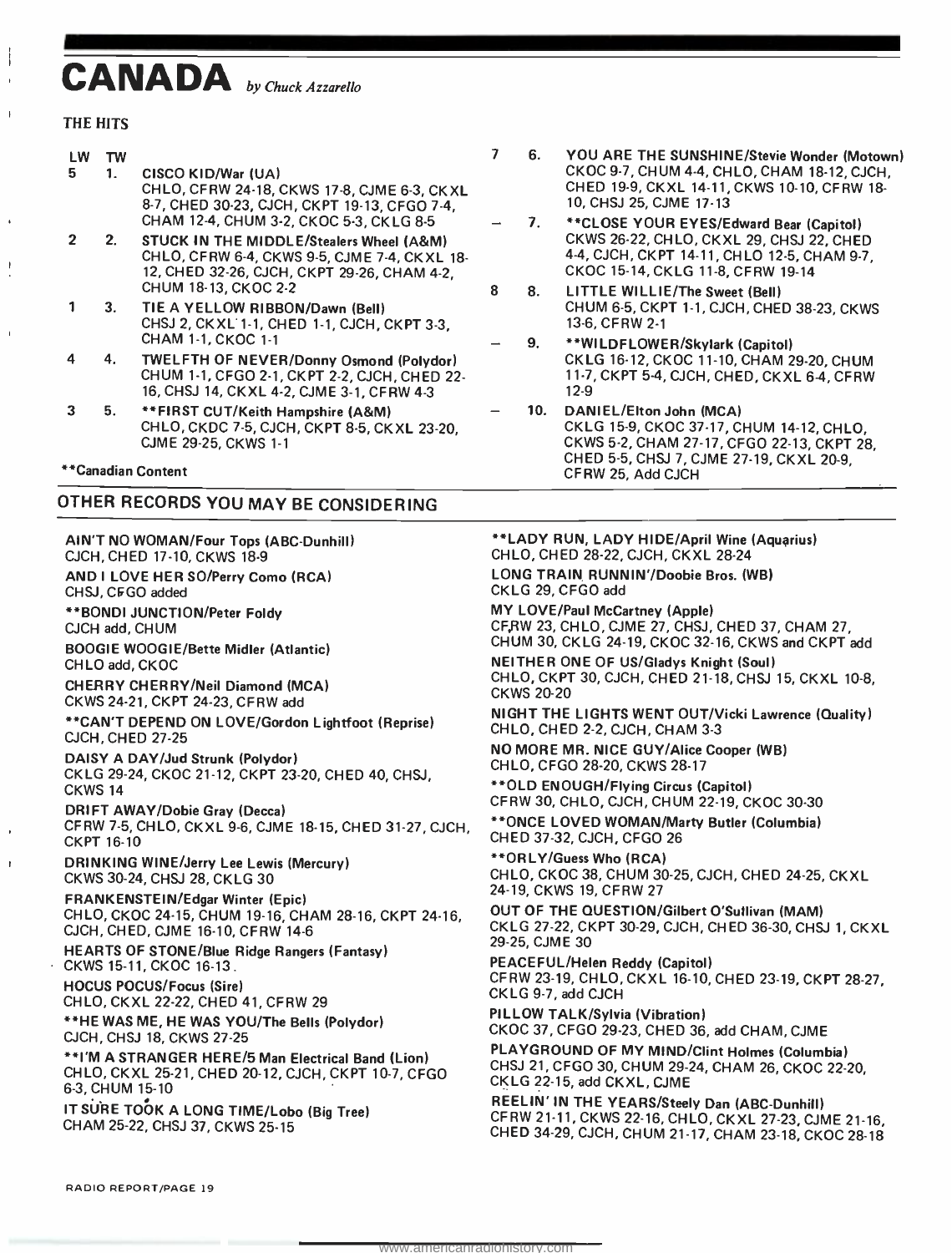



I'M GONNA LOVE YOU/Barry White [20th Century] WDIA 17-6, KATZ 10-5, KALO 10-7, KKDA 9-6, WOL 1-1, WWRL 20-4, WVON 7-1, WWIN 4-2, WAOK 24-11, WBOK 3-2, KGFJ 7-5

STANDING OVATION/The Dells [Cadet] WBOK 22 -20, WAOK 2 -1, WWIN 2 -1, WVON .14 -8, WWRL 3 -1, WDIA 25 -14, ADD: KALO, KKDA

PILLOW TALK/Sylvia [Platinum] WBOK 15-8, KGFJ 6-4, WDIA 11-8, KATZ 7-9, KALO 25-13, KKDA 17-13, WOL 5-7, WVON 8-2, WWIN 8-4, WAOK 15-20

LEAVING ME/The Independents [Wand] WAOK 1-3, WWIN 1-6, WVON 15-9, WWRL 5-15, WOL 8-13, KKDA 1-1, KALO 13-17, KATZ 1-1, WDIA 4-1, KGFT 21-14, WBOK 4-6

OTHER RECORDS YOU MAY BE ON OR CONSIDERING

CISCOE KID/War [UA] WWIN 13-13, KKDA 12-12, KALO 7-5, WDIA 13-19

GOT TO BE MYSELF /Rance Allen [Gospel Truth] KKDA 33 -30, Add: KATZ

NATURAL HIGH/Bloodstone [London] WWRL 17 -18, WOL 3 -6, WGFJ 18 -8, WVON 18, Add: WAOK WHOOPS, IT SLIPPED OUT/Courtship WDIA 30-27, WWIN 0-31

BREAK AWAY/Millie Jackson [Spring] WDIA 26-24, WWRL 8-7, KDFJ 20-15, WWIN 0-33.

#### TOP TEN ALBUMS

- 1. SPINNERS [Atlantic]
- 2. I'VE GOT SO MUCH LOVE TO GIVE/Barry White [20th Century]
- 3. BIRTHDAY/New Birth [RCA]
- 4. MASTERPIECE/Temptations [Gordy]
- 5. SAVE THE CHILDREN/The Intruders [Gamble]
- 6. NEITHER ONE OF US/Gladys Knight [Soul]
- 7. NATURAL HIGH/Bloodstone [London]
- 8. BILL WITHERS LIVE AT CARNAGIE HALL [Sussex]
- 9. LETTER TO MYSELF/Skylights [Brunswick]
- 10. ISSAC HAYES/Live at Vegas [Stax]

#### BREAKOUT

THE MIRACLES (Tamela)

#### HAVE YOU HEARD

I WANT TO THANK YOU/Willie Rogers [Ronn] THE WEATHER MAN/Sister Sledge [Atco]

FUNKY WORM/Ohio Players [Westbound] WGFJ 4-1, WBOK 1-1, KATZ 16-3, WVON 6, **WAOK 7-5** 

DADDY COULD SWEAR/Gladys Knight [Soul] WAOK 18-10, WWIN 29-20, WWRL 29 -10, WOL ex -15, KATZ 28-16, WDIA

I'VE BEEN WATCHING YOU/Southside Movement KGFJ 11-7, WBOK 16-14, KATZ 3-2, KALO 3-3, KKDA 3-3.

FINDERS KEEPERS /Chairmen of the Board [Victor] WAOK ex-17, WWRL 26-9, KKDA 31-20, KALO 20-12, WDIA ex-29

HARD TO STOP/Betty Wright [Alston] KGFJ 14-11, WDIA 5-4, KALO 16-10, KKDA 18-16 WAOK 20-15, WVON 16-15

LOVE AND HAPPINESS/Ernest Jackson [Stone] WWIN 21-12, WWRL 18-12, WOL 15-12, WDIA 21-10, ADD: KGFJ, WAOK

I'LL ALWAYS LOVE MY MAMA/Intruders [Gamble]<br>KATZ 19-14. WAOK 11-6. WWIN 11-5 WAOK

I'M DOING FINE [and flip side] New York City [Chelsea] WVON 13 -11, KGFJ 9 -6, WAOK 23 -19, KALO 8 -6, KATZ 14 -18

CHECK OUT YOUR MIND/Max Ayn [Capricorn] WOL 7 -5, KALO 15 -18, Add: WAOK

BROTHER'S GOING WORK IT OUT/Willie Hutch [Motown]

KATZ 18-13, WWRL 2-2, ADD: WOL, KGFJ, KKDA

FAIRLY NEW AND VERY POSSIBLE

WE CAN MAKE IT/Nancy Wilson [Capitol] WVON 13, WWIN 0-40, WDIA ex-30

STREET DANCE/Sat Back Band [Perception] Add: WOL

THERE YOU GO/Edwin Star [Soul] Add: WOL

ITS FOR EVER/The Ebonys [Phila Int'l] WAOK 13-2, WWIN 0-23

BAD WEATHER/The Supremes [Motown] WOL 16-11

ONE OF A KIND/Spinners [Atlantic] KKDA 36-29, WWRL 10-6, Add: WAOK

THIS FEELING OF LONINESS/Cliff Noble [Roulette] Add: WBOK, WWRL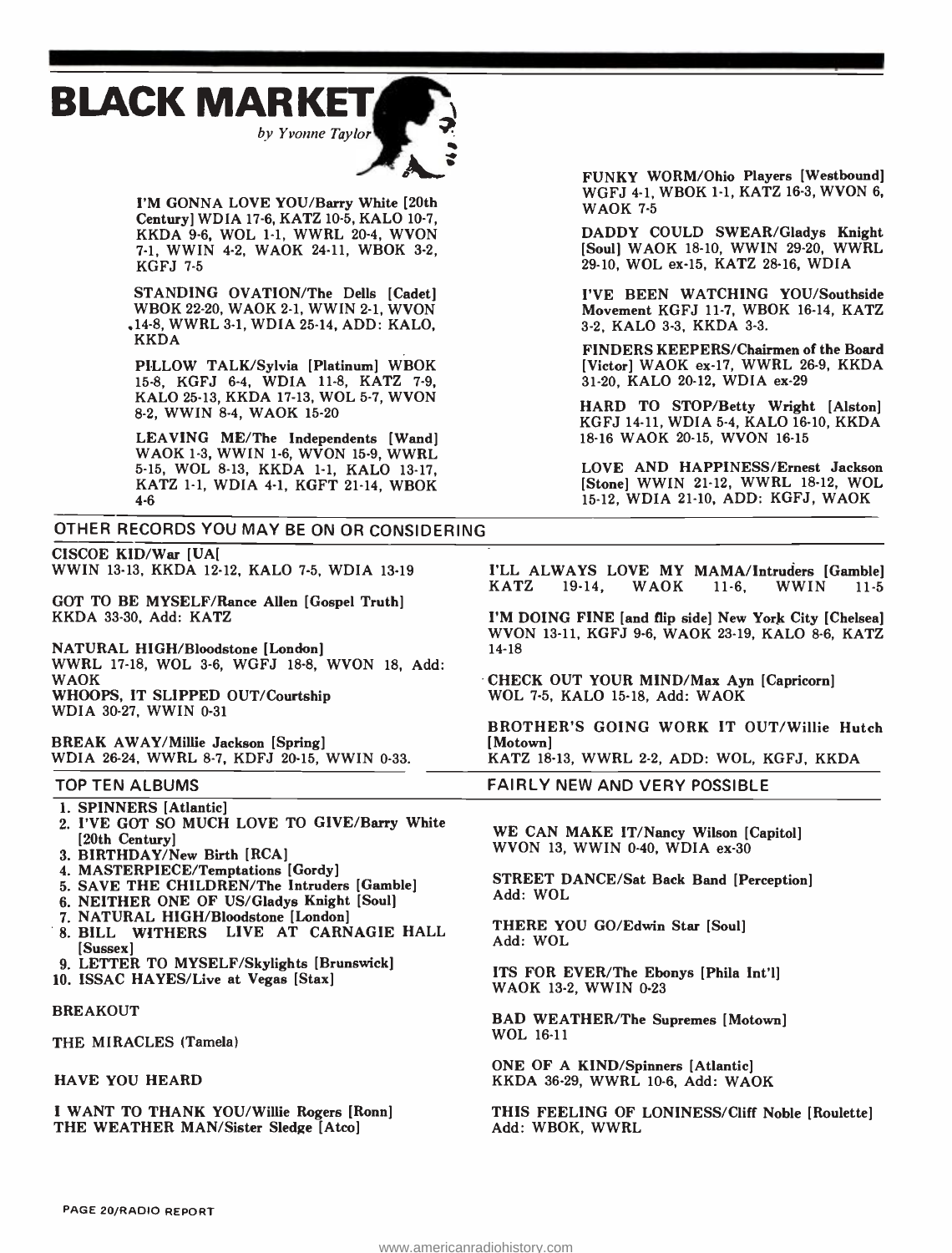# PROGRESSIVE MOR by Steve Cheney

#### THE HITS

| LW                      | TW             |                                              |   |
|-------------------------|----------------|----------------------------------------------|---|
| 3                       | $\mathbf{1}$ . | DANIEL/Elton John (MCA)                      | 8 |
| -1                      | 2.             | YOU ARE THE SUNSHINE/Stevie Wonder (Tamla)   |   |
| $\overline{\mathbf{4}}$ | 3.             | <b>WILDFLOWER/Skylark (Capitol)</b>          |   |
| 7                       | 4.             | THE RIGHT THING TO DO/Carly Simon (Elektra)  |   |
| 9                       | 5.             | DRIFT AWAY/Dobie Gray (MCA)                  | 2 |
| $\overline{2}$          | 6.             | DAISY A DAY/Jud Strunk (MGM/Verve)           |   |
| 10                      | 7.             | STUCK IN THE MIDDLE/Stealers Wheel (A&M)     |   |
| 12                      | 8.             | THINKING OF YOU/Loggins & Messina (Columbia) |   |
| 5.                      | 9.             | TWELFTH OF NEVER/Donny Osmond (MGM)          |   |
| 6                       | 10.            | OUT OF THE QUESTION/Gilbert O'Sullivan (MAM) |   |
|                         |                |                                              |   |

#### OTHER RECORDS YOU MAY BE ON OR CONSIDERING

BACK WHEN MY HAIR WAS SHORT /Gunhill Road (Buddah) Add: WBEN, KFBK, WNBC

BAD, BAD LEROY BROWN /Jim Croce (ABC- Dunhill) KNAK, WFBN, KHOW' WSAV, WGPA, WBEN, KMBK, WLCY-FM, Add: WSPR...very strong at most...watching one more week...

BEHIND CLOSED DOORS /Charlie Rich (Epic) KHOW, KULF, WLW, Add: KPRC, KMJ...requests at KHOW...hot at KULF...

BLUE TIME/San Neely (Capitol) Add: KNAK, KWKH

BOOGIE WOOGIE BUGLE BOY /Bette Midler (Atlantic) Add: KMPC, WFM, WCHV, KDEF, WLW, KMJ, WLCY-FM...the action has been quick...all positives...

CALIFORNIA SAGA/Beach Boys (Reprise/Brother) KHOW, KFBK, Add: KFH

CHERRY, CHERRY /Neil Diamond (MCA) WCHV, KDEF, KMJ...slowed a great deal...

COSMIC SEA /Mystic Moods (WB) WSAV, WSM, WOAI, KFBK

DIAMOND GIRL /Seals & Crofts (WB) Add: KNAK, WSAV, WLCY -FM

DUELING TUBAS/Martin Mull (Capricorn) WGPA, WBEN, Add: WCHV...most notable thing is not the re quests, but just calls asking, "what is it"...

EVERYTHING'S BEEN CHANGED /5th Dimension (Bell) KHOW, KITE, WCHV, WGPA CKFM, KFBK...seems to have peaked.,.

FULL CIRCLE/Byrds (Asylum) WSAV, WBEN, KWKH, Add: WCHV, KBEN...still early...

HEARTS OF STONE/Blue Ridge Rangers (Fantasy) WSAV, KDEF, Add: KMJ...slow movement...

HELLO STRANGER/Fire & Rain (Mercury) Add: KMPC, KVI, KPRC, CKFM

HURT/Bobby Vinton (Epic)

KNOW, KITE, Add: KPRC, CKFM

I'D RATHER BE A COWBOY /John Denver (RCA) Add: KHOW, WLC -FM

I LIKE YOU/Donovan (Epic) Add: KFBK, KNAK, WBEN, WLW

I'M DOING FINE NOW/New York City (Chelsea) KHOW, WCHV, WOAI, KDEF, KFBK...still doing well at several... I'M GOING TO LOVE YOU/Barry White (20th Century) KDEF, Add: KMPC, WOAI

I'M LEAVING YOU /Engelbert Humperdinck (Parrot) KNOW, KITE, WGPA, Add: WFBM, KVI, WCHV, KDEF, KPRC...

RADIO REPORT /PAGE 21

- 3 11. PLAYGROUND OF MY MIND/Clint Holmes (Col)<br>17 12. MY LOVE/Paul McCartney & Wings (Apple)
- 12. MY LOVE/Paul McCartney & Wings (Apple)<br>15. 13. IT SURE TOOK A LONG TIME/Lobo (Big 1
- 4 5. Bylark (Capitol) 13. WILDFLOWER 13. IT SURE TOOK A LONG TIME /Lobo (Big Tree)<br>15 13. INDIANG TOOK TOOK AND THE SO Terry Comp (RCA)
- 13 14. AND I LOVE HER SO/Perry Comp (RCA)<br>20 15. CLOSE YOUR EYES/Edward Bear (Capit
- 0 15. CLOSE YOUR EYES/Edward Bear (Capitol) 20 16. SING/Carpenters (A&M)
- SING/Carpenters (A&M)
- 13 17. NIGHT THE LIGHTS/Vicki Lawrence (Bell)
- 18. STEAMROLLER BLUES/Elvis Presley (RCA)<br>4. 19. WHO WAS IT/Hurricane Smith (Capitol)
- 19. WHO WAS IT/Hurricane Smith (Capitol)<br>20. INDIANA GIRL/Marty Cooper (Barnaby
	- INDIANA GIRL/Marty Cooper (Barnaby)

LEAVING ME/Independents (Wand) WROA, KFBK, WNBC LET'S PRETEND/Raspberries (Capitol) KFBK, Add: KDEF, KMJ

LETTER TO LUCILLE/Tom Jones (Parrot) KHOW, Add: KVI, WSM, WCHV, KDEF, KRPC...tour here also hasn't hurt, however, record hasn't received great reaction yet...

LITTLE BIT LIKE MAGIC/King Harvest (Perception)<br>Add: KVI, WSAV

LOVE MUSIC/Sergio Mendez and Brasil 77 (Bell) KITE, CKFM, KWKH, KMJ

LOVIN' NATURALLY/Sandlewood (Bell)<br>Add: WFBM, KMPC, KHOW

MAMA'S LITTLE GIRL/Dusty Springfield (ABC-Dunhill)<br>WSAV, WCHV, WGPA, Add: KVI

NEVER, NEVER, NEVER/Shirley Bassey (UA)<br>KITE, WGPA, CKFM, KFH, Add: KULF...picking up some...

ONE OF A KIND/The Spinners (Atlantic)

KMPC, WROA, CHV, KFBK, WLCY -FM, Add: WFBM...starting

PERCOLATOR SONG/Hot Butter (Musicor)<br>WFBM, WOAI, CKFM, KFBK

REST IN PEACE/Gallery (Sussex) Add: KDEF, KFBK, WKWH

SHAMBALA/Three Dog Night (ABC-Dunhill)<br>Add: WLCY-FM, WNBC

TEDDY BEAR SONG/Barbara Fairchild (Columbia)<br>WFM, WOAI, KULF, Add: KVI...very strong at WFMand KULF,

TELL HER ITS SHOWING/Tony Bennett (MGM)<br>Add: KHOW. KVI. KPRC

WASN'T IT NICE IN NEW YORK CITY/Tommy Leonetti (Col- umbia) KFBK, Add: WSAV

WHAT ABOUT ME/Anne Murray (Capitol) Add: WFBM, KMPC, KHOW, WSAV. WFM, KPRC, WSPR

WHY ME/Kris Kristofferson (Monument) WSAV, Add: WFM, KMJ...hot in Nashville...

WITH A CHILD'S HEART /Michael Jackson (Motown) Add: KVI, WSAV, WOAI, KULF, WBEN, KFBK, WLCY -FM YESTERDAY AND YOU/Holly Sherwood (Rocky Road) KITE, KFBK, Add: WLW

YOU'LL NEVER GET TO HEAVEN/Stylistics (Avco) Add: KNAK, WFBM, WLCY-FM...most requested cut from

YOU'LL NEVER WALK ALONE/Blue Haze (A&M) CKFM, Add: WSAV, KPRC

YOUR SIDE OF THE BED/Mac Davis (Columbia) KHOW, WFM, Add: KPRC, KFBK, WLW, WSPR

 $\mathbf{t}$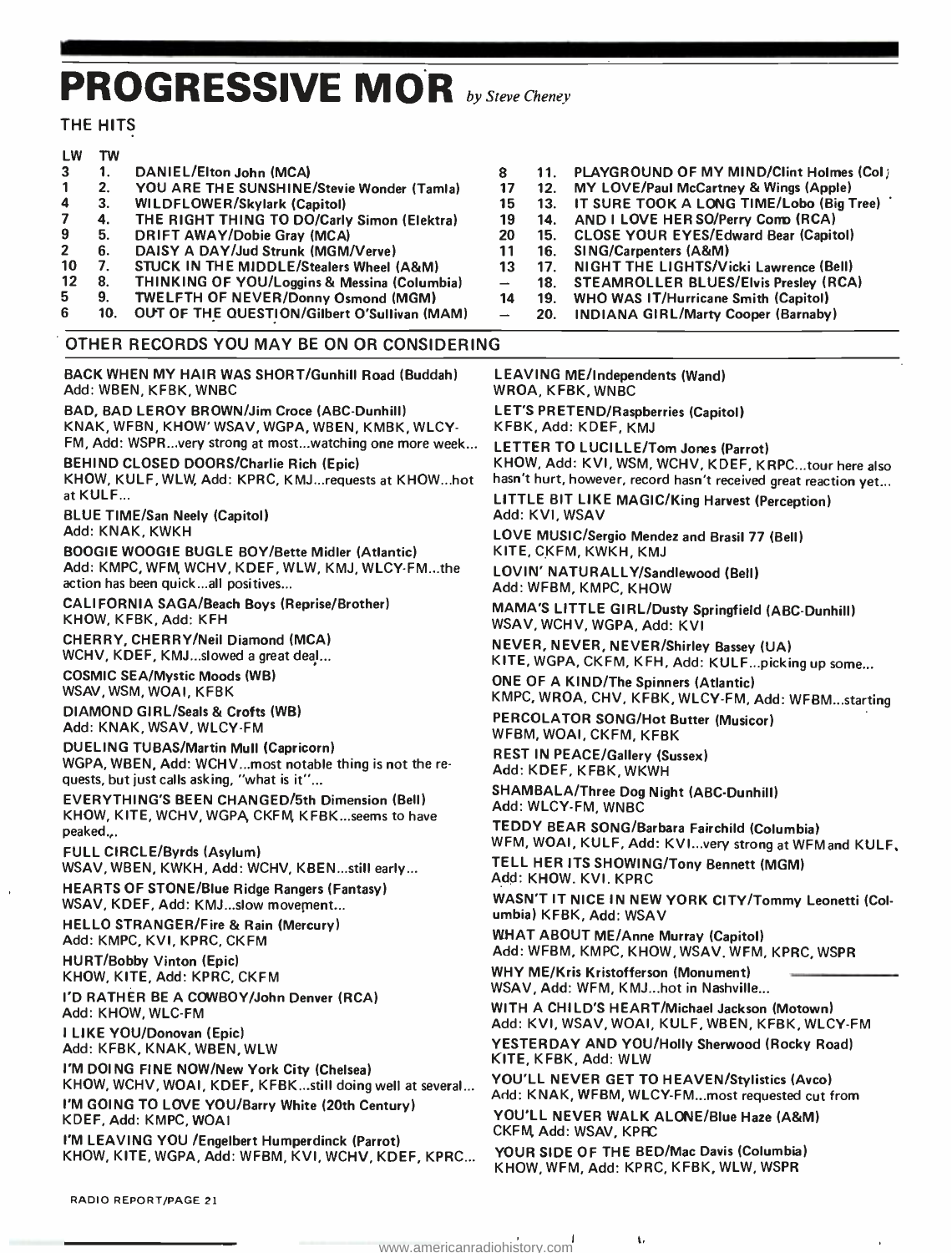| <b>ALBUMS GETTING PLAY</b><br><b>MOR</b> Continued              | 5TH DIMENSION/Living Together, Growing Together (Bell)                       |
|-----------------------------------------------------------------|------------------------------------------------------------------------------|
| ANNE MURRAY/Danny's Song (Capitol)Cuts: All                     | Cuts: Ashes to Ashes, Open Your Window, Let Me Be Lonely,<br>The River Witch |
| BETTE MIDLER/The Divine Mi ss M (Atlantic)Cuts: Hello In        | GLBERT O'SULLIVAN/Back To Front (MAM)Cuts: I Hope                            |
| There, My Blues                                                 | You'll Stay, Can I Go With You, Who Was It, I'm In Love                      |
| CARLY SIMON/No Secrets (Elektra)Cuts: Right Thing To Do,        | HELEN REDDY/I Am Woman (Capitol)Cuts: I didn't Mean                          |
| When You Close Your Eyes, Ni ght Owl, We Have No Secrets        | JIM CROCE/Life & Times (ABC-Dunhill)Cuts: Dreaming Again,                    |
| CHER/Bittersweet White Light (Kapp)Cuts: More Than you          | Alabama Rain, Next Time, This Time                                           |
| Know, By Myself, The Man I Love                                 | JIM WEATHERLY/A Gentler Time (RCA)Cuts: Some Time In                         |
| DIONNE WARWICK/Just Being Myself (WB)Cuts: TITLE CUT,           | Early August, To A Gentler Time, Where Peaceful Waters Flow,                 |
| Caught in the Rain, You Are the Heart of Me, Don't Let My Tear  | Everything Reminds me of You                                                 |
| DON McLEAN (UA)Cuts: If We Try, Birthday Song, Narcissma        | NEW SEEKERS/Pinball Wizard (MGM)Cuts: Reaching Out For                       |
| DUSTY SPRINGFIELD/Cameo (ABC-Dunhill)Cuts: Mama's               | Someone, With Everything Changed, Brand New Song                             |
| Li ttle Girl, Breaking Up A Happy Home, Learn To Say Goodbye    | PAUL McCARTNEY & WINGS/Red Rose Speedway (Apple)                             |
| <b>EAGLES/Desparadoes (Asylum)Cuts: Saturday Night, Tequila</b> | Cuts: Powercut, Hands of Love                                                |
| ELTON JOHN/Don't Shoot Me (MCA)Cuts: Daniel, Elderberry         | <b>SPINNERS (Atlantic)Cuts: Just Can't Get You Out of My</b>                 |
| Wine, I'm Gonna Be A Teenage Idol, High Flyir.' Bird            | Mind, We Belong Together, Ghetto Child                                       |
| ELVIS PRESLEY/Aloha From Hawaii (RCA)Cuts: All                  | VICKI LAWRENCE/The Night The Li ghts Went Out (Bell)                         |
| <b>MACK DAVIS/ColumbiaCuts: All</b>                             | Cuts: He Did With Me, Mr. Allison, Could Have Been Me, For                   |

#### MISCELLANEOUS

"Daniel" incredibly hot at all correspondence...others moving up are Loggins & Messina and McCartney & Wings...Perry Como picking up again...both sides of Elvis getting great reaction...play is evenly split...Marty Cooper very strong with requests showing up

big...Worth noting...Amazing Gr ace /Hubert Laws reported with great sales at KWKH...KDEF adds One Man Woman/Don Ag rati... New at KPRC, Mr. Emery Won't Be Home/Liza Minelli...added at 'WSAV Anello /Shawn Phillips.

STIR IT UP/Johnny Nash (Epic)

CHED 39, CFGO 28, CKOC 40-35

\* \*THANK YOU /Abraham's Children (Gas) CJCH, CHED 40-34, CKWS 28, add CJME

WALK ON THE WILD SIDE/Lou Reed (RCA) CJIC 13 -9, CJME 14 -7, CKXL 5 -3, CKWS 3 -3

THINKING OF YOU/Loggins & Messina (Columbia) CKWS 18, CHLO, CKXL 30, CJME 28, CHSJ 12, CKOC 38-

YOU CAN'T ALWAYS GET/Rolling Stones (London)

CKPT 22-17, CJCH

29, add CFRW, CHUM

#### OTHER RECORDS CANADA Continued

RIGHT PLACE, WRONG TIME /Dr. John (Atco) CHLO, add CKOC RIGHT THING TO DO/Carly Simon (Elektra) CHLO, CHAM 29, CKPT 25-24, CJCH, CHED 35-31, CHSJ 8, **CKXL 30-28** SING/Carpenters (A&M) CKXL 7 -5, CHSJ -19, CJCH \*\* SONG OF LOVE/Alabama (Smile) CKWS 29 -26, CHED 41 -35 SPACE ODDITY /David Bowie (RCA)

CKXL 19 -15, CHED 16 -7, CKPT 9 -6, CHAM 16 -6

ALBUMS GETTING PLAY CANADIAN Continued...

CARLY SIMON/No Secrets (Elektra)...Cuts: It Was So Easy. Found of Robin. The Right Thing To Do DEEP PURPLE/Who Do We Think We Are (WB)...Cuts: Rat Bat Blue. Super Trooper. My Woman From Tokyo ELTON JOHN/Don't Shoot Me (MCA)...Cuts: Teenage Idol. Elderberry Wine, Midnight Creeper ALICE COOPER/Million Dollar Babies (WB)...Cuts: Generation Landslide, Unfinished Suite. No More Mr. Nice Guy PINK FLOYD/Dark Side of the Moon (Harvest)...Cuts: Money, Us and Them, Brain Damage, Breathe Me. Cheap Tequila Runnin', Without You

PROCOL HARUM/Grand Hotel (Chrysalis)...Cuts: Toujour L'Amour. Souvenir of London, Roberts Box JOHNNY WINTER/Still Alive and Well (Columbia)...Cuts: Rock DOOBIE BROS. /The Captain and Me (WB)...Cuts: Long Train LED ZEPPELIN/Houses of the Holy (Atlantic)...Cuts: D'yei Mak'er, No Quarter, Ocean, Over the Hill DONOVAN/Cosmic Wheels (Epic)...Cuts: Music Maker FACES/Ooh La La (WB)...Cuts: Borstal Boys, Cindy Incidentally

#### MISCELLANEOUS

ARMED AND EXTREMELY DANGEROUS /First Choice **CHED 24-21** GIVE IT TO ME/J. Geils Band CKWS 27

I'M GOING TO LOVE YOU/Barry White CFGO 21 -16 PART OF THE UNION/The Strawbs **CHAM 22-13**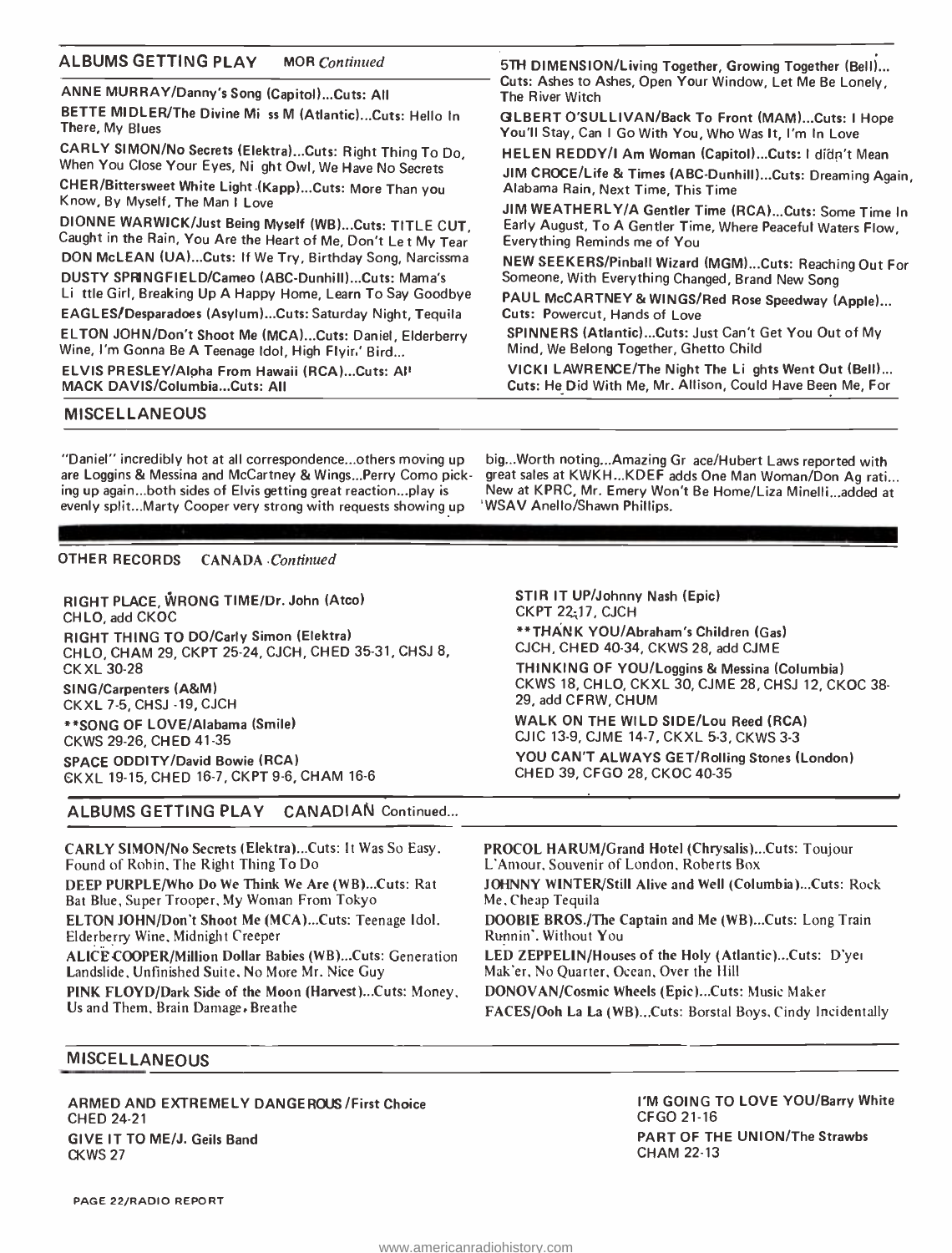|                |           |                                                                                                                                                                                                                                                                                                                                                  | <b>DEPTH</b>       |             |              |            |
|----------------|-----------|--------------------------------------------------------------------------------------------------------------------------------------------------------------------------------------------------------------------------------------------------------------------------------------------------------------------------------------------------|--------------------|-------------|--------------|------------|
| LW             | <b>TW</b> |                                                                                                                                                                                                                                                                                                                                                  | <b>LABEL</b>       | <b>TIME</b> | <b>INTRO</b> | <b>END</b> |
| 1              | 1.        | FRANKENSTEIN/Edgar Winter                                                                                                                                                                                                                                                                                                                        | <b>Epic</b>        | 3:02        | Instr.       | Cold       |
|                |           | Demographics: 16-24, heavy male<br>Number one at WQXI, WBBM-FM, WIXY, KXOL, KILT41 of 63 show hot                                                                                                                                                                                                                                                |                    |             |              |            |
| 3              | 2.        | MY LOVE/Paul McCartney                                                                                                                                                                                                                                                                                                                           | Apple              | 5:08        | :06          | Cold       |
|                |           | Demographics: 17-25, pretty even female-male<br>WRKO 17-7, WGRQ -26, WKBW 15-12, WABC HB-20, WWDJ 33-20, WXLO -24, WFIL 27-21, WIBG<br>NE:                                                                                                                                                                                                       |                    |             |              |            |
|                |           | 29-17, WIXZ 13-9, 13Q-27, KQV HB-23, WEAM 18-16, CHUM HB-30, WPGC 17-15, WRC 23-17<br>WQXI 16-10, WAYS 20-19, WIST 12-4, WHBQ 17-8, WFUN 13-11, WMYQ 4-2, WMAK 17-8<br>SOUTH:<br>WBBM-FM 35-22, WGAR 22-19, WIXY 30-18, KUDL HB-13, CKLW HB-25, WDRQ 16-14, WCAR<br>MW:<br>HB-15, WIFE 12-9, WRIT 20-10, KDWB 19-16, KOIL 26-12                  |                    |             |              |            |
|                |           | KLIF 18-10, KELP 6-3, KXOL 14-7, KILT 20-11, KONO 7-3, KTSA 13-4, Added at WKY<br>SW:<br>KIMN 23-12, KTLK 19-11, KHJ 13-8, KROQ 8-1, KRUX 18-16, KGW 13-5, KPAM 2-1, KCBQ<br>WEST:<br>19-14, KFRC 13-8, KYA 21-11, KING 26-20, KJR 10-8, KKDJ 8-4<br>Heavy requests most placesContinues to pick up increases in points                          |                    |             |              |            |
|                |           | <b>DANIEL/Elton John</b>                                                                                                                                                                                                                                                                                                                         | <b>MCA</b>         | 3:52        | :16          | Cold       |
| $\overline{2}$ | 3.        | Demographics: All - little stronger female<br>Number one at KONO, KTSA51 of 63 show hot                                                                                                                                                                                                                                                          |                    |             |              |            |
| 8              | 4.        | PILLOW TALK/Sylvia                                                                                                                                                                                                                                                                                                                               | <b>Vibration</b>   | 3:41        | :10          | Fade       |
|                |           | Demographics: Teens and young adults - good female<br>WGRQ 25-9, WKBW 23-11, WABC 13-9, WWDJ 13-6, WXLO 5-5, WFIL-30, WIBG NM-26, WIXZ<br>NE:<br>30-15, 13Q-26, KQV HB-12, WEAM HB-15, WPGC 8-6, WRC 25-15                                                                                                                                       |                    |             |              |            |
|                |           | WQXI New-14, WAYS 15-10, WIST 18-11, WAKY -28, WHBQ 25-19, WFUN -28, WMYQ 9-7, Added<br>SOUTH:<br>at WKLO<br>WCFL 15-11, WLS 19-15, WBBM-FM 9-5, WSAI 12-10, WGAR 27-17, WIXY 3-2, WCAR 3-3, WIFE<br>MW:                                                                                                                                         |                    |             |              |            |
|                |           | 24-17, WXLW 18-10, WOKY 18-12, KDWB On 29, KOIL 24-16<br>SW:<br>KXOL 27-17, KILT 39-25, KONO 22-11, KTSA -24, Added at WKY<br>KIMN 28-18, KHJ 22-13, KGW 18-16, KISN 30-24, KPAM 25-18, KCBQ -20, KOL 33-30, KKDJ<br>WEST:                                                                                                                       |                    |             |              |            |
|                |           | 11-7, Added at KRUX<br>Big record of the weekSmash across the board                                                                                                                                                                                                                                                                              |                    |             |              |            |
| 5              | 5.        | REELIN' IN THE YEARS/Steely Dan<br>Demographics: All - 65% male<br>42 of 63 show hot                                                                                                                                                                                                                                                             | <b>ABC-Dunhill</b> | 4:35        | :31          | Fade       |
| 10             | 6.        | <b>HOCUS POCUS/Focus</b>                                                                                                                                                                                                                                                                                                                         | <b>Sire</b>        | 3:18        | Instr.       | Cold       |
|                |           | Demographics: Teens and young adults - strong male<br>WRKO 24-19, WGRQ 7-6, WKBW 9-7, WWDJ 25-16, WFIL 29-27, WIBG 24-21, WIXZ 6-5, 13Q -18,<br>NE:                                                                                                                                                                                              |                    |             |              |            |
|                |           | KQV 26-16, WEAM 19-18, WPGC 28-18, WRC X-27, Added at WXLO<br>WAYS -23, WQXI New-20, WAKY 27-14, WKLO 22-17, WBGQ HB-27, WFUN 15-9, WMAK 7-5<br>SOUTH:<br>WCFL 7-3, WLS -17, WBBM-FM 4-2, WIXY 8-3, WIFE 18-13, WXLW 19-12, WOKY 17-11, WRIT<br>MW:                                                                                              |                    |             |              |            |
|                |           | 16-15, KDWB 24-15, KSLQ 16-11<br>SW:<br>KELP 21-15, KXOL 10-6, KILT 28-18, WKY -20, KTSA -17<br>WEST:<br>KTLK 16-9, KHJ 30-21, KROQ 16-10, KRUX 24-17, KGW 17-13, KISN -10, KPAM HB-21, KFRC                                                                                                                                                     |                    |             |              |            |
|                |           | NM-23, KING 28-27, KJR -38<br>Super big jumpsTotal positivesSmash record                                                                                                                                                                                                                                                                         |                    |             |              |            |
| $16 -$         | 7.        | I'M GONNA LOVE YOU/Barry White                                                                                                                                                                                                                                                                                                                   | 20th Century       | 3:58        | :10          | Fade       |
|                |           | Demographics: All - stronger young adults and adults - heavy fem<br>WFIL 30-26, WIBG NM-28, WIXZ -28, WEAM 9-5, WPGC 5-1, WRC 9-7<br>NE:<br>WAYS -24, WIST X-22, WMYQ 27-16, WMAK HB-26, Added at WHBQ, WFUN<br>SOUTH:<br>MW:<br>WLS -26, WBBM-FM 30-24, WIXY 14-6, CKLW 4-2, WDRQ 4-2, WCAR 7-5, WIFE -30, WXLW HB-<br>20, WOKY 28-25, KSLQ -29 |                    |             |              |            |
|                |           | SW:<br>KLIF 25-17, KXOL 28-24<br>WEST:<br>KGW -22, KISN -25, KCBQ 20-13, KOL 14-12, KJR 35-26, Added at KHJ, KING<br>Giant gains! No. 2 phones at WXLWNo. 1 requests at WPGCNo. 7 phones at WQXITotal positives                                                                                                                                  |                    |             |              |            |
| 4              | 8.        | <b>DRIFT AWAY/Dobie Gray</b>                                                                                                                                                                                                                                                                                                                     | Decca              | 3:30        | :08          | Fade       |
|                |           | Demographics: Teens and young adults - leans fem<br>39 of 63 show hotNumber one at WAYS, WIST, WHBQ                                                                                                                                                                                                                                              |                    |             |              |            |
| 6              | 9.        | STUCK IN THE MIDDLE/Stealers Wheel A&M<br>Demographics: Teens and young adults - even female and male<br>Number one at WGRQ, KGW38 of 63 show hot                                                                                                                                                                                                |                    | 3:24        | :15          | Cold       |
| $\overline{ }$ | 10.       | YOU ARE THE SUNSHINE/Stevie Wonder                                                                                                                                                                                                                                                                                                               |                    |             |              |            |
|                |           | Demographics: All, even male & female Tamla<br>Number one at CKLW, WDRQ, KLIF, KFRC, KYA, WGAR37 of 63 still show hot                                                                                                                                                                                                                            |                    | 2:45        | :16          | Fade       |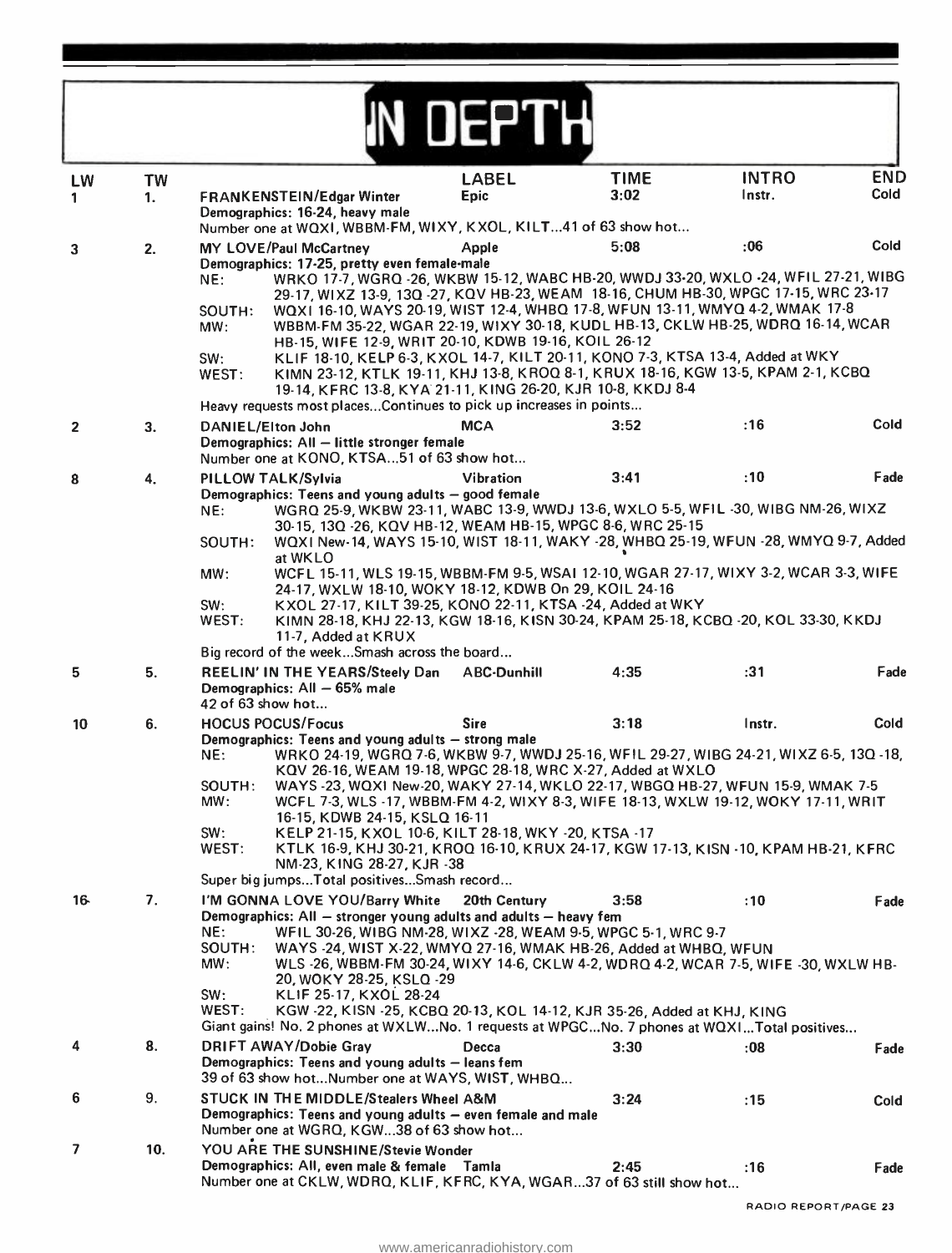| 17 | 11. | WILDFLOWER/Skylark<br>NE:          | Demographics: Young adults - good female<br>WRKO 14-9, WABC -16, WWDJ 15-14, WXLO 17-13, WFIL 25-17, WIBG 20-14, KQV -18, CHUM                                                                                                                                                       | Capitol        | 4:07 | :17  | Fade |
|----|-----|------------------------------------|--------------------------------------------------------------------------------------------------------------------------------------------------------------------------------------------------------------------------------------------------------------------------------------|----------------|------|------|------|
|    |     | SOUTH:<br>MW:<br>SW:               | 11-7, WRC 22-18<br>WQXI 2-2, WIST 13-7, WFUN 20-17, WMAK 3-1<br>WCFL 12-5, WLS 14-12, WBBM-FM 15-12, WSAI 14-12, WGAR 26-22, KUDL 10-7, WXLW 10-7,<br>WOKY 16-13, KDWB 11-7, KOIL 10-8, KSLQ 12-9<br>KLIF 13-8, WKY -13, KONO 20-8, Added at KTSA                                    |                |      |      |      |
|    |     | WEST:                              | KIMN 22-17, KTLK 26-18, KROQ 15-11, KRUX 23-20, KGW 14-12, KFRC 9-7, KYA 13-10, KKDJ<br>$13 - 12$                                                                                                                                                                                    |                |      |      |      |
|    |     |                                    | Slow at KJROtherwise total positivesBig point jumps this week                                                                                                                                                                                                                        |                |      |      |      |
| 13 | 12. | NE:                                | <b>PLAYGROUND OF MY MIND/Clint Holmes</b><br>Demographics: Teens, adult female<br>WRKO -30, WFIL -29, WIBG -23, WIXZ -29, CHUM 29-24, WPGC 24-19, Added at WKBW, WXLO,<br>KQV                                                                                                        | Columbia       | 2:55 | :00  | Fade |
|    |     | SOUTH:<br>MW:                      | WQX1 New-16, WHBQ HB-25, WMYQ 28-27<br>WSAI 10-7, WGAR 32-20, WIXY 25-23, CKLW 29-28, WIFE HB-28, KDWB 29-23, KOIL 11-7,<br>Added at WRIT                                                                                                                                            |                |      |      |      |
|    |     | SW:<br>WEST:                       | KLIF 11-7, KXOL -30, KILT 9-8, KONO -25<br>KHJ 17-16, KRUX 28-19, KGW -20, KFRC 19-15, KYA 14-12, KING 16-13, KOL 16-6, KJR 5-4,<br>Added at KTLK, KPAM, KKDJ                                                                                                                        |                |      |      |      |
| 18 | 13. |                                    | THINKING OF YOU/Loggins & Messina Columbia<br>Demographics: Young adult                                                                                                                                                                                                              |                | 2:17 | :15  | Fade |
|    |     | NE:<br>SOUTH:<br>MW:               | WRKO 20-16, WGRQ -23, WWDJ 37-25, WXLO 23-22, WFIL 17-12, WIBG 17-13, WIXZ -30, WPGC<br>15-14, WRC 14-12, Added at KQV, CHUM, WEAM<br>WQX1 New-15, WMYQ -30, WMAK 19-13<br>WBBM-FM 41-30, WGAR 8-7, KUDL 8-6, WCAR 26-22, WIFE 26-21, WXLW HB-28, WOKY 24-23,                        |                |      |      |      |
|    |     | SW:<br>WEST:                       | WRIT -17, KDWB 28-21, KSLQ 11-4, Added at WCFL<br>KLIF 24-16, KELP 25-20, KXOL 26-19, WKY -19, KONO 18-13, KTSA 20-10<br>KIMN 25-19, KTLK 17-13, KHJ 19-15, KROQ 18-13, KRUX 27-25, KGW 22-19, KISN 19-8, KCBQ<br>21-17, KFRC 20-18, KYA 17-13, KING 29-23, KJR 25-19, Added at KPAM |                |      |      |      |
|    |     |                                    | Continues to pick up poings Total positives except slow at WLS and WKBW                                                                                                                                                                                                              |                |      |      | Fade |
| 11 | 14. |                                    | TIE A YELLOW RIBBON/Dawn<br>Demographics: All - teens and adults especially<br>Number one at WRKO, WABC, WWDJ, WXLO, WFIL, WIBG, KQV, WMYQ, WLS, KELP, WKY, KHJ, KING,<br>KOL, KJR, KKDJ28 of 63 show hot                                                                            | <b>Bell</b>    | 3:19 | :11  |      |
| 9  | 15. | CISCO KID/War<br>Demographics: All | Number one at WIXZ, WFUN, KDWB, WIFE, KDWB, KIMN, KTLK16 of 63 still show hot                                                                                                                                                                                                        | <b>UA</b>      | 4:35 | :31  | Fade |
| 20 | 16. |                                    | RIGHT PLACE, WRONG TIME/Dr. John                                                                                                                                                                                                                                                     |                |      |      |      |
|    |     | adults                             | Demographics: Heavy teens, young                                                                                                                                                                                                                                                     | Atco           | 2:50 | :28  | Fade |
|    |     | NE:                                | WRKO 25-18, WGRQ 21-19, WKBW 34-29, WIBG 30-27, WIXZ HB-24, WPGC -32, WRC Ex-22, Added<br>at WEAM                                                                                                                                                                                    |                |      |      |      |
|    |     | SOUTH:<br>MW:<br>SW:<br>WEST:      | WQXI New-19, WAYS 19-13, WIST 22-15, WAKY HB-27, WFUN 30-23, WMYQ 29-21<br>CKLW HB-30, WIFE HB-26, WXLW HB-30, Added at WCFL<br>KLIF 32-27, KXOL 24-21, KILT 18-16, Added at KTSA<br>KHJ 29-22, KROQ 21-16, KRUX HB-23, KGW 30-18, KPAM 24-19, KFRC 5-4, KOL 27-21, KJR 35-24,       |                |      |      |      |
|    |     |                                    | KKDJ 24-17, Added at KTLK, KRIZ<br>Points continue to increaseTotal positives except KSLQ showing a little slow                                                                                                                                                                      |                |      |      |      |
| 12 | 17. | <b>Demographics: Teens</b>         | <b>LITTLE WILLIE/The Sweet</b><br>Number one at 13Q, WEAM, WRC25 of 63 show hot                                                                                                                                                                                                      | <b>Bell</b>    | 3:13 | : 21 | Fade |
| 19 | 18. | NE:                                | RIGHT THING TO DO/Carly Simon<br>Demographics: Young adults<br>WRKO 28-21, WIXZ 15-13, WEAM 20-17, WRC 17-14                                                                                                                                                                         | <b>Elektra</b> | 2:57 | :05  | Fade |
|    |     | SOUTH:<br>MW:<br>SW:               | WAYS 22-20, WIST 23-20, WFUN 23-21, WMAK 23-17, Added at WHBQ<br>WCFL 21-20, WLS 20-18, WBBM-FM 19-17, WSAI 16-15, WGAR 11-10, WIXY 28-24, WIFE 22-19,<br>WXLW 26-25, KDWB 20-17,<br>KLIF 22-21, KELP 7-4, KXOL 16-14, KONO -23                                                      |                |      |      |      |
|    |     | WEST:                              | KHJ New-30, KROQ 22-17, KGW 15-14, KCBQ -23, KFRC -25, KING 27-16, KOL 19-18<br>Just holding it's own. Slow in many placesprobably due to LP                                                                                                                                         |                |      |      |      |
| 15 | 19. |                                    | NIGHT THE LIGHTS/Vicki Lawrence<br>Demographics: Super all - heavy female<br>Number one at WCAR, WRIT, KRIZ, KCBQ16 of 63 still show hot                                                                                                                                             | <b>Bell</b>    | 3:36 | :13  | Fade |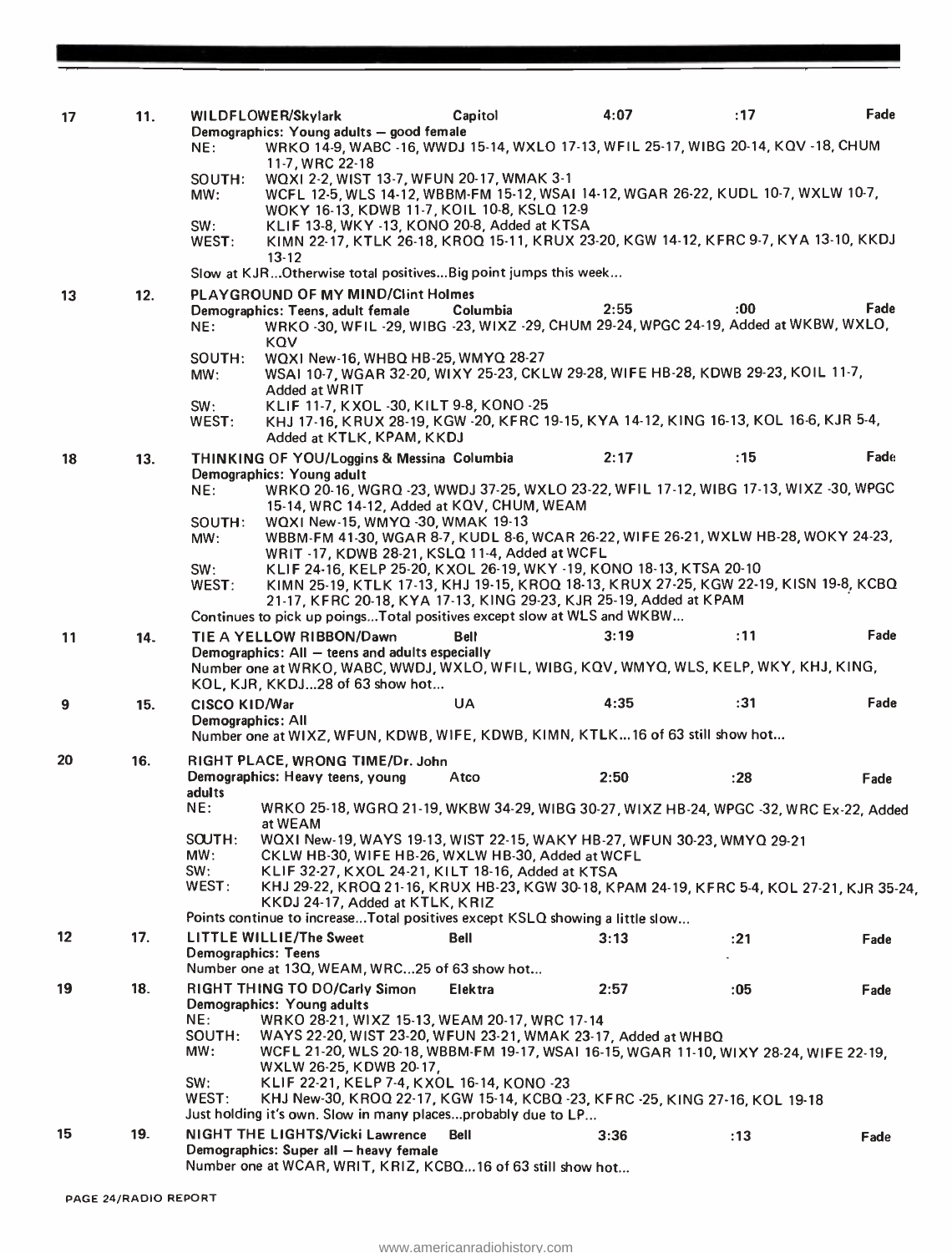| <b>RTWBH</b> | 20. |           | WILL IT GO ROUND/Billy Preston                                                               | A&M  | 3:42 | :03 | Fade |
|--------------|-----|-----------|----------------------------------------------------------------------------------------------|------|------|-----|------|
|              |     |           | Demographics: Teens and young adults - heavy male                                            |      |      |     |      |
|              |     | NE:       | WGRQ 28-21, WFIL-25, WIBG-29, WEAM HB-19, WPGC 18-16, WRC 20-10                              |      |      |     |      |
|              |     | SOUTH:    | WAYS 18-14, WIST 24-13, WKLO 3-1, WMAK HB-28, Added at WFUN                                  |      |      |     |      |
|              |     | MW:       | WIXY X-25, CKLW 26-8, WDRQ -18, WCAR 21-14, KSLQ 27-14                                       |      |      |     |      |
|              |     | SW:       | KXOL 29-25, Added at KLIF, KILT                                                              |      |      |     |      |
|              |     | WEST:     | KROQ 25-19, KGW HB-30, KFRC 18-17, Added at KING, KOL, KJR                                   |      |      |     |      |
|              |     |           | Total positives except a little slow at KFRCsmash recordbig jumps                            |      |      |     |      |
|              | 21. |           | <b>OUT OF THE QUESTION/Gilbert O'Sullivan</b>                                                |      |      |     |      |
|              |     |           | Demographics: Pattern impossible yet                                                         | Mams | 2:57 | :05 | Fade |
|              |     | NE:       | WRKO 19-15, WKBW 10-6, WWDJ 34-29, WXLO 25-21, WIBG NM-30, WPGC 32-24                        |      |      |     |      |
|              |     | SOUTH:    | WIST 14-8, WHBQ HB-26, WMAK 22-19                                                            |      |      |     |      |
|              |     | MW:       | WLS 21-19, WSAI 21-19, WGAR 10-9, WIXY 24-20, CKLW 21-19                                     |      |      |     |      |
|              |     | <b>SW</b> | KELP 15-11, KXOL 15-11, WKY 19-18, KONO 29-26, Added at KNUS                                 |      |      |     |      |
|              |     | WEST:     | KIMN -20, KTLK 32-25, KHJ New-28, KRUX HB-24, KGW 21-17, KYA 25-21, KING 14-12, KJR<br>$8-7$ |      |      |     |      |
|              |     |           | Slow at KDWB, WGAR, WKY, KFRC, WRCGood requests at WRKONo. 9 requests at WXLONo 10 requests  |      |      |     |      |
|              |     |           | at WISTPattern is erratic                                                                    |      |      |     |      |

#### OTHER RECORDS YOU MAY BE CONSIDERING

| AND I LOVE HER SO/Perry Como (RCA)<br>3:14<br>:12<br>Cold<br>NE:<br>WIBG 28-24, Added at WRC<br>SOUTH:<br>Added at WMYQ<br>MW:<br>WGAR 18-15, WOKY -24, Added at WIFE<br>SW:<br>KLIF 26-23, Added at KXOL, WKY<br>WEST:<br>NE:<br><b>KJR-40</b><br>MW:<br>KJR reports salesresponse is older demos and most of the<br>play is concentrated to midday<br>ARMED & EXTREMELY DANGEROUS/First Choice (Philly<br>Groove)<br>2:49<br>:11<br>Fade<br>NE:<br>NE:<br>WGRQ 20-11, WKBW 37-33, WWDJ 14-11, WXLO<br>MW:<br>12-6, WIXZ 27-25<br>MW:<br>WIFE 27-24, WOKY -29<br>WEST:<br>WEST:<br>KHJ 21-20, KING -30<br>Slowed at WIBG, WIXZ, KHJ, WLSreported good in Buffalo<br>and New York City, WABC however slowedno upward trend<br><b>BACK WHEN/Gunhill Road (Kama Sutra)</b><br>NE:<br>2:39<br>:12<br>Fade<br>NE:<br><b>WGRQ-27, WKBW 13-8</b><br>MW:<br>MW: | <b>CALIF</b><br>WEST:<br>Sales in<br><b>CHERF</b><br>Slow at<br><b>CLOSE</b> |
|----------------------------------------------------------------------------------------------------------------------------------------------------------------------------------------------------------------------------------------------------------------------------------------------------------------------------------------------------------------------------------------------------------------------------------------------------------------------------------------------------------------------------------------------------------------------------------------------------------------------------------------------------------------------------------------------------------------------------------------------------------------------------------------------------------------------------------------------------------|------------------------------------------------------------------------------|
|                                                                                                                                                                                                                                                                                                                                                                                                                                                                                                                                                                                                                                                                                                                                                                                                                                                          |                                                                              |
|                                                                                                                                                                                                                                                                                                                                                                                                                                                                                                                                                                                                                                                                                                                                                                                                                                                          |                                                                              |
|                                                                                                                                                                                                                                                                                                                                                                                                                                                                                                                                                                                                                                                                                                                                                                                                                                                          |                                                                              |
|                                                                                                                                                                                                                                                                                                                                                                                                                                                                                                                                                                                                                                                                                                                                                                                                                                                          |                                                                              |
|                                                                                                                                                                                                                                                                                                                                                                                                                                                                                                                                                                                                                                                                                                                                                                                                                                                          |                                                                              |
|                                                                                                                                                                                                                                                                                                                                                                                                                                                                                                                                                                                                                                                                                                                                                                                                                                                          |                                                                              |
|                                                                                                                                                                                                                                                                                                                                                                                                                                                                                                                                                                                                                                                                                                                                                                                                                                                          |                                                                              |
|                                                                                                                                                                                                                                                                                                                                                                                                                                                                                                                                                                                                                                                                                                                                                                                                                                                          |                                                                              |
|                                                                                                                                                                                                                                                                                                                                                                                                                                                                                                                                                                                                                                                                                                                                                                                                                                                          |                                                                              |
|                                                                                                                                                                                                                                                                                                                                                                                                                                                                                                                                                                                                                                                                                                                                                                                                                                                          |                                                                              |
|                                                                                                                                                                                                                                                                                                                                                                                                                                                                                                                                                                                                                                                                                                                                                                                                                                                          |                                                                              |
|                                                                                                                                                                                                                                                                                                                                                                                                                                                                                                                                                                                                                                                                                                                                                                                                                                                          |                                                                              |
|                                                                                                                                                                                                                                                                                                                                                                                                                                                                                                                                                                                                                                                                                                                                                                                                                                                          |                                                                              |
|                                                                                                                                                                                                                                                                                                                                                                                                                                                                                                                                                                                                                                                                                                                                                                                                                                                          |                                                                              |
|                                                                                                                                                                                                                                                                                                                                                                                                                                                                                                                                                                                                                                                                                                                                                                                                                                                          |                                                                              |
|                                                                                                                                                                                                                                                                                                                                                                                                                                                                                                                                                                                                                                                                                                                                                                                                                                                          |                                                                              |
|                                                                                                                                                                                                                                                                                                                                                                                                                                                                                                                                                                                                                                                                                                                                                                                                                                                          |                                                                              |
|                                                                                                                                                                                                                                                                                                                                                                                                                                                                                                                                                                                                                                                                                                                                                                                                                                                          |                                                                              |
|                                                                                                                                                                                                                                                                                                                                                                                                                                                                                                                                                                                                                                                                                                                                                                                                                                                          |                                                                              |
|                                                                                                                                                                                                                                                                                                                                                                                                                                                                                                                                                                                                                                                                                                                                                                                                                                                          |                                                                              |
|                                                                                                                                                                                                                                                                                                                                                                                                                                                                                                                                                                                                                                                                                                                                                                                                                                                          | SOUTH                                                                        |
|                                                                                                                                                                                                                                                                                                                                                                                                                                                                                                                                                                                                                                                                                                                                                                                                                                                          |                                                                              |
| WCFL 33-27, WBBM-FM 36-26, WGAR 29-23,<br>SW:<br>WIXY 10-9, KUDL 1-1, KOIL 27-23                                                                                                                                                                                                                                                                                                                                                                                                                                                                                                                                                                                                                                                                                                                                                                         |                                                                              |
| WEST:<br>KJR 24-17                                                                                                                                                                                                                                                                                                                                                                                                                                                                                                                                                                                                                                                                                                                                                                                                                                       | WEST:                                                                        |
| Continues to do well in various markets                                                                                                                                                                                                                                                                                                                                                                                                                                                                                                                                                                                                                                                                                                                                                                                                                  | Sales re                                                                     |
|                                                                                                                                                                                                                                                                                                                                                                                                                                                                                                                                                                                                                                                                                                                                                                                                                                                          |                                                                              |
| BAD, BAD LEROY BROWN/Jim Croce (ABC-Dunhill)                                                                                                                                                                                                                                                                                                                                                                                                                                                                                                                                                                                                                                                                                                                                                                                                             | <b>DADD</b>                                                                  |
| 3:02<br>:12<br>Cold                                                                                                                                                                                                                                                                                                                                                                                                                                                                                                                                                                                                                                                                                                                                                                                                                                      |                                                                              |
| NE:<br>WFIL 24-18, WIBG 23-18, Added at WPGC                                                                                                                                                                                                                                                                                                                                                                                                                                                                                                                                                                                                                                                                                                                                                                                                             | SOUTH                                                                        |
| SOUTH:<br>MW:<br>WIST On-26, Added at WMYQ                                                                                                                                                                                                                                                                                                                                                                                                                                                                                                                                                                                                                                                                                                                                                                                                               |                                                                              |
| MW:<br>KSLQ -22, Added at WCFL, WRIT                                                                                                                                                                                                                                                                                                                                                                                                                                                                                                                                                                                                                                                                                                                                                                                                                     | WEST:                                                                        |
| SW:<br>KLIF 37-30, Added at KILT                                                                                                                                                                                                                                                                                                                                                                                                                                                                                                                                                                                                                                                                                                                                                                                                                         | Beginnii                                                                     |
| WEST:<br>KOL 29-22, KJR -28                                                                                                                                                                                                                                                                                                                                                                                                                                                                                                                                                                                                                                                                                                                                                                                                                              | <b>DAISY</b>                                                                 |
| Solid sales in Seattlegood positives in Philly and Charlotte                                                                                                                                                                                                                                                                                                                                                                                                                                                                                                                                                                                                                                                                                                                                                                                             |                                                                              |
| certainly one to watch<br>NE:                                                                                                                                                                                                                                                                                                                                                                                                                                                                                                                                                                                                                                                                                                                                                                                                                            |                                                                              |
| BEHIND CLOSED DOORS/Charlie Rich (Epic)                                                                                                                                                                                                                                                                                                                                                                                                                                                                                                                                                                                                                                                                                                                                                                                                                  |                                                                              |
| 2:55<br>:11<br>Cold                                                                                                                                                                                                                                                                                                                                                                                                                                                                                                                                                                                                                                                                                                                                                                                                                                      | SOUTH                                                                        |
| NE:<br>Added at WRC<br>MW:                                                                                                                                                                                                                                                                                                                                                                                                                                                                                                                                                                                                                                                                                                                                                                                                                               |                                                                              |
| SOUTH:<br>Added at WMAK                                                                                                                                                                                                                                                                                                                                                                                                                                                                                                                                                                                                                                                                                                                                                                                                                                  |                                                                              |
| MW:<br><b>KSLQ -23</b>                                                                                                                                                                                                                                                                                                                                                                                                                                                                                                                                                                                                                                                                                                                                                                                                                                   | WEST:                                                                        |
| SW:<br>KILT 19-12                                                                                                                                                                                                                                                                                                                                                                                                                                                                                                                                                                                                                                                                                                                                                                                                                                        |                                                                              |
| Has been a smash in LouisvilleDemos are mostly adultssome                                                                                                                                                                                                                                                                                                                                                                                                                                                                                                                                                                                                                                                                                                                                                                                                | No. 5 re                                                                     |
| teensa hole in young adult                                                                                                                                                                                                                                                                                                                                                                                                                                                                                                                                                                                                                                                                                                                                                                                                                               | Toronto                                                                      |
| tern                                                                                                                                                                                                                                                                                                                                                                                                                                                                                                                                                                                                                                                                                                                                                                                                                                                     |                                                                              |
| BLUE SUEDE SHOES/Johnny Rivers (UA)                                                                                                                                                                                                                                                                                                                                                                                                                                                                                                                                                                                                                                                                                                                                                                                                                      | <b>DIAMO</b>                                                                 |
| 2:48<br>:00<br>Cold                                                                                                                                                                                                                                                                                                                                                                                                                                                                                                                                                                                                                                                                                                                                                                                                                                      |                                                                              |
| NE:<br><b>WKBW 32-24</b>                                                                                                                                                                                                                                                                                                                                                                                                                                                                                                                                                                                                                                                                                                                                                                                                                                 |                                                                              |
| MW:<br>WLS 26-23, WXLW HB-26, KDWB On 27                                                                                                                                                                                                                                                                                                                                                                                                                                                                                                                                                                                                                                                                                                                                                                                                                 | <b>SOUTH:</b>                                                                |
| MW:<br>Beginnings                                                                                                                                                                                                                                                                                                                                                                                                                                                                                                                                                                                                                                                                                                                                                                                                                                        |                                                                              |
| SW:<br><b>BOOGIE WOOGIE/Bette Midler (Atlantic)</b>                                                                                                                                                                                                                                                                                                                                                                                                                                                                                                                                                                                                                                                                                                                                                                                                      |                                                                              |
| NE:<br><b>WGRQ X-29, WKBW 38-32</b>                                                                                                                                                                                                                                                                                                                                                                                                                                                                                                                                                                                                                                                                                                                                                                                                                      |                                                                              |
| No. 3 re<br>SOUTH:<br>Added at WAYS                                                                                                                                                                                                                                                                                                                                                                                                                                                                                                                                                                                                                                                                                                                                                                                                                      | WEST:                                                                        |

|                        | sw<br>Added at KNUS, KXOL                                     |
|------------------------|---------------------------------------------------------------|
|                        | WEST:<br>Added at KYA, KJR                                    |
|                        | 'Much too early to gain a pattern                             |
|                        | CALIFORNIA SAGA/Beach Boys (Reprise)<br>3:13<br>:00           |
| NE:                    | Cold<br><b>WGRQ X-30</b>                                      |
| MW:                    | WIXY 34-31                                                    |
| WEST:                  | KTLK 36-29, KROQ 28-25, Added at KOL                          |
|                        | Sales in Denver reported by KTLKheavy requests at KGW         |
|                        | CHERRY, CHERRY/Neil Diamond (MCA)                             |
|                        | 3:56<br>:53                                                   |
| NE:                    | Cold<br>WRKO 30-28, WIXZ 16-14                                |
| MW:                    | WCFL 11-9, WLS 22-20, WGAR 14-13, WIFE 20-18,                 |
|                        | <b>KDWB 25-22</b>                                             |
| WEST:                  | KISN -30                                                      |
|                        | Slow at WRKO and KING                                         |
|                        | CLOSE YOUR EYES/Edward Bear (Capitol)                         |
|                        | 2:58<br>:12<br>Fade                                           |
| NE:                    | <b>WPGC 37-26</b>                                             |
| SOUTH:                 | Added at WMYQ                                                 |
| MW:                    | WGAR 23-21, WIFE 28-25, WOKY 38-27                            |
| SW:                    | KELP 23-21, KXOL 30-26                                        |
| WEST:                  | KOL 30-25, KJR 19-12                                          |
|                        | Sales reported in Seattle Hard to discern any kind of pattern |
|                        | DADDY COULD SWEAR (I DECLARE)/Gladys Knight (Motown)          |
|                        | 3:42<br>:15<br>Fade                                           |
| SOUTH:                 | WAYS -22, WIST On 28                                          |
| MW:                    | WIXY 31-21                                                    |
| WEST:                  | Added at KGW                                                  |
| Beginning              |                                                               |
|                        | DAISY A DAY/Jud Strunk (MGM)                                  |
|                        | 2:48<br>:04<br>Cold                                           |
| NE:                    | WRKO 29-23, WABC 35-27, WWDJ -26, WXLO                        |
|                        | 24-23, WFIL 23-14, WIXZ 21-20, CHUM 20-18                     |
| SOUTH:                 | WAYS -25, WIST 20-14                                          |
| MW:                    | WGAR 16-12, CKLW 22-20, WDRQ 7-4, WCAR                        |
|                        | 24-11, WIFE 15-11, Added at WSAI                              |
| WEST:                  | KHJ New-25, KGW 28-23, KISN -11, KCBQ -22,                    |
|                        | KYA 24-17, Added at KRUX                                      |
|                        | No. 5 requests at WDRQSome sales in BostonRequests in         |
| tern                   | TorontoSlow at WKYLooks good at KHJStrange sales pat-         |
|                        |                                                               |
|                        | DIAMOND GIRL/Seals & Crofts (WB)<br>3:29                      |
| SOUTH:                 | :06<br>Fade<br><b>WAKY 30-25</b>                              |
| MW:                    | Added at WIXY                                                 |
| SW:                    | <b>KELP 30-26</b>                                             |
| $\mathsf{WEST}\colon$  | KROQ On 30                                                    |
| No. 3 requests at KROQ |                                                               |
|                        |                                                               |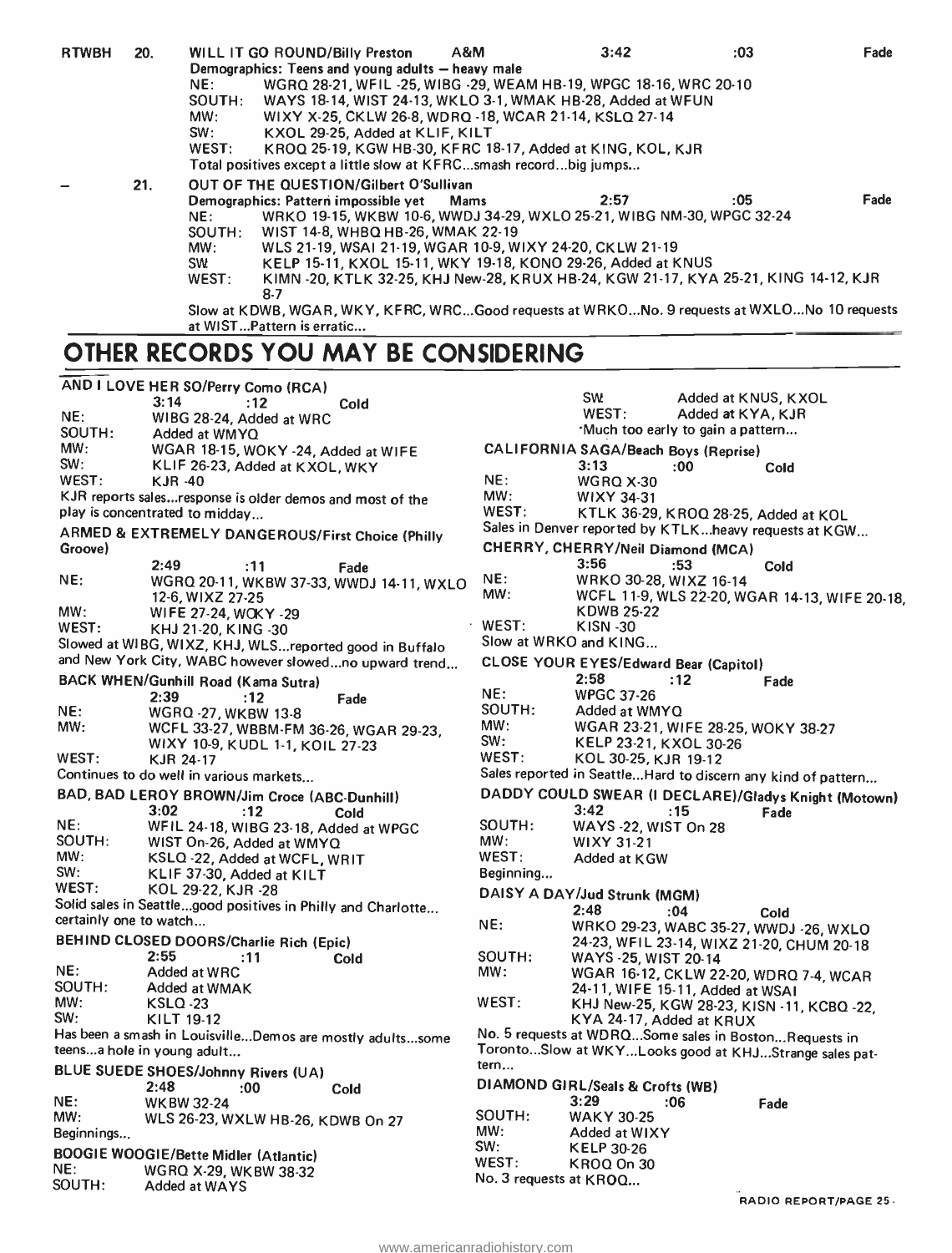DRINKIN' WINE/Jerry Lee Lewis (Mercury)<br>3:37 .12 3:37 :12 Cold NE: WRKO 18 -14, WKBW 33 -27, WIBG 13 -12, Added at WPGC SOUTH: Added at WMYQ<br>MW: WIFE HB-29, WC WIFE HB-29, WOKY 22-20 Slow at WOKY and KRUX...Picking up at WRKO...Peaking at WIBG FENCE WALK/Mandrill (Polydor)<br>24: 3:25 3:25 :24 Fade MW: CKLW 30 -23, WXLW 27 -22 FREE ELECTRIC BAND/Albert Hammond (Mums) 3:15 :09 Fade NE: WFIL 14-10<br>MW: KUDL 3-3. MW: KUDL 3-3, KSLQ 1-1, Added at WGAR<br>SW: KXOL 23-20, Added at KELP KXOL 23-20, Added at KELP WEST: KTLK 35-27, KYA 23-16, KOL 24-20, KJR -33 MW: Still early but picking up some good reports... GIVE IT TO ME/J. Giles (Atlantic)<br>3:07 :03 3:07 :03 Fade NE: WKBW 27 -22, Added at WPGC MW: WCFL 22 -17, WBBM -FM 22 -16, CKLW 28 -26, WCAR HB-25 SW: Added at KXOL WEST: KGW HB-29, KJR -36, Added at KOL Looking good in northwest... GIVE YOUR BABY/The Dells (Cadet)<br>00: 00 Fade SOUTH: WKLO 14-12 MW: WCAR 14 -13 HALLELUJAH DAY/Jackson Five (Motown)<br>15: 15: 2:53 :15 Fade NE: WIXZ 25 -22 SW: KLIF 8 -5 Slow at WIXZ... HEARTS OF STONE/Blue Ridge Rangers (Fantasy)<br>2:10 :01 Cold  $2:10$ MW: WOKY 29-26,<br>SW: KLIF 30-24, N SW: KLIF 30-24, KONO 17-16<br>WEST: KGW HB-27, KISN -19, FI KGW HB-27, KISN -19, FRC 15-10 Slow at WMAK and KOL...Sales in Dallas... I CAN UNDERSTAND/New Birth (RCA)<br>3:33 :04 Fade 3:33 :04 Fade NE: WPGC 30 -23 SOUTH: WMYQ -28 MW: Added at WOKY I KNEW JESUS/Glen Campbell (Capitol)<br>2:50 :07 Pade  $2:50$ SOUTH: WQXI 18-8 MW: WIXY 21-19, Added at WRIT SW: KLIF 14 -9 Slow at WOKY...No. 3 phones and smash at WQXI... I LIKE YOU/Donovan (Epic)<br>00: 4:30 4:30 :00 Cold NE: WKBW 40 -31 MW: KUDL HB-12 WEST: KROQ 30-27 Top 5 requests at KROQ...certainly one to watch... I'D RATHER BE A COWBOY/John Denver (RCA)<br>fade 4:17 15 4:17 :15 Fade SOUTH: Added at WIST MW: Added at WBBM -FM WEST: Added at KROQ Instant phones at WIST...

I'M DOING FINE NOW/New York City (Chelsea) 2:48 :17 Fade NE: WKBW 41 -30, WWDJ 23 -21, KQV 28 -19, WEAM 7 -6, Added at WRKO SOUTH: WQXI 12-11, WHBQ 16-15<br>MW: WLS -27, WSAI 20-18, WG WLS -27, WSAI 20-18, WGAR 19-10, WDRQ -23, WCAR HB-30, WOKY 25-21, Added at WBBM-FM, KOIL SW: KELP NM -29, Added at KNUS WEST: KYA 20-18, KOL 31-27, Added at KTLK, KHJ Erratic reports...Slow at WOKY...Peaking at WQXI...No. 4 phones at WHBQ...beginning to move at WCAR... I'M JUST A STRANGER/Five Man Electrical Band (Lion)<br>14 3:19 :14 Fade NE: CHUM 15 -10 WIXY 12-4 ISN'T IT ABOUT TIME /Stephen Stills (Atlantic) KLIF 33-25, KELP NM-28 WEST: KROQ 27 -23 Slow and dropped at WKBW...some sales in Dallas... IT SURE TOOK A LONG TIME/Lobo (Big Tree) 3:12 :14 Fade NE: WKBW 36 -26, WIBG 27 -25, WIXZ 23 -16, KQV -30, WRC 24 -19, Added at WEAM SOUTH: WQXI 13 -12, WAKY 21 -19, WHBQ 26 -24, Added at WFUN MW: WCFL 18 -16, WLS -22, WBBM -FM 21 -19, WGAR 24 -18, WIXY 15 -11, WIFE 16 -14, WRIT -16, KDWB 23 -20, KOIL 20 -18 SW: KLIF 16-11, KELP 20-17, KXOL 11-10, KILT 23-19 **KTSA 15-9** WEST: Added at KIMN, KING No. 1 requests at KTSA...slow at WPGC, WHBQ WMAK...continues to climb at KILT... I'VE BEEN WATCHING YOU/Southside Movement (Wand)<br>3:00 :11 Fade 3:00 :11 Fade MW: WDRQ 8 -7, WCAR 13 -10 LEAVING ME/The Independents (Wand)<br>2:20  $\cdot$ 15  $3:20$  :15 NE: KQV HB-27, WRC X-28<br>SOUTH: WAYS 24-9, WAKY 5-1, WAYS 24-9, WAKY 5-1, WKLO 9-6, WFUN 17-14, WMYQ 14 -10, WMAK 20 -14 MW: WIFE 29 -22 SW: Added at KNUX, KELP Super strong black record, but there's still the question of crossover...watching one more week... LET'S PRETEND /Raspberries (Capitol) 2:51 :00 Fade NE: WIXZ 22-19, WPGC 19-13<br>SOUTH: WIST 28-23, WAKY HB-3 SOUTH: WIST 28-23, WAKY HB-30<br>MW: WCFL 30-24, WBBM-FM 2 WCFL 30-24, WBBM-FM 27-23, WGAR 25-24, WOKY 21-19, Added at WCAR, WIFE, KOIL SW: KELP NM-30, KXOL 25-22<br>WEST: KING 24-21 KING 24-21 Slow at KLIF and KJR...Impossible to pick up accurate reports... your decision... LOVE AND HAPPINESS/Ernest Jackson (Jamie) 4:59 :02 Fade SW: WKY 18-14, Added at KNUS MAN OF THE WORLD/Robin Trower (Chrysalis)<br>2:38 13 2:38 :13 Fade NE: WGRQ 24 -20, WKBW 42 -35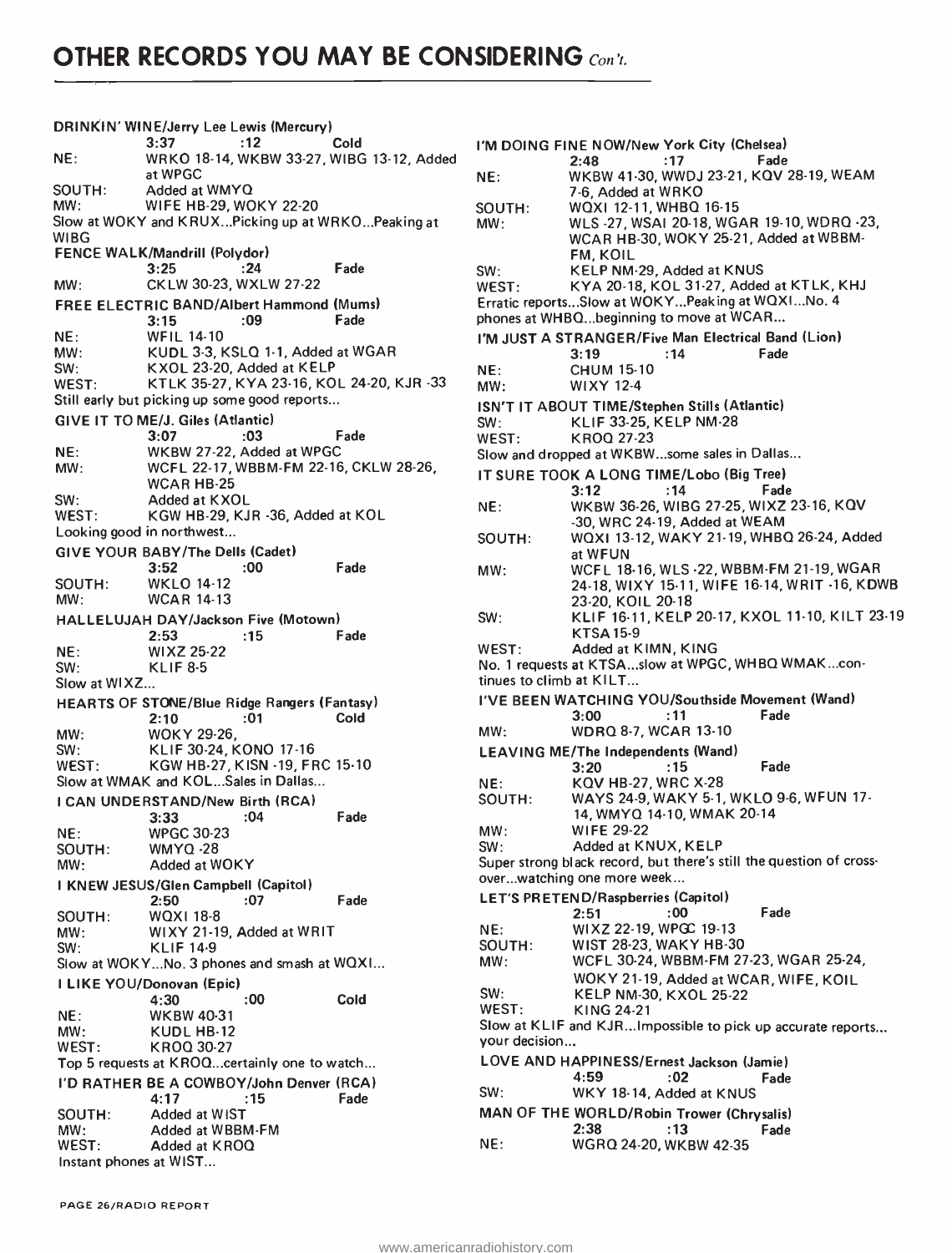|                    | <b>MONSTER MASH/Bobby Pickett (Parrot)</b>                  | $S^{\dagger}$  |
|--------------------|-------------------------------------------------------------|----------------|
| SOUTH:<br>MW:      | Added at WAKY<br>WDRQ 9-8, WOKY 2-1, WRIT -5, Added at KUDL |                |
|                    | No. 1 requests at WOKY, WRIT, WMYQ, WDRQNo. 5 re-           | NI<br>S(       |
| quests at 13Q      |                                                             |                |
|                    | OH LA DE DAH/Staple Singers (Stax)                          | M              |
|                    | 3:29<br>Fade<br>:07                                         |                |
| NE:                | <b>WKBW 29-28</b>                                           | S١             |
| SW:                | <b>KLIF 17-12</b>                                           |                |
| Slowing at KLIF    |                                                             | W              |
|                    | ONE OF A KIND (LOVE AFFAIR)/Spinners (Atlantic)             |                |
|                    | 3:31<br>:27<br>Fade                                         | Po             |
| NE:                | WPGC 27-21, WRC 27-24, Added at WWDJ,                       | gi             |
|                    | WFIL, WEAM                                                  | <b>SV</b>      |
| SOUTH:             | WQXI 15-9, WIST On 27, WFUN 29-24, WMYQ                     |                |
|                    | -23, WMAK 30-20, Added at WAKY                              | S <sub>C</sub> |
| MW:                | WBBM-FM 44-28, WSAI 17-14, WGAR 36-25,                      | M              |
|                    | Added at WIXY, KUDL                                         | W              |
| SW:                | KELP 22-19, Added at KONO                                   | G              |
| WEST:              | KROQ On 18, KOL 34-29, KJR 32-23                            | ΤI             |
|                    | Looking really good Watching one more week                  |                |
|                    | <b>ONE MAN BAND/Ronnie Dyson (Columbia)</b>                 | <sub>SC</sub>  |
|                    | :22<br>3:09<br>Fade                                         | M              |
| NE:                | <b>WPGC 12-11</b><br><b>KDWB 15-12.</b>                     | SV             |
| MW:<br>SW:         | <b>KLIF 15-14</b>                                           | W              |
| WEST:              | <b>KKDJ 23-16</b>                                           |                |
|                    | Negs at KSLQ, WHBQ and WFUN                                 | W              |
|                    | PASSION PLAY/Jethro Tull (Chrysalis)                        | ΝI             |
|                    | 3:04<br>:12<br>Fade                                         | SC             |
| WEST:              | <b>KROQ-28</b>                                              | WI             |
| MW:                | Added at WCAR                                               |                |
| Still early        |                                                             | ΝI             |
|                    | ROLL OVER BEETHOVEN/Electric Light Orchestra (UA)           | SC             |
|                    | 4:30<br>Cold<br>:34                                         | M١             |
| NE:                | WKBW 21-16, WPGC 21-17                                      | SV             |
| MW:                | Added at WIXY, WXLW                                         | WI             |
| SW:                | Added at KNUZ                                               | St.            |
| WEST:              | KROQ 26-24                                                  | WI             |
|                    | <b>SATIN SHEETS/Jeannie Pruitt (MCA)</b>                    |                |
|                    | 2:58<br>Fade<br>:11                                         | SC             |
| SOUTH:             | <b>WAKY 10-3, WKLO 7-5</b>                                  | M١             |
| WEST:              | Added at KRUX                                               | Y(             |
| Big country record |                                                             |                |
|                    | SHAMBALA/B. W. Stevenson (RCA)                              | ΝE             |
| SOUTH:             | <b>WIST 27-24</b>                                           | SO             |
| MW:                | Added at WCAR, WIFE                                         | ÎVi V          |
| SW:                | KXOL-27, Added at KLIF                                      | SИ             |
|                    | Battle is onHeavy push from both companies on this, but     | ٧Æ             |
|                    | Three Dog has the name advantage                            | So             |
|                    | SO VERY HARD TO GO/Tower of Power (WB)                      | YO             |
|                    | Cold<br>3:37<br>:07                                         | MV             |
| WEST:              | KFRC 17-13, KYA 12-9                                        |                |
|                    |                                                             |                |
|                    |                                                             |                |

#### STEAMROLLER BLUES/Elvis Presley (RCA) 3:07 :14 Cold

| NE:         | <b>WXLO -26, WRC X-29</b>                                     |
|-------------|---------------------------------------------------------------|
| SOUTH:      | WAYS 25-18, WIST 21-19, WHBQ 7-7, WFUN                        |
|             | -29, WMAK X-25                                                |
| MW:         | WSAI 19-17, WGAR 13-11, WIFE 30-27, WOKY                      |
|             | -17, KOIL 22-20, Added at CKLW, KDWB                          |
| SW:         | KLIF 20-18, KXOL -29, KILT 17-14, Added at                    |
|             |                                                               |
|             | WKY                                                           |
| WEST:       | KHJ New-27, KGW 23-21, KCBQ -22, KING On                      |
|             | 28, KOL.23-17                                                 |
|             | Positives reported everywhere, but WMYQbut jumps aren't       |
|             | giants as yetWatching one more week                           |
|             | <b>SWAMP WITCH/Jim Stafford (MGM)</b>                         |
|             | 3:47<br>:01½<br>Fade                                          |
| SOUTH:      | (WMYQ-29, WMAK HB-21                                          |
| MW:         | Added at WOKY                                                 |
| WEST:       | Added at KJR                                                  |
|             | Good requestsSales starting at WMAK                           |
|             |                                                               |
|             | TEDDY BEAR SONG/Barbara Fairchild (Columbia)                  |
|             | 2:57<br>:07<br>Cold                                           |
| SOUTH:      | WMYQ 30-22, WMAK 2-2                                          |
| MW:         | WCFL 34-29, WOKY 15-10                                        |
| SW:         | KLIF 28-26, KXOL 18-15, KILT 22-21, Added                     |
|             | at KONO                                                       |
| WEST:       | KJR -32, Added at KIMN, KOL                                   |
|             | <b>WHAT A SHAME/Foghat (Bearsville)</b>                       |
|             | 3:24<br>:22                                                   |
| NE:         | Fade                                                          |
|             | WKBW 44-36, Added at WGRQ                                     |
| SOUTH:      | Added at WMAK                                                 |
|             | WITH A CHILD'S HEART/Michael Jackson (Motown)                 |
|             | 3:00<br>:10<br>Fade                                           |
| NE:         | Added at WRC                                                  |
| SOUTH:      | WMAK HB-23                                                    |
| MW:         | CKLW -29, Added at WGAR                                       |
| SW:         | KELP NM-23                                                    |
| WEST:       | KPAM HB-23, KJR 40-30                                         |
| Still early |                                                               |
|             |                                                               |
|             | WITHOUT YOU IN MY LIFE/Tyrone Oavis (Dakar)                   |
|             | 2:58<br>:08½<br>Fade                                          |
| SOUTH:      | <b>WKLO 17-16</b>                                             |
| MW:         | CKLW 14-11, WDRQ 26-22                                        |
|             |                                                               |
|             |                                                               |
|             | YOU'LL NEVER GET TO HEAVEN/Stylistics (Avco)<br>3:38<br>Fade  |
|             | :19%                                                          |
| NE:         | Added at WFIL                                                 |
| SOUTH:      | Added at WQXI, WMYA, WMAK                                     |
| NW:         | Added at WSAI, WCAR                                           |
| SW:         | Added at KELP                                                 |
| WEST:       | KYA -24, Added at KGW, KKDJ                                   |
|             | Sounds like a hit Certainly one to watch                      |
| MW:         | YOU DON'T KNOW/Susan Jacks (London)<br>CKLW 19-16, WCAR 16-12 |

| <b>SUBSCRIPTION RATES</b><br>\$130/year of \$35/guarter                          | RADIO REPORT 9255 SUNSET BLVD. - SUITE 411<br>- LOS ANGELES, CA. 90069 |             |  |
|----------------------------------------------------------------------------------|------------------------------------------------------------------------|-------------|--|
| Additional subscriptions for other station personnel NAME<br>$-$ % regular rate- |                                                                        |             |  |
| Special Student rates & Group Rates                                              | <b>STREET</b>                                                          |             |  |
|                                                                                  | <b>CITY</b> CONTINUES                                                  | $STATE$ 2IP |  |
|                                                                                  | enclosed is my check for \$130.00                                      |             |  |
| $(213)$ 278-2570                                                                 | enclosed is my check for \$35.00                                       |             |  |
|                                                                                  |                                                                        |             |  |

<sup>i</sup>J